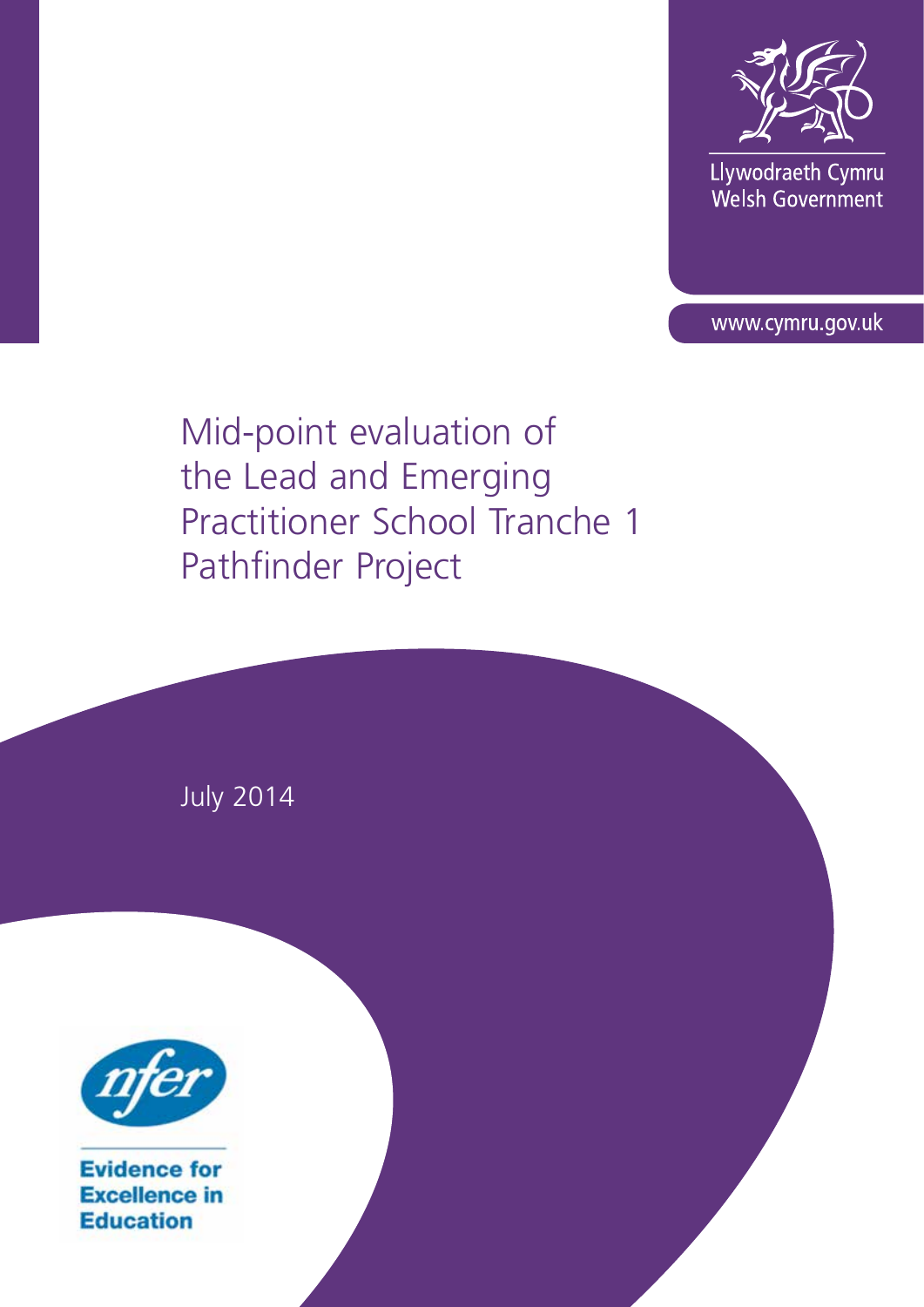# Mid-point evaluation of the Lead and Emerging Practitioner School Tranche 1 Pathfinder Project

### **Audience**

Schools, consortia and other organisations interested in school-to-school collaborative working.

#### **Overview**

This report presents the findings of an evaluation carried out by the National Foundation for Educational Research (NFER) to provide an assessment of the effectiveness of the Lead and Emerging Practitioner School Pathfinder Project. The aim of the Lead and Emerging Practitioner School Pathfinder Project is to raise standards within primary and secondary schools in Wales by facilitating school-to-school support, with the aim of accelerating improvement.

#### **Action required**

None – for information only.

### **Further information**

Enquiries about this document should be directed to: Practitioner Standards and Professional Development Division Department for Education and Skills Welsh Government Cathays Park Cardiff CF10 3NQ e-mail: PracticeReviewandDev@wales.gsi.gov.uk

#### **Additional copies**

This document can be accessed from the Welsh Government's website at [learning.wales.gov.uk](www.learning.wales.gov.uk)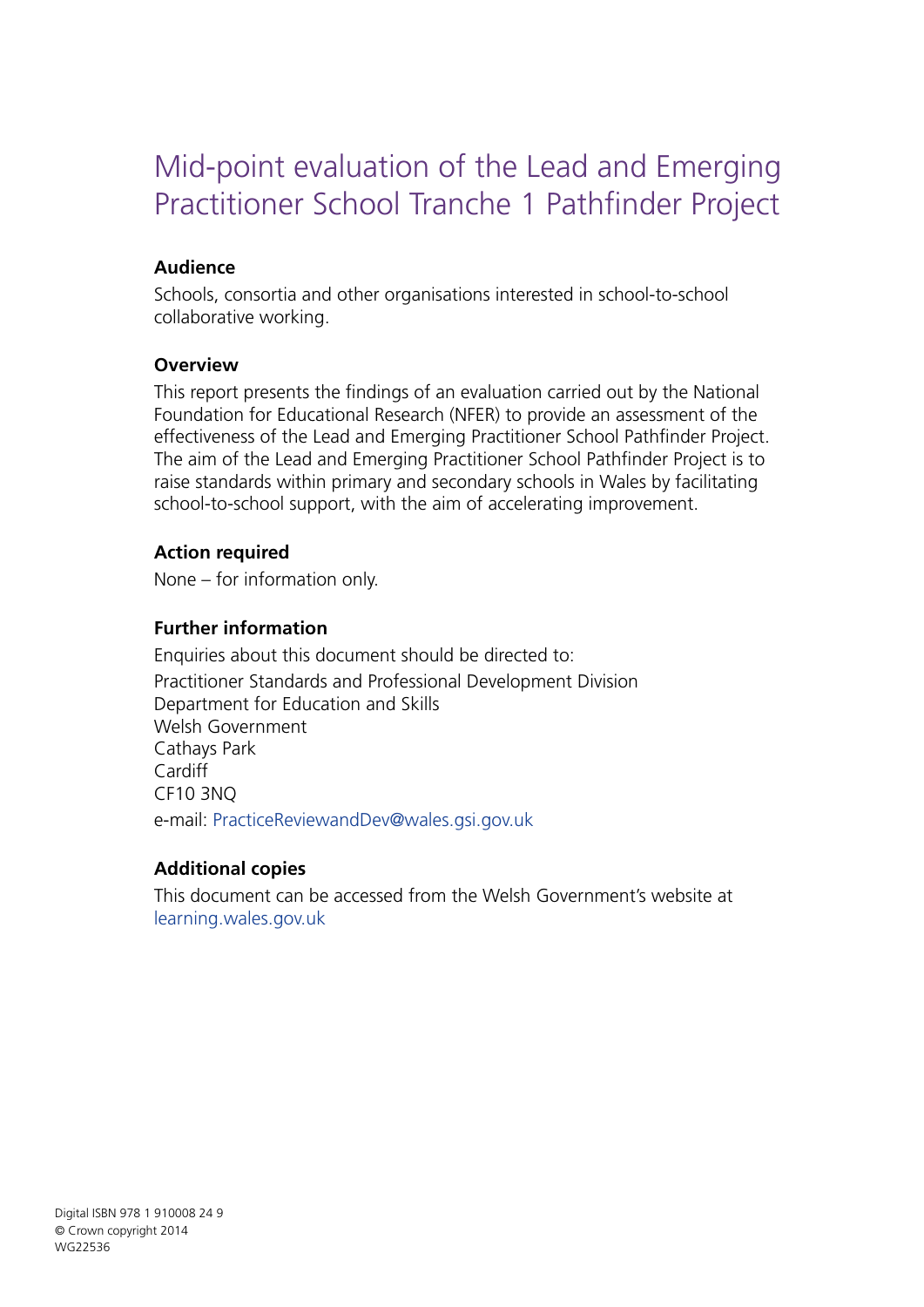# **Contents**

|    | <b>Acknowledgements</b>                                                                                                                    | $\mathbf{2}$         |
|----|--------------------------------------------------------------------------------------------------------------------------------------------|----------------------|
|    | <b>Executive summary</b>                                                                                                                   | 3                    |
|    | <b>Key messages</b>                                                                                                                        | 7                    |
| 1. | <b>Introduction</b>                                                                                                                        | 9                    |
|    | 1.1 The Lead and Emerging Practitioner School Pathfinder Project<br>1.2 Aims of the study<br>1.3 Methodology<br>1.4 Analysis and reporting | 9<br>9<br>10<br>12   |
| 2. | <b>Experiences of the Pathfinder</b>                                                                                                       | 13                   |
|    | 2.1 Reasons for taking part<br>2.2 Expectations and priorities<br>2.3 Activities undertaken<br>2.4 Views on partnership relationships      | 13<br>14<br>16<br>17 |
| 3. | <b>Early and emerging impacts</b>                                                                                                          | 21                   |
|    | 3.1 Teaching practice<br>3.2 School-level changes<br>3.3 Pupils and learning<br>3.4 Enablers and barriers                                  | 21<br>24<br>27<br>30 |
| 4. | <b>Legacy of the Pathfinder</b>                                                                                                            | 33                   |
|    | 4.1 Plans for the future<br>4.2 Views on how the Pathfinder could be improved                                                              | 33<br>34             |
| 5. | <b>Conclusions and recommendations</b>                                                                                                     | 35                   |
|    | 5.1 Overall conclusions<br>5.2 Key features of effective partnerships<br>5.3 Recommendations                                               | 35<br>37<br>39       |
|    | <b>References</b>                                                                                                                          | 40                   |
|    | <b>Appendix 1: Template for Partnership Plans</b>                                                                                          | 41                   |
|    | Appendix 2: Self-evaluation toolkit - illustrative example                                                                                 | 44                   |
|    | <b>Appendix 3: Case study instruments</b>                                                                                                  | 46                   |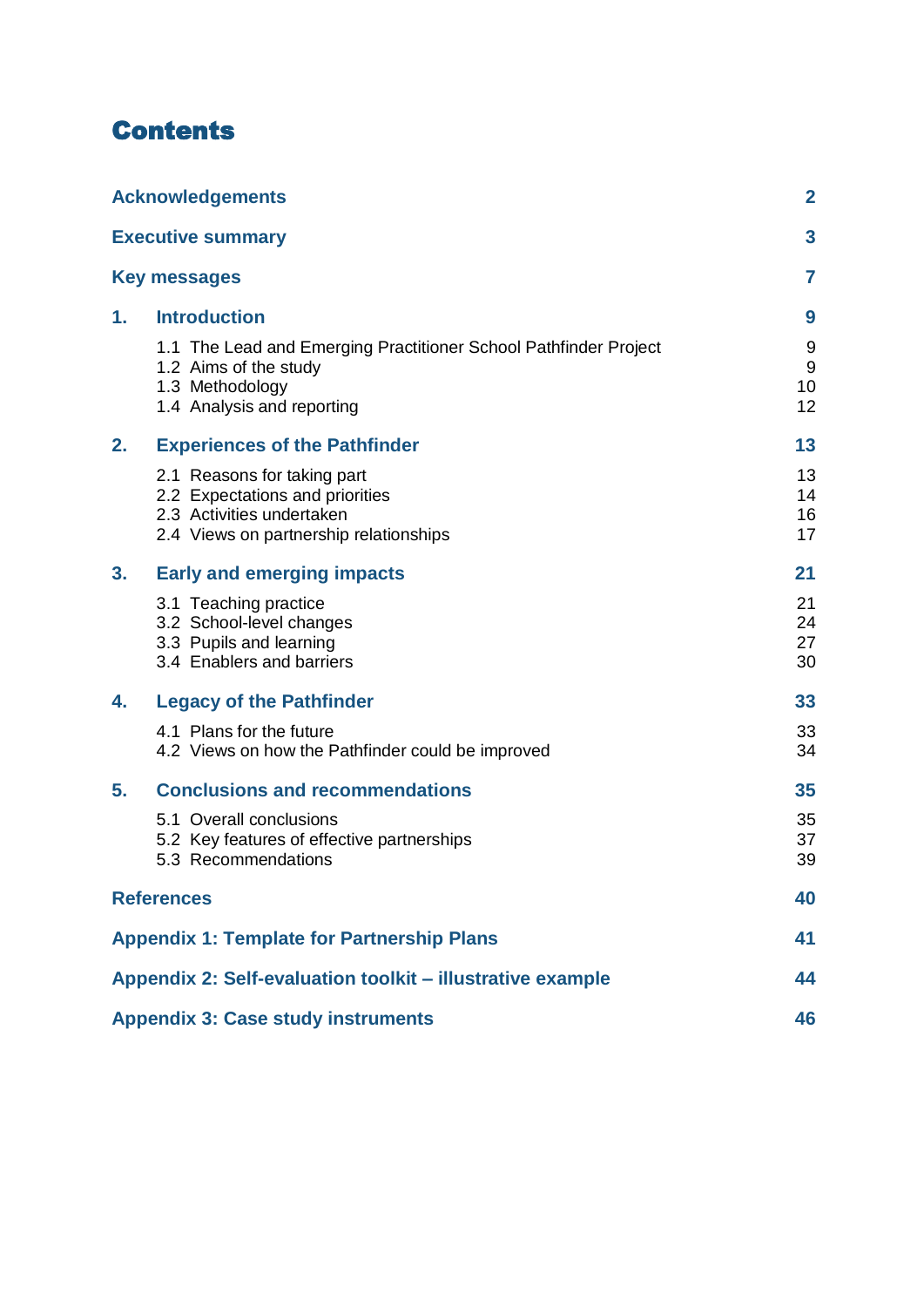# <span id="page-3-0"></span>Acknowledgements

The research team would like to thank the schools who agreed to participate in the study and their staff who took the time to contribute to the research.

We would also like to thank colleagues from NFER who provided invaluable research input and support, namely:

- Joanna Hopkin, Randall Isaac, Jacqueline Horrod-Tottem, Trefor Lewis and  $\bullet$ Susan Rivers for helping to undertake the fieldwork
- Liz Phillips, who helped with the analysis of school partnership plans
- Keren Beddow, for helping to manage the project
- Sagina Khan and Lowri Randell-Evans, project coordinators, who provided administrative support to the research team.

Finally, the research team would like to thank the Welsh Government for funding and managing this research, and in particular Mark Price, Gemma Nye and Kelly Murphy, for their consistently cooperative, responsive and facilitative support.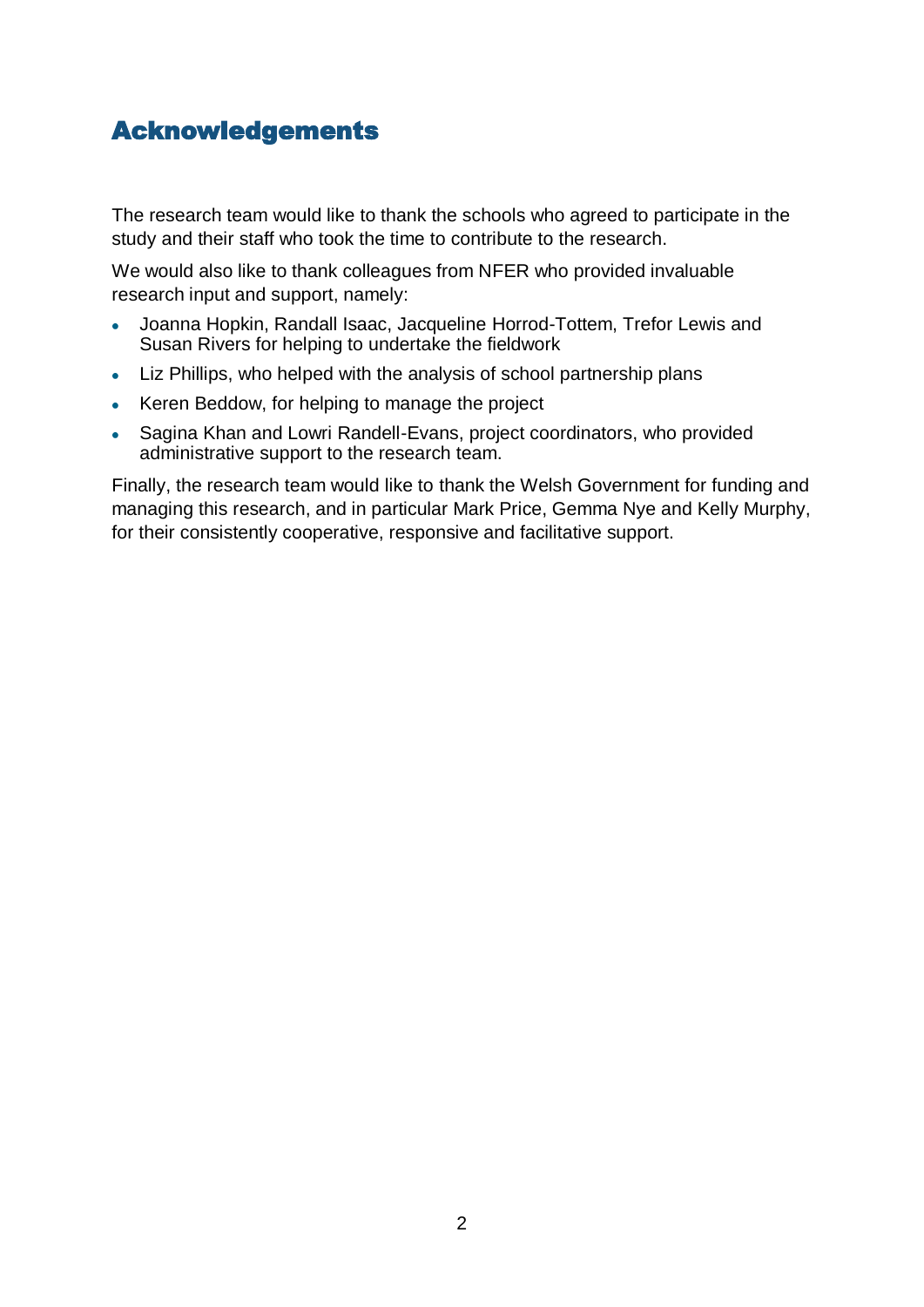# <span id="page-4-0"></span>Executive summary

#### Introduction to the research

This report presents the findings from an evaluation carried out by the National Foundation for Educational Research (NFER) to provide an assessment of the effectiveness of the Lead and Emerging Practitioner School Pathfinder Project. The study also involved equipping participating schools with a standardised selfevaluation tool that would enable them to document and evaluate their journey towards improvement.

Commissioned by the Welsh Government, this report explores why schools became invoved in the Pathfinder and the project's early and emerging outcomes. It also explores the factors that have enabled or constrained improvements in schools, and the extent to which participating schools' capability to drive their own improvement has been enhanced.

The aim of the Lead and Emerging Practitioner School Pathfinder Project is to raise the standards within primary and secondary schools in Wales by facilitating schoolto-school support, with the aim of accelerating improvement. During the Pathfinder, a Lead Practitioner School works with an Emerging Practitioner School to disseminate and implement best practice on a systematic basis for 18 months as set out in an intervention plan agreed with the Emerging Practitioner School (referred to as the Partnership Plan).

Tranche 1 of the project was launched in May 2013, for 11 matched pairs of secondary schools and also 11 matched pairs of primary schools (43 schools in total – one lead secondary school is supporting two separate emerging schools). The research was undertaken in March 2014. As such, this report provides an interim assessment of the performance of the Pathfinder midway through Tranche 1.

#### Research methods

The study comprised three strands:

- a review of school Partnership Plans
- development of a self-evaluation toolkit
- case-study visits to 39 schools comprising interviews with headteachers, deputy/assistant headteachers, subject leaders and classroom teachers in both Lead and Emerging Practitioner Schools.

#### Experience of the Pathfinder

The main reasons cited by case-study participants for taking part in the Pathfinder varied between schools, with headteachers from Lead Practitioner Schools most frequently reporting that they viewed the Pathfinder as an opportunity to share good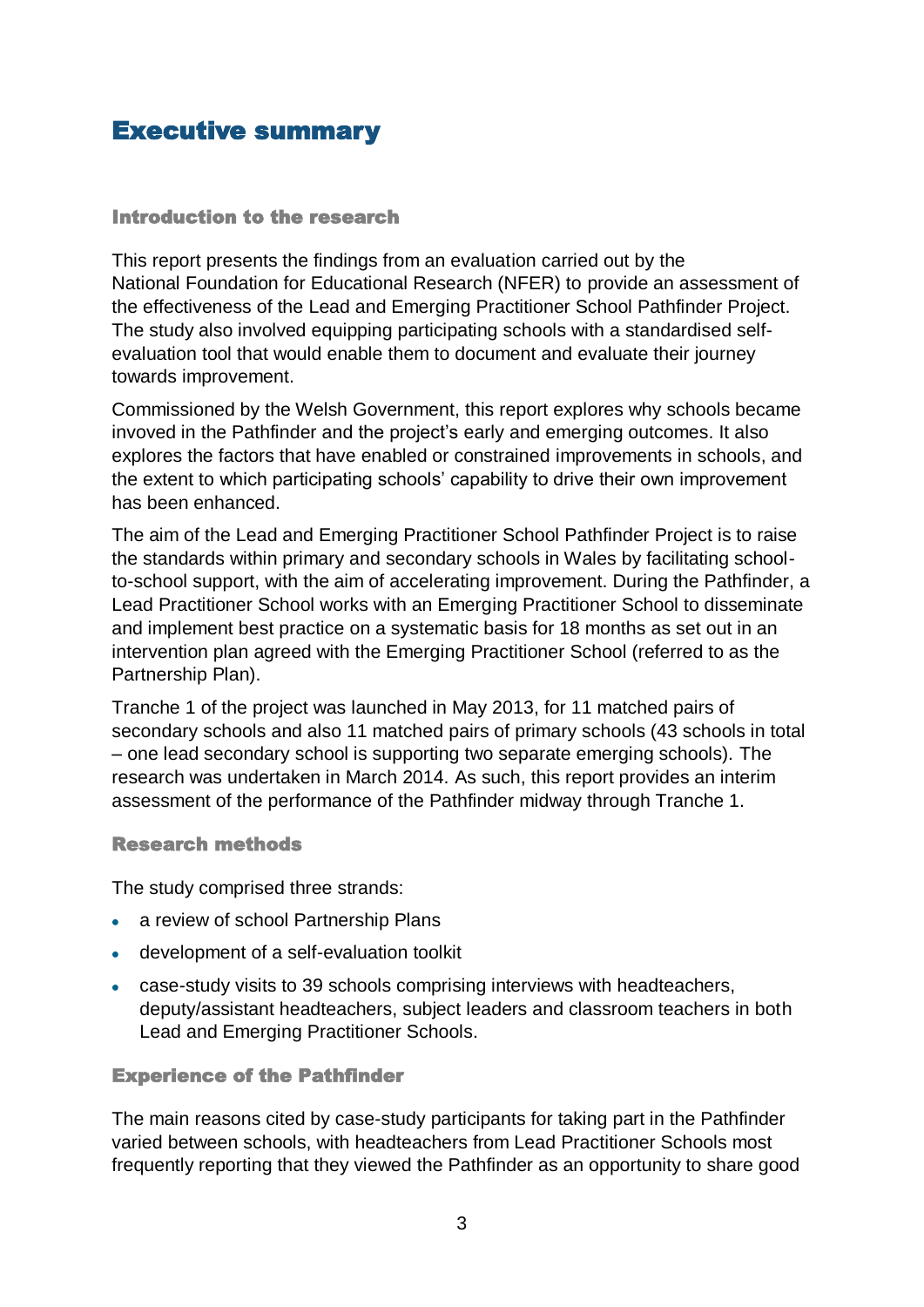practice and to 'give something back'. By contrast, many of the interviewees in the Emerging Practitioner Schools reported that they joined the Pathfinder because it offered the potential to bring in the support and expertise they needed.

#### Views on partnership relationships

School-to-school relationships could be grouped into what could be broadly described as relationships that were 'excellent/good', 'mixed' and 'poor/not so good'. The first category typified the majority of relationships between Lead and Emerging Practitioner Schools. These partnerships were characterised by schools that were: close in terms of geographical location; committed to the project and shared mutual respect; and similar in terms of characteristics, ethos and priorities. In the minority of partnerships, where relationships were not so good, there were problems of geography (some schools felt their partners were too close, while others were too far way), personality clashes between staff and inequitable distribution of funding.

#### Impacts on teachers' professional practice

The evaluation evidence revealed that the Pathfinder had impacted on teaching practice in several ways. For example, it had encouraged and supported school staff to reflect on their teaching practice; increased school leaders', teachers' and teaching assistants' awareness of different teaching methods and styles; and it had enabled staff to develop their teaching skills further through the sharing of practice and joint continuing professional development (CPD). Examples of changes and gains in participating **primary schools** included: varying the pace of lessons; gaining a deeper understanding of the theory and practice of using phonics in teaching reading; and developing a more differentiated approach to the teaching of mathematics. **Secondary schools** reported impacts including increased professional dialogue and exchange of practice and developing an extended repertoire of planning, teaching, assessment and tracking skills.

#### Impacts at the whole-school level

The evaluation also found evidence of school-level changes amongst Pathfinder schools. The impact was mainly on school ethos and culture and staff attitudes to improving performance. However, a few senior leaders said that it was difficult to assess school-level changes as all departments, subject leaders and teachers had not yet participated. Staff in **primary schools** reported several school-level changes which were based on increased professional reflection and benchmarking, while staff in **secondary schools** reported that they had developed a more open culture where staff were willing to share and accept suggestions for improvement.

#### Impacts on pupils and learning

School staff prefaced their observations and comments on the effect of participating in the Pathfinder on pupils and learning by saying that it was too early to measure impact on educational outcomes such as achievement and attainment. However,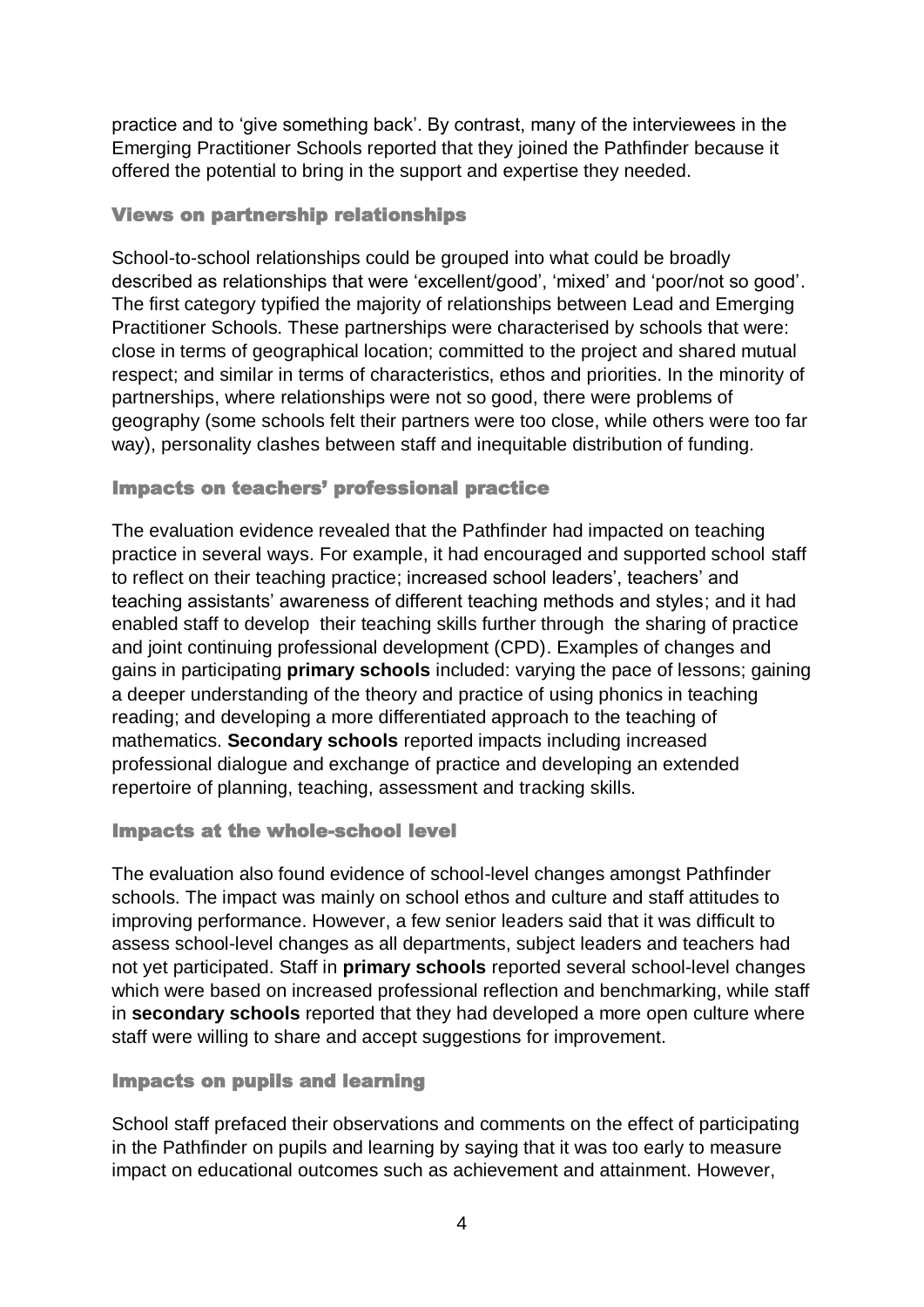they were confident that there would be some measurable impacts during the next year. Staff maintained that changes to the way teachers were working, particularly their constantly striving for better outcomes, were likely to have an impact on pupils' performance given time. Staff in **primary schools** reported that pupils' expectations of what they could achieve had been raised, and that teachers were delivering better quality lessons which were more effectively challenging and motivating pupils. Similarly, **secondary school** staff reported that there was some evidence that pupils were making more progress due to improved classroom practice, and that pupils were beginning to understand that they were able to do more, and that they could and should expect more of themselves.

#### Enablers and barriers

Interviewees identified several factors which had contributed to the success of partnership working. These included:

- the careful matching of schools which cross-checked needs with expertise
- both schools coming to the Pathfinder with a positive attitude and an open mind about how to work together and what could be achieved
- the quality of personal relationships, which in the most effective partnerships were built on trust and honesty.

By contrast, a few school staff identified barriers which constrained partnership working to some extent. These included:

- initial staff and governor reservations about partnering, doubts about releasing their best teachers, and the possible negative effect this could have on their staff and pupils
- schools that felt they were not well matched, for example with very different socio-economic characteristics or schools that were geographically far apart
- workload pressures, including schools having already allocated time to implementing other plans and interventions and the added pressure of Estyn inspections.

#### Extent to which impacts will be sustained

Most staff within Lead and Emerging Practitioner Schools agreed that the kind of activities which the partnerships had supported were ones which could be embedded in practice and should not require ongoing support. This included activities in areas such as teaching and learning, assessment, pupil tracking, school management and professional reflection. Within these areas, staff within Emerging Practitioner Schools provided examples such as:

- more focused use of lesson observations to evaluate and reflect on their quality
- specific programmes such as a phonics programme which was introduced in one primary school with the support of a Lead Practitioner School and the Social Emotional Aspects of Learning (SEAL) programme which was introduced in another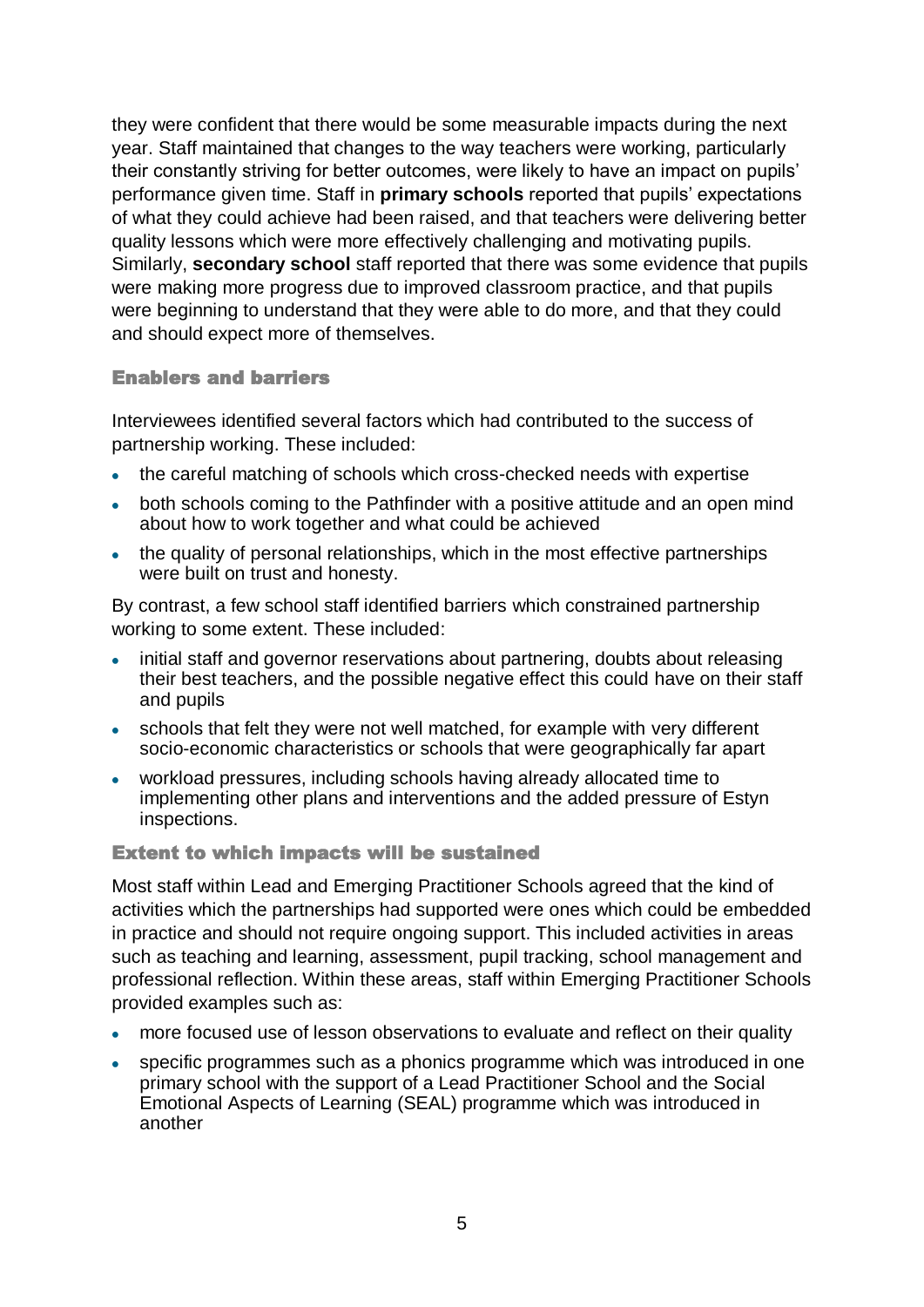work with a specific focus such as that designed to promote oral skills in Welsh which was being addressed in one primary Emerging Practitioner School with support from the Lead Practitioner School.

At the same time, staff in the Lead Practitioner Schools believed that the Pathfinder had nurtured a greater willingness on the part of staff in the Emerging Practitioner Schools to engage with other practitioners outside their own school and that they had become more willing to discuss practice and consider issues around standards. There was widespread belief that practices were beginning to be embedded in the way their partner schools worked which would enable them to grow and develop the work further.

#### Conclusions and recommendations

The main conclusion from this mid-point evaluation of Tranche 1 schools is that, overall, the Pathfinder model of organising and facilitating national school-to-school improvement has been effective in supporting and accelerating improvement in participating schools. This is true for both the Lead and Emerging Practitioner Schools which have taken part. Where challenges have been encountered, these can largely be attributed to issues arising from implementation (where the relationship between the schools is not effective for whatever reason) or to a school's need being greater than expected (because the level of support a school needed was more than that which could be delivered by the model adopted for the Lead and Emerging Practitioner Schools Pathfinder). Although it is too early to identify impacts on pupils' attainment and achievement, this interim assessment concludes that the Pathfinder has yielded early and emerging outcomes for Lead Practitioner Schools and Emerging Practitioner Schools that one would expect to see as an intermediate step towards such improvement.

We present three recommendations for the future development of the Lead and Emerging Practitioner School Pathfinder Project and for school-to-school partnership working in Wales more widely. We recommend that the Welsh Government should:

- extend the learning from the Pathfinder to the National Model to ensure that schools, local authorities and regional consortia are clear about the purpose of and rationale for school-to-school partnership working, the expectations placed on paired schools and what regional consortia and local authorities should be doing to support this school improvement model
- disseminate examples of effective practice in areas where schools have worked together. The examples could include:
	- what represents effective practice in supporting and working with other schools
	- how middle leadership capacity in schools can be built through school collaboration
	- what works in sharing practice on teaching and learning strategies
	- what works in sharing practice on tracking pupil performance and using data to improve teaching and learning
- develop the pool of high-performing schools to help to address some of the practical challenges experienced in the Pathfinder around matching schools.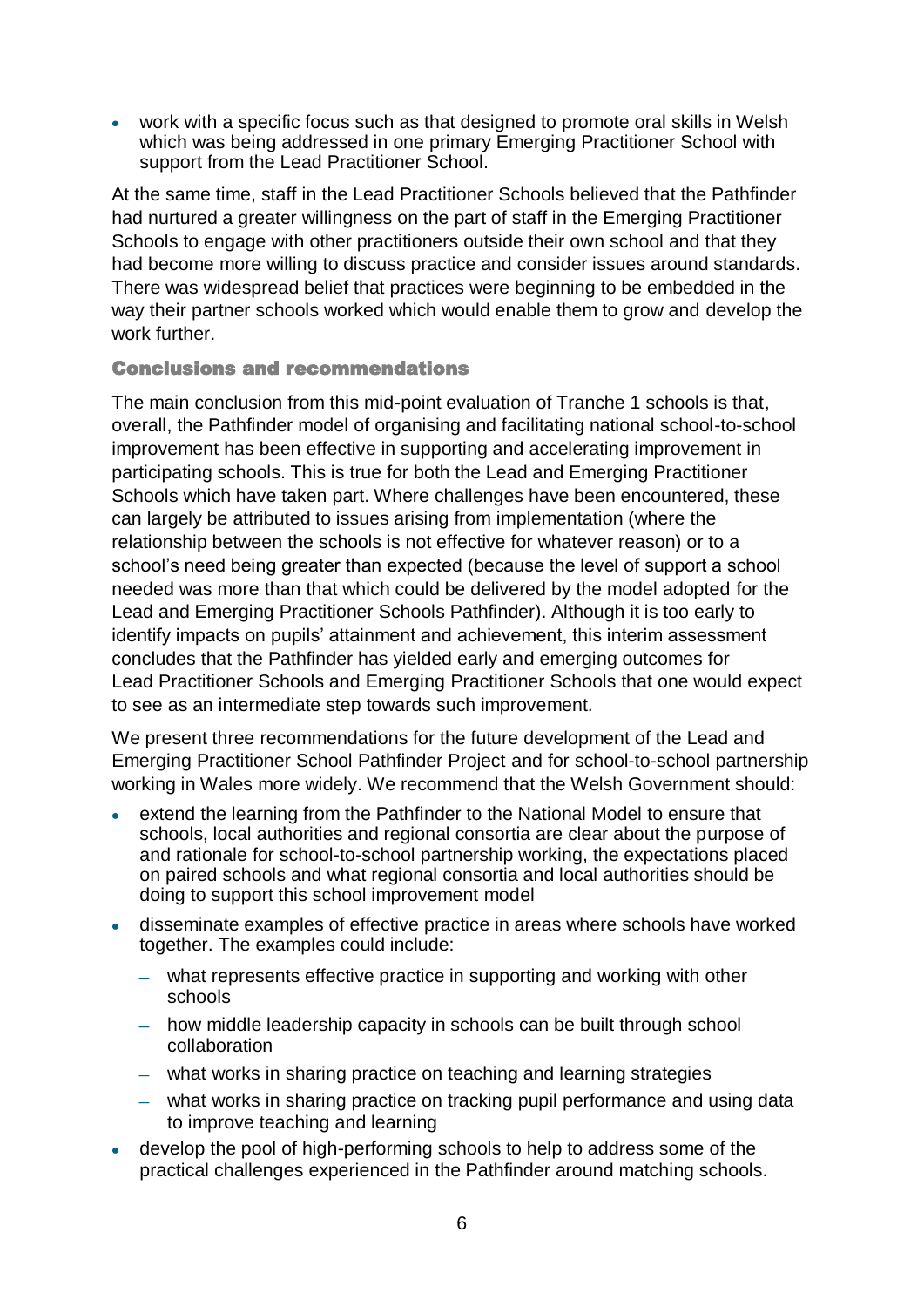# <span id="page-8-0"></span>Key messages

The research evidence suggests that the Lead and Emerging Practitioner School Pathfinder Project has already had a meaningful impact on some teachers' professional practice, on some schools' ethos and culture, and on most Emerging Practitioner Schools' capacity to lead their own improvement. For example, it has:

- encouraged and supported school staff to reflect on their teaching practice  $\bullet$
- increased school leaders', teachers' and teaching assistants' awareness of different teaching methods and styles
- enabled staff to develop their teaching and leadership skills further through the sharing of practice and joint continuing professional development (CPD).

Moreover, staff in primary schools reported several school-level changes which were based on increased professional reflection and benchmarking, while staff in secondary schools reported that they had developed a more open culture where staff were willing to share and accept suggestions for improvement.

Perhaps, unsurprisingly, most interviewees reported that it was too early to identify impacts on pupils' attainment and achievement. However, our interim assessment is that the Pathfinder has yielded early and emerging outcomes for most Lead and Emerging Practitioner Schools that one would expect to see as an intermediate step towards such outcomes. For example, the evidence collected indicates that Pathfinder activities have enhanced teachers' knowledge and skills, and provided significant stimulus and resources which have, in turn, strengthened teaching quality and improved classroom practice.

The research also identified a number of challenges and areas for improvement. These included:

- schools reporting they were not well matched, for example with schools with very different socio-economic characteristics or schools that were geographically far apart
- workload pressures, including schools having already allocated time to implementing other plans and interventions and the added pressure of Estyn inspections.

Despite these challenges, most school-to-school relationships could be described as 'excellent' or 'good', and were characterised by schools that were: close in terms of geographical location; committed to the project and shared mutual respect for one another; and similar in terms of characteristics, ethos and priorities.

Most staff within Lead and Emerging Practitioner Schools agreed that the kind of activities which the partnerships had supported were ones which could be embedded in practice and should not require ongoing support. This included activities in areas such as teaching and learning, assessment, pupil tracking, school management and professional reflection. Perhaps, more importantly, most Emerging Practitioner Schools' were building their capacity to lead their own improvement. In short, there is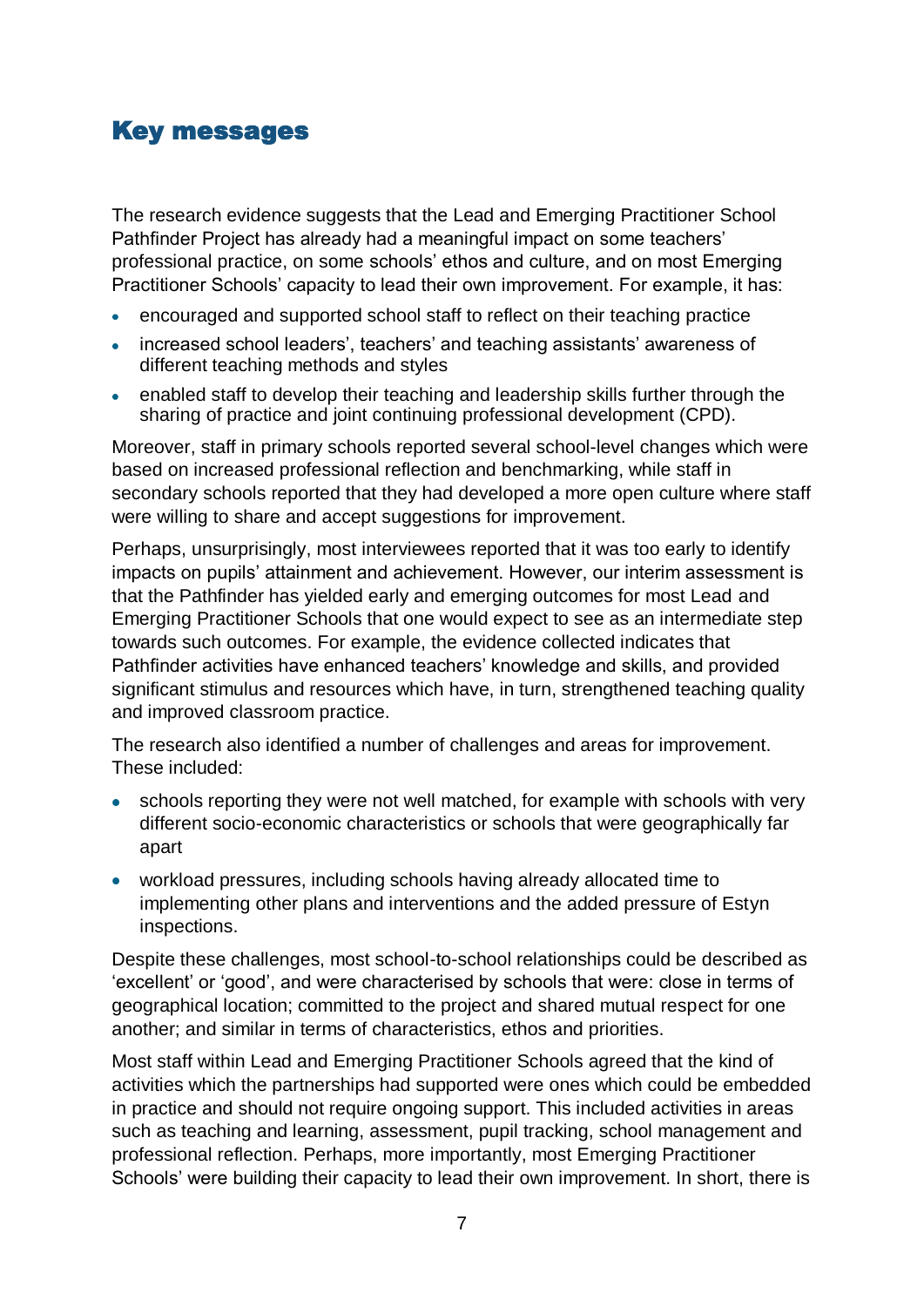evidence to suggest that Emerging Practitioner Schools are developing the active ingredients – attitudes, infrastructure, challenge and support – for achieving improved educational outcomes.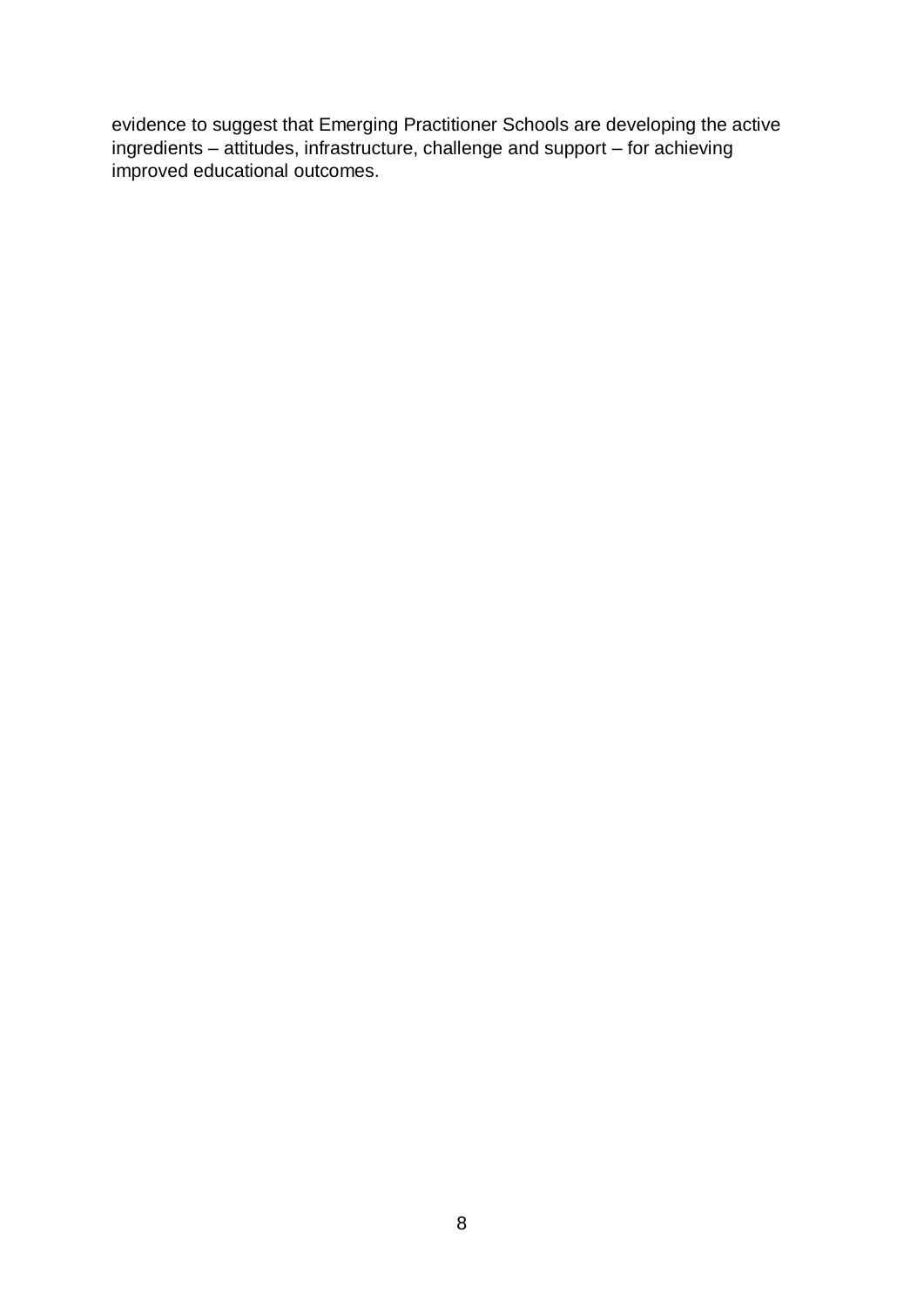# <span id="page-10-0"></span>1. Introduction

# <span id="page-10-1"></span>1.1 The Lead and Emerging Practitioner School Pathfinder Project

The aim of the Lead and Emerging Practitioner School Pathfinder Project is to raise the standards within primary and secondary schools in Wales by facilitating schoolto-school support, with the aim of accelerating improvement. Funded by the Welsh Government, the purpose of the Pathfinder is to establish and evaluate the effectiveness of a school improvement model whereby schools identified as underperforming are supported by schools already demonstrating excellent practice and outcomes. There have been two tranches of the project to date, and a bespoke programme for special schools is also being developed.

Lead Practitioner Schools are high-performing primary and secondary schools, with a proven leadership track record that has resulted in high levels of performance and/or improvement over a sustained period. Emerging Practitioner Schools have already shown an early improvement of pupil outcomes, but some of these schools have a mixed record of in-school variability over the last two to three years and the support of the Lead Practitioner School is designed to assist with stabilising this variability<sup>1</sup>.

During the Pathfinder, each Lead Practitioner School works with an Emerging Practitioner School to disseminate and implement best practice on a systematic basis for 18 months as set out in an intervention plan agreed with the Emerging Practitioner School (referred to as the Partnership Plan).

Total funding of £90,000 for Lead Practitioner secondary schools and £30,000 for primary schools (per match) will be made over the duration of the project. Funding is subject to satisfactory evaluation of the Partnership Plan on a termly basis by the Project Champion to ensure that timely and consistent progress is made for each action point in the Partnership Plan against targets at the set milestones.

Tranche 1 of the project was launched in May 2013, for 11 matched pairs of secondary schools and also 11 matched pairs of primary schools (43 schools in total – one lead secondary school is supporting two separate emerging schools).

# <span id="page-10-2"></span>1.2 Aims of the study

The National Foundation for Educational Research (NFER) was commissioned by the Welsh Government in January 2014 to provide an assessment of the effectiveness of the Pathfinder and the extent to which the schools identified as

 $\overline{1}$  $1$  The criteria to join the Pathfinder as a Lead or Emerging Practitioner School for Tranche 2 are available online:

[http://wales.gov.uk/topics/educationandskills/schoolshome/raisingstandards/practitionerschools/path](http://wales.gov.uk/topics/educationandskills/schoolshome/raisingstandards/practitionerschools/pathfinder-tranche-2-project/?lang=en) [finder-tranche-2-project/?lang=en](http://wales.gov.uk/topics/educationandskills/schoolshome/raisingstandards/practitionerschools/pathfinder-tranche-2-project/?lang=en) [22 April 2014]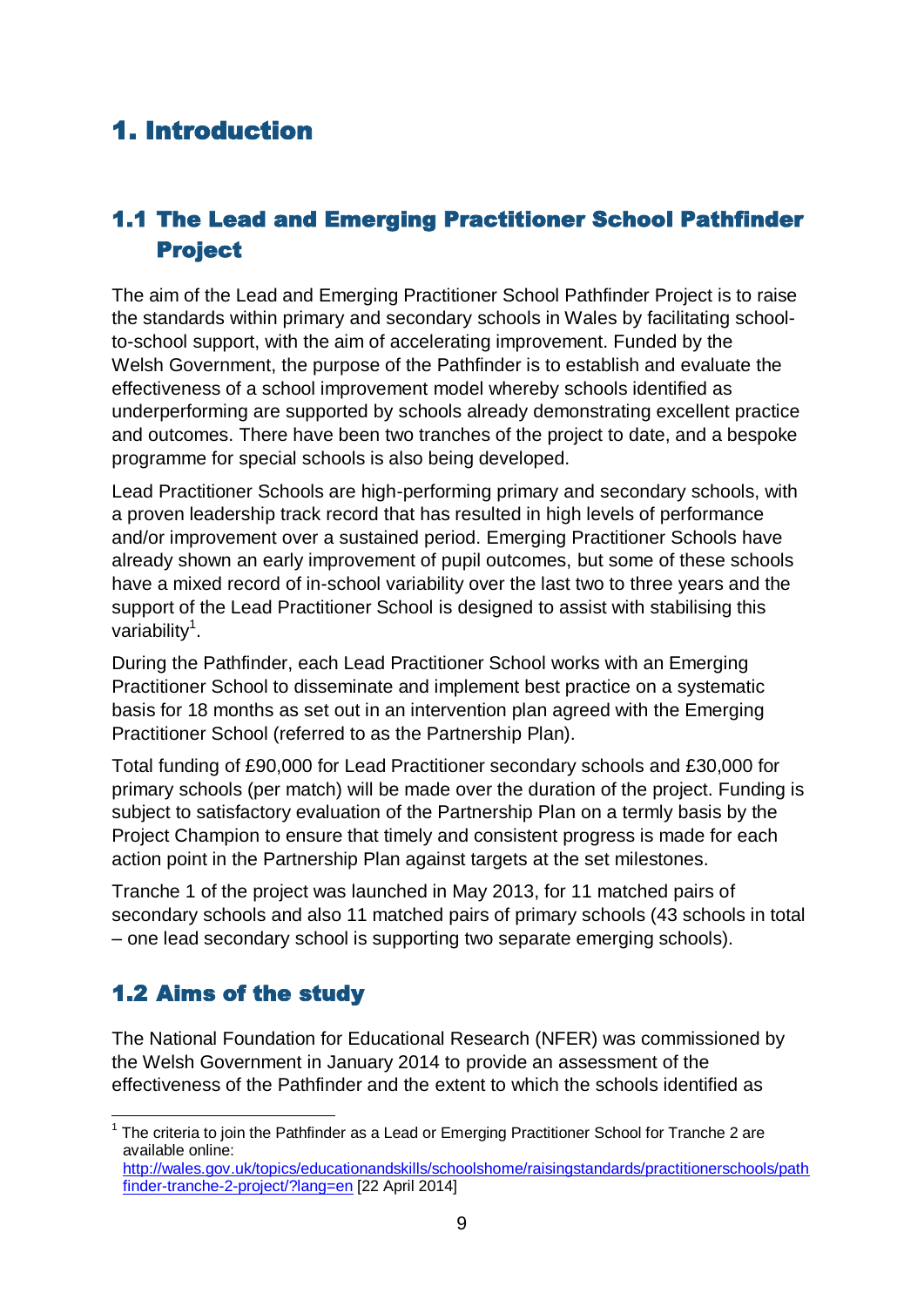underperforming had achieved intended improvements. The study also involved equipping participating schools with a standardised self-evaluation tool that would enable them to document and evaluate their journey towards improvement. As such, this report provides an interim assessment of the performance of the Pathfinder midway through Tranche 1.

# <span id="page-11-0"></span>1.3 Methodology

The study comprised three strands:

- review of school Partnership Plans
- development of a self-evaluation toolkit
- case-study visits to 39 schools.

Further details are provided below.

### 1.3.1 Review of schools' Partnership Plans

A rapid review of the Tranche 1 schools' Partnership Plans was undertaken, exploring areas such as:

- the focus of the work proposed in each partnership
- the management and organisational arrangements
- how the funding was to be used
- the arrangements for monitoring and evaluation.

The findings from the review helped to inform the development of the self-evaluation toolkit (see below). The template for the Partnership Plans is provided in Appendix 1.

### 1.3.2 Development of a self-evaluation toolkit

Research evidence<sup>2</sup> shows that the development of schools' self-evaluation capacity can help raise standards by allowing schools to monitor progress and, when needed, respond to school improvement challenges in a way informed by the evidence. With this in mind, the research team were tasked with developing a standardised evaluation toolkit to support participating schools in evaluating the impact and progress of the Pathfinder over five terms (18 months). Drawing on existing toolkits and NFER's experience of constructing toolkits for teachers, the research team created a tool designed to support participating schools in tracking and evaluating their progress. The tool was piloted with a Pathfinder school to check its fitness for purpose and ease of use.

NFER's self-evaluation toolkit comprises three steps:

 $\overline{a}$  $2$  See for example Chapman, C. and Sammons, P. (2013). School self-evaluation for school improvement: what works and why? CfBT Education Trust. Available [online]. <http://cdn.cfbt.com/~/media/cfbtcorporate/files/research/2013/r-school-self-evaluation-2013.pdf> (13 June 2014)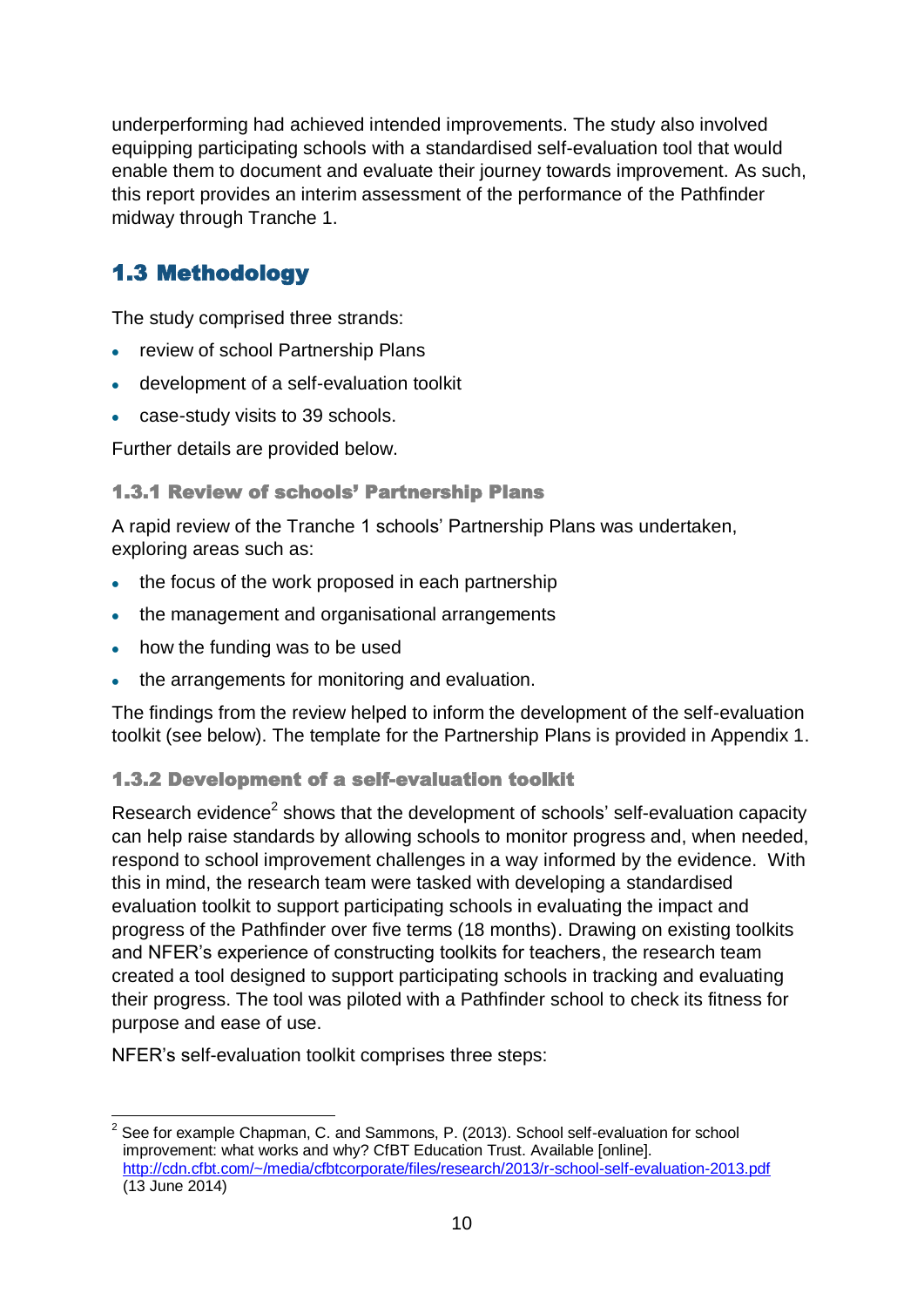- Step 1: Schools are encouraged to read the 'Sutton Trust Education Endowment Foundation (EEF) Teaching and Learning Toolkit<sup>3</sup>. This toolkit is an accessible summary of educational research which provides guidance for teachers and schools on how to use their resources to improve the attainment of disadvantaged pupils.
- Step 2: Schools are then encouraged to familiarise themselves with the 'DIY Evaluation Guide', also produced by the  $EEF<sup>4</sup>$ . The DIY Evaluation Guide provides advice for schools on how to evaluate whether the approaches they are using are having the desired effect.
- Step 3: Once participating schools have familiarised themselves with the first two toolkits, Emerging Practitioner and Lead Practitioner schools need to work together to develop a Partnership Plan. Taking the form of an Excel spreadsheet, the NFER self-evaluation tool was designed to be short and easy to complete. It was designed to help schools to reflect on and capture:
	- the outcomes and impacts of their school improvement work at the staff, school and pupil level
	- the different types of evidence they could collect to demonstrate these impacts
	- the strengths of the outcomes and impacts identified
	- $\bullet$ what was working well and what additional actions the schools could take to further improve the effectiveness of their school improvement work.

The toolkit was introduced to Tranche 1 schools in March and April 2014 when the partnerships were already half way through the Pathfinder. However, it is hoped that the toolkit will be available to Tranche 2 partnerships from the very beginning of the programme and that the three-step process will help shape and inform their development and evaluation activities. Practitioners need to familiarise themselves with Steps 1-2 before using the toolkit.

An illustrative example of the self-evaluation toolkit is presented in Appendix 2.

### 1.3.3 Case-study visits to schools

In order to gain an in-depth understanding of the impacts of the Pathfinder and to introduce Emerging Practitioner and Lead Practitioner schools to the self-evaluation toolkit, visits were undertaken in March 2014 to all Tranche 1 partnerships which involved 39 different schools. Interviews were undertaken with a total of 37 Headteachers, 20 Deputy/Assistant Headteachers, 36 Subject Leaders/Key Stage Coordinators, 40 Classroom Teachers, one Chair of Governors and two Teaching Assistants/Higher Level Teaching Assistants. The interviews were conducted using topic guides which focussed on a standard set of questions (see Appendix 3: Case-study instruments).

 $\overline{1}$ <sup>3</sup> Available online:<http://educationendowmentfoundation.org.uk/toolkit/> (22 April 2014) <sup>4</sup> Available online:

[http://educationendowmentfoundation.org.uk/uploads/pdf/EEF\\_DIY\\_Evaluation\\_Guide\\_\(2013\).pdf](http://educationendowmentfoundation.org.uk/uploads/pdf/EEF_DIY_Evaluation_Guide_(2013).pdf) (22 April 2014)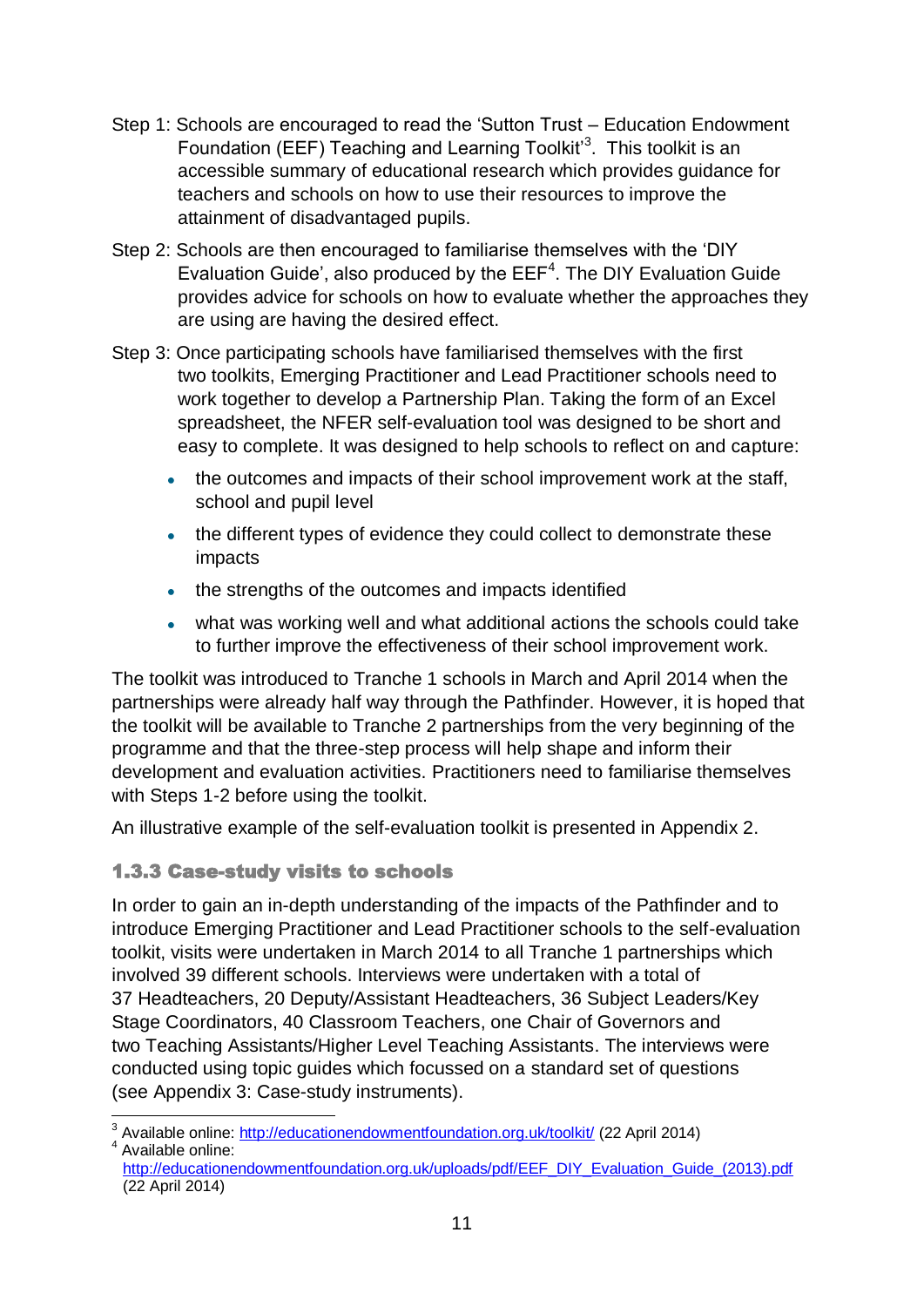# <span id="page-13-0"></span>1.4 Analysis and reporting

This report draws on an analysis of the data collected as part of the visits to 39 schools, supplemented with an analysis of their Partnership Plans. As such, this report captures the perceived impact of the project, as reported by practitioners involved in the Pathfinder. The structure of the report is detailed below:

Chapter 2 explores how and why schools became involved in the Pathfinder, their priorities and expectations, the activities undertaken and participants' views on the effectiveness of their relationships with partner schools and their staff.

Chapter 3 examines the early and emerging outcomes resulting from participation in the Pathfinder. It also explores the factors that have enabled or constrained the effectiveness of the project.

Chapter 4 presents participants' views on the sustainability of the outcomes/changes identified and how, if at all, the Pathfinder could be improved.

The concluding chapter draws together the key messages from the different strands of the evaluation and provides an interim assessment of the effectiveness of Tranche 1 of the Lead and Emerging Practitioner School Pathfinder project, and the extent to which the schools identified as underperforming have made the intended improvements. The report concludes by presenting three recommendations for the future development of the Pathfinder Project and for school-to-school partnership working in Wales more widely.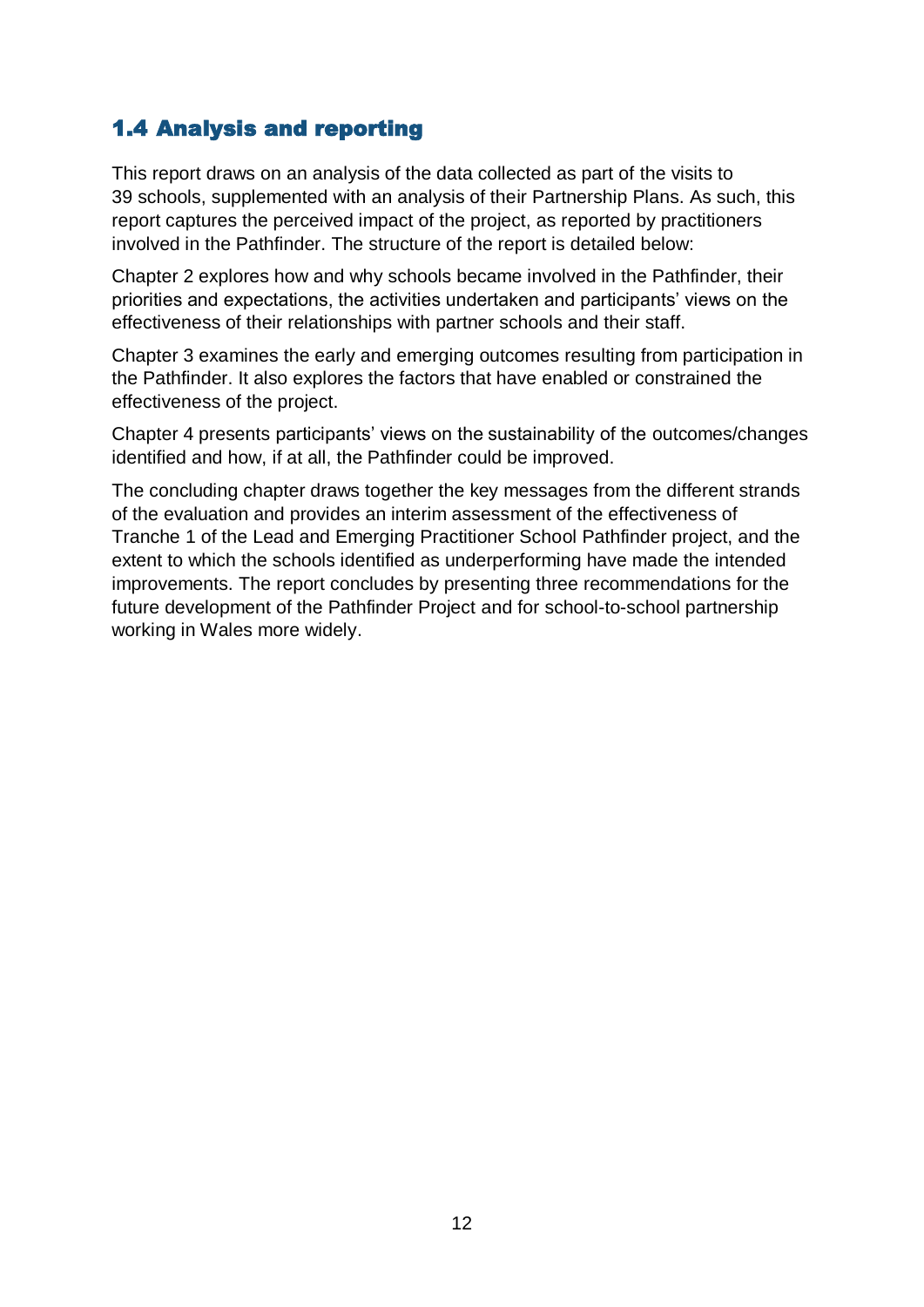# <span id="page-14-0"></span>2. Experiences of the Pathfinder

This chapter explores: how and why schools became involved in the Pathfinder; their priorities and expectations; the activities undertaken; and participants' views on the effectiveness of their relationships with partner schools and their staff.

## <span id="page-14-1"></span>2.1 Reasons for taking part

Headteachers identified a range of issues and needs underlying their decision to take part in the Lead and Emerging Practitioner School Pathfinder Project. The main reasons cited varied between schools, with headteachers from Lead Practitioner Schools most frequently reporting that they viewed the Pathfinder as **an opportunity to share good practice and to 'give something back'**, as illustrated by the following quotations:

*We felt it was important to support other schools, to share good practice, and to hopefully improve practice in both schools.* 

*At the heart of the reasons for taking part in the project was the school improvement journey. As a leadership team, we felt we were in a position to share our good practice with another school.* 

Similarly, some of the interviewees reported that being a Lead Practitioner School 'was a boost for everyone in the school' and helped to 'gain recognition' that theirs were leading schools. Lead Practitioner Schools were also more likely to report that they thought the Pathfinder provided **opportunities to develop their staff**, particularly middle leaders, by giving them 'experience of working in a different school with different challenges'. One headteacher explained: 'Schools can be insular and it's always good practice to be aware of the needs of a different school in terms of support, management and governance'. Many of these schools reported having previous positive experiences of working with other schools, and hoped that those mutual benefits would be replicated through the Pathfinder.

Many of the interviewees in the Emerging Practitioner Schools echoed the views of their colleagues in their partner schools that the Pathfinder represented an effective way of sharing good practice. However, the most frequently reported reasons for taking part in the project stemmed from a realisation that they needed help and that **the Pathfinder offered the potential to bring in the support and expertise they needed**, as one headteacher explained: 'We didn't want to overlook any opportunity to improve and increase our capacity'. Similarly, at least one of the Emerging Practitioner Schools had tried other approaches to school improvement, including bringing in independent consultants, but pupil results had still fallen. The Pathfinder offered the potential of helping them to 'get to grips with the situation'.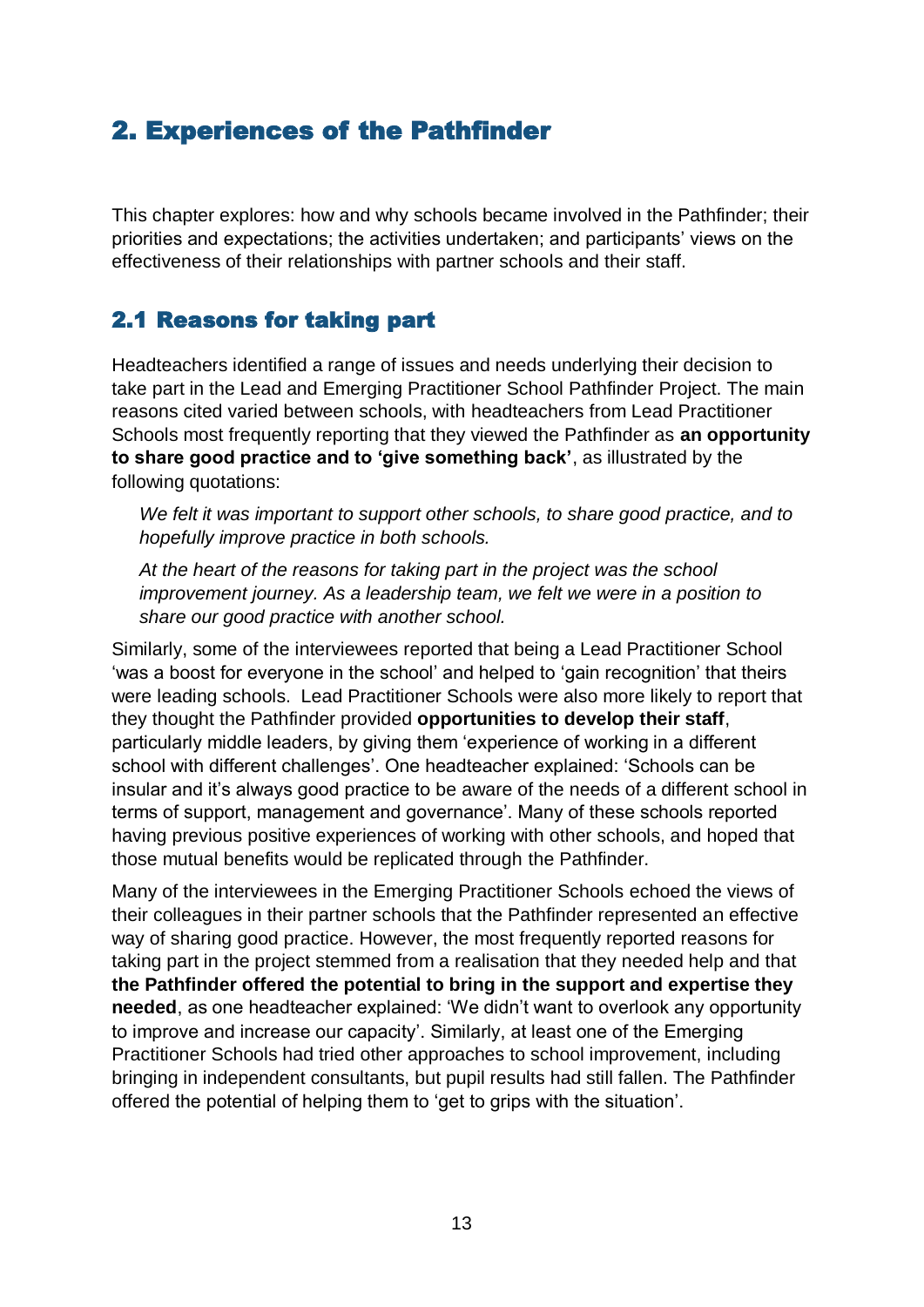**Several of the headteachers from the Emerging Practitioner Schools specifically embarked on the Pathfinder to gain a 'critical friend' and/or the ear of a more experienced headteacher<sup>5</sup>** , as illustrated by the following quotation:

*I felt that I could really benefit from having a critical friend in an experienced, successful, secondary headteacher who I could learn from and who could support me to address the improvements I wanted in my school.* 

A small minority of Emerging Practitioner Schools reported that the primary reason for taking part in the Pathfinder was because their Local Authority had suggested they do so, following either a poor Estyn inspection or as a result of a low score in the banding process.

## <span id="page-15-0"></span>2.2 Expectations and priorities

#### 2.2.1 Schools' expectations

Respondents from both Emerging and Lead Practitioner Schools reported having a number of **common expectations** for the Pathfinder. These included that the partnership activities should:

- be based on a foundation of trust and mutual respect
- provide 'substantial' and 'meaningful' opportunities for staff in the two schools to share and discuss one another's practice
- lead to tangible results, with a specific focus on improving outcomes for pupils.

In addition, staff in the Emerging Practitioner Schools identified a number of additional expectations, including that the Pathfinder would result in:

- the Lead Practitioner Schools demonstrating what excellent teaching looks like
- the provision of a range of different types of support, targeted at the needs of the Emerging Practitioner Schools and their staff
- improvements in the consistency and quality of their own teaching practice
- opportunities to access and share the Lead Practitioner Schools' teaching facilities and resources.

By contrast, the headteachers in Lead Practitioner Schools most frequently reported the expectation that the Pathfinder would provide them with opportunities to develop their own staff, and specifically their middle leaders, by giving them a leading role in managing the partnership work.

**The extent to which staff had been made fully aware of the Pathfinder appeared to vary from school to school**. For example, in what appeared to be the minority of cases, all staff had been made aware of the purpose of the Pathfinder, and their school's role within it. The headteacher of a Lead Practitioner School explained that this had been done by:

 5 It is interesting to note that at least nine of the Headteachers from the Emerging Practitioner Schools reported being relatively new to their posts.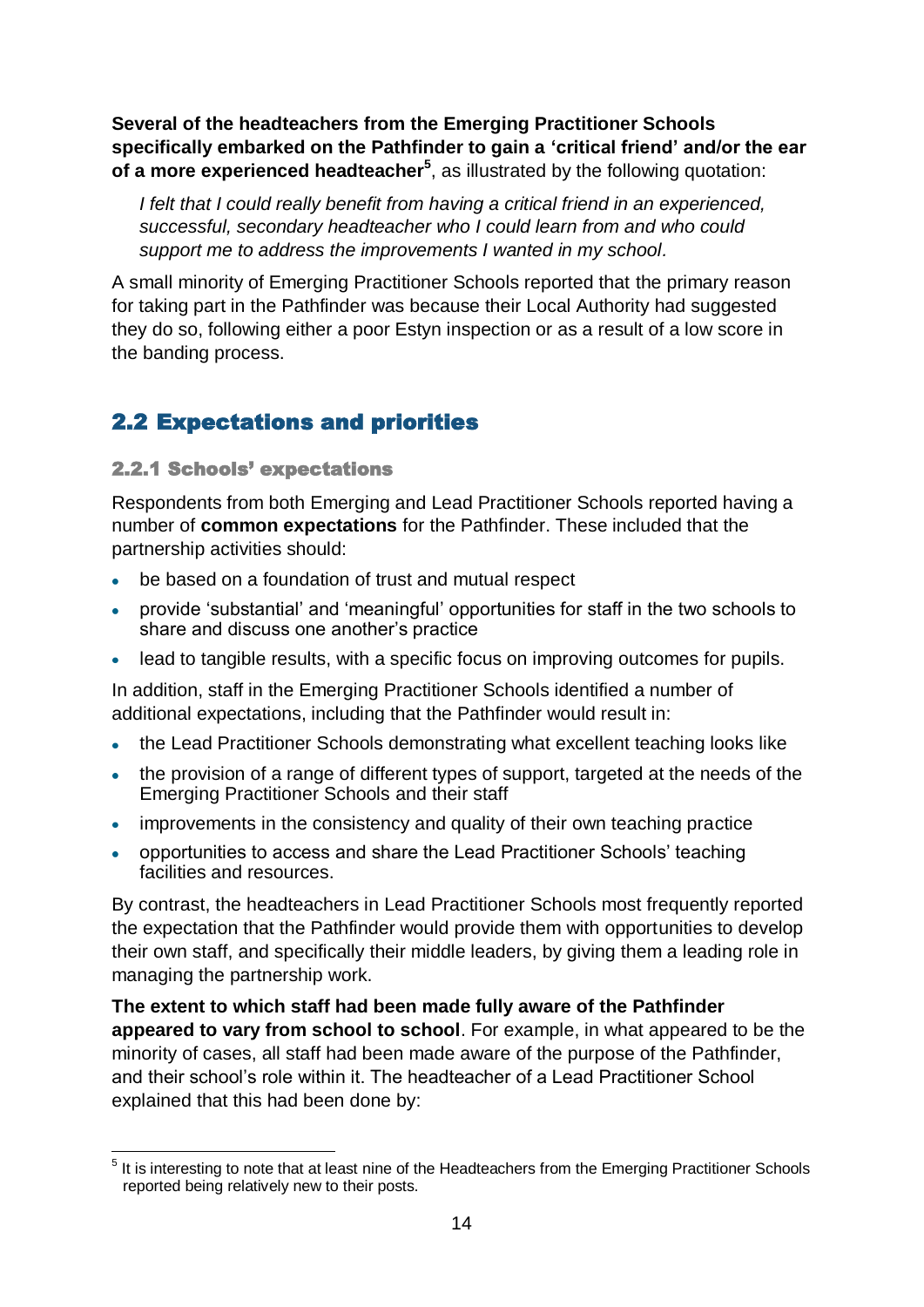*…dissemination of information during heads of department meetings…and direct communication with those individual teams who have been asked to work collaboratively with colleagues in the other school.*

In the majority of cases, however, awareness of the Pathfinder – at least any detailed understanding of it – appeared to be restricted to those individuals who were most closely involved. This reflects the targeted nature of some schools' priorities – for example on English and mathematics (see Section 2.2.2 below) – and the fact that some schools were yet to expand their partnership activities to involve staff more widely (see Section 2.3 below).

### 2.2.2 The priorities for school partnerships

In order to better understand schools' priorities for the Pathfinder and to check whether the NFER self-evaluation toolkit could be used by every partnership we analysed a total of 21 Partnership Plans from across 39 schools. Specifically, we codified the partnerships' priorities for improvement, as listed in Section 2.1 of the Partnership Plans. As shown in Figure 1, the five most common themes and topic areas covered by schools' priorities included:

- **raising performance in English/literacy** (including use of phonics)
- **developing middle leaders** (sometimes as a general goal, sometimes with specific roles in mind, most notably Heads of Mathematics and English)
- **raising performance in mathematics/numeracy**
- **developing senior leaders**
- **improving standards of teaching** (through a range of approaches, including joint-planning, target setting and/or monitoring).

It is notable that the **development of governing bodies** was stated as a priority by a relatively small number of partnerships, as was the development of **self-evaluation processes**.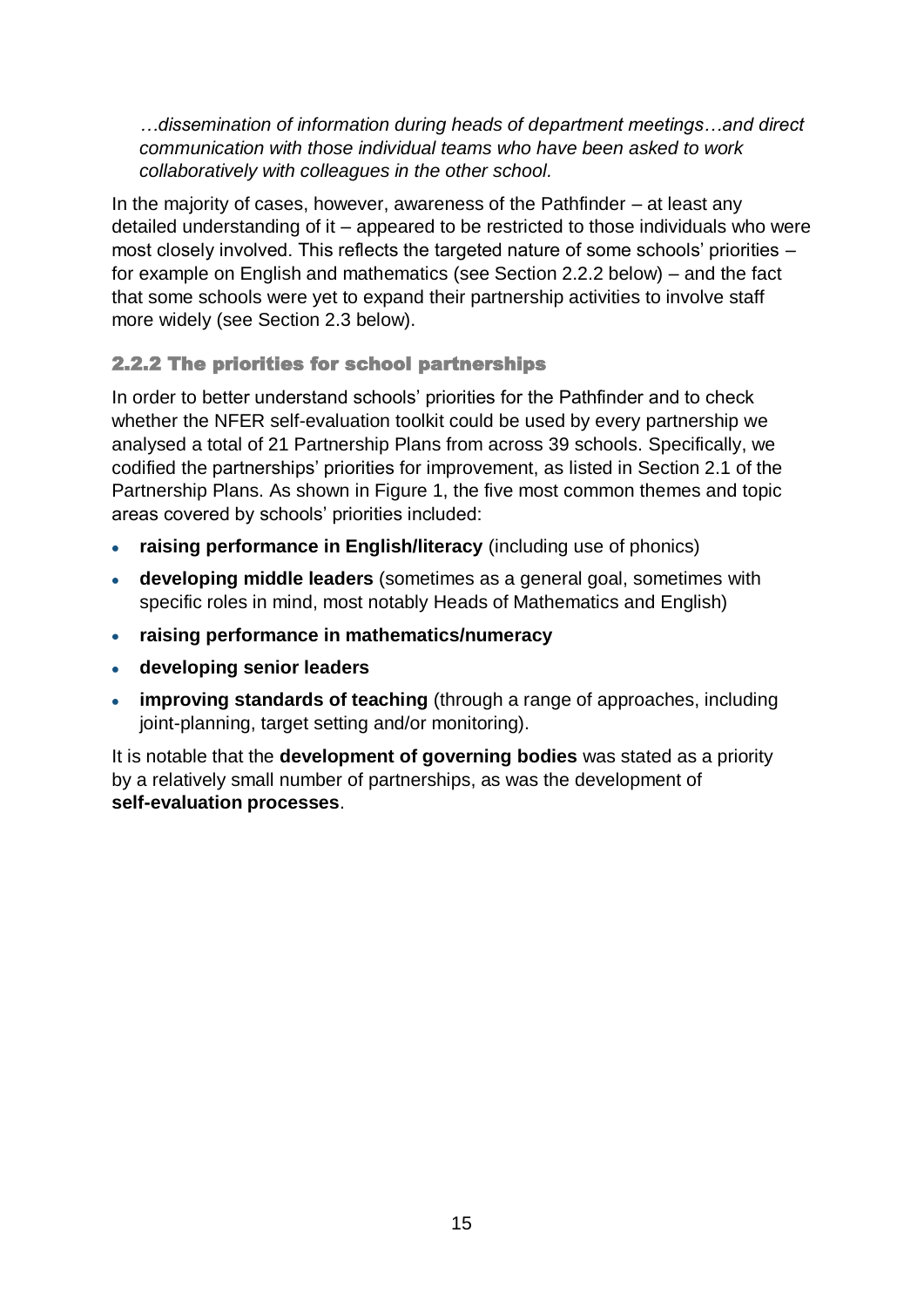### **Figure 1 Analysis of priorities covered in school Partnership Plans**



*Source: NFER Evaluation of the Lead and Emerging Practitioner Schools Pathfinder Project, 2014*

# <span id="page-17-0"></span>2.3 Activities undertaken

A broad range of activities were undertaken as part of the Pathfinder. These usually fell into the categories of teaching and learning, leadership development, work around assessment systems and data analysis, joint practice development, pupil support, self-evaluation and systems review, and financial management.

**Teaching and learning**: schools used the Pathfinder as a means of reviewing their teaching and learning strategies, to share good practice, and to explore how different methods could be used to meet the needs of identified groups of pupils. Others looked at specific areas such as the use of phonics, levels of writing, and boys' reading.

**Leadership development**: schools investigated how to develop leadership capacity with a specific focus in some on the role of middle leaders that included establishing clearer definitions of the role and expectations of post-holders. Some schools looked at leadership capacity (for example, whether the structure of the senior leadership team was appropriate) and considered what the priorities were in terms of developing leaders for the future.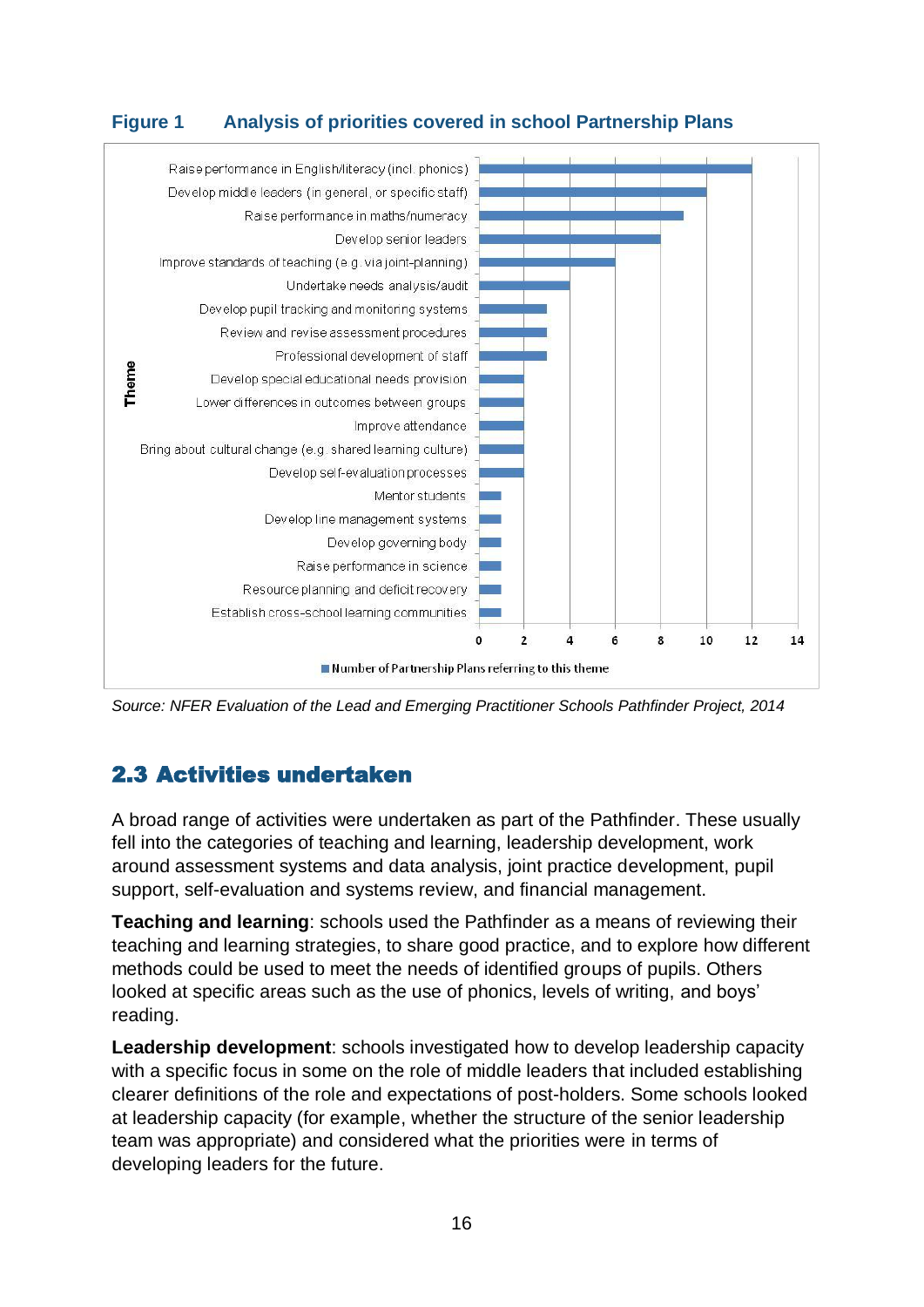**Assessment systems and data analysis**: partnerships examined how schools' assessment arrangements could be developed to ensure greater consistency (both in terms of when and how assessments were used and also how data could be used to inform teaching and learning). Schools looked at cohorts of pupils to understand the ability profile, learning needs, and whether the curriculum was delivered in a way that met their needs. Others discussed target setting and the extent to which schools' expectations were appropriate. This linked to work related to Assessment for Learning, standardisation and moderation, marking and feedback, learner profiling and tracking, data analysis, and target setting.

**Joint practice development**: examples included bringing practitioners together as professional learning communities to focus on a specific aspect of a school's work such as how to improve the delivery of a particular subject or curriculum area, support for pupils with additional learning needs, target setting, how to improve assessment and monitoring, or how to strengthen a school's pastoral system. Others looked at how staff could use ICT and e-learning more effectively.

**Self-evaluation**: partnerships' work included a strong focus on self-evaluation for example embedding self-evaluation processes and ensuring that this focused rigorously on raising standards. In some instances this work led to greater consistency in the way lesson observations were being undertaken and how teaching and learning was assessed, in order to reduce variation within schools.

**Review of school systems**: school systems were reviewed, for example to identify whether ICT could be used more effectively to support teaching and learning or how schools could report information more effectively, both internally and to parents.

**Financial management**: school leadership teams worked together to identify how resources could be managed more effectively. Some placed a specific focus on issues such as financial recovery and how to move out of a deficit budget.

## <span id="page-18-0"></span>2.4 Views on partnership relationships

As might be expected, a variety of consultees, but particularly headteachers, reported a range of views on the quality and effectiveness of their working relationships with their colleagues in their partner schools. These views could be grouped into what could be broadly described as relationships that were 'excellent/good', 'mixed' and 'poor/not so good' (see Figure 2 below).

- **Excellent/good relationships** these typified the majority of relationships between Lead and Emerging Practitioner Schools and were characterised by schools that were:
	- close in terms of geographical location (described by one school as being of 'paramount importance'
	- committed to the project and shared mutual respect for one another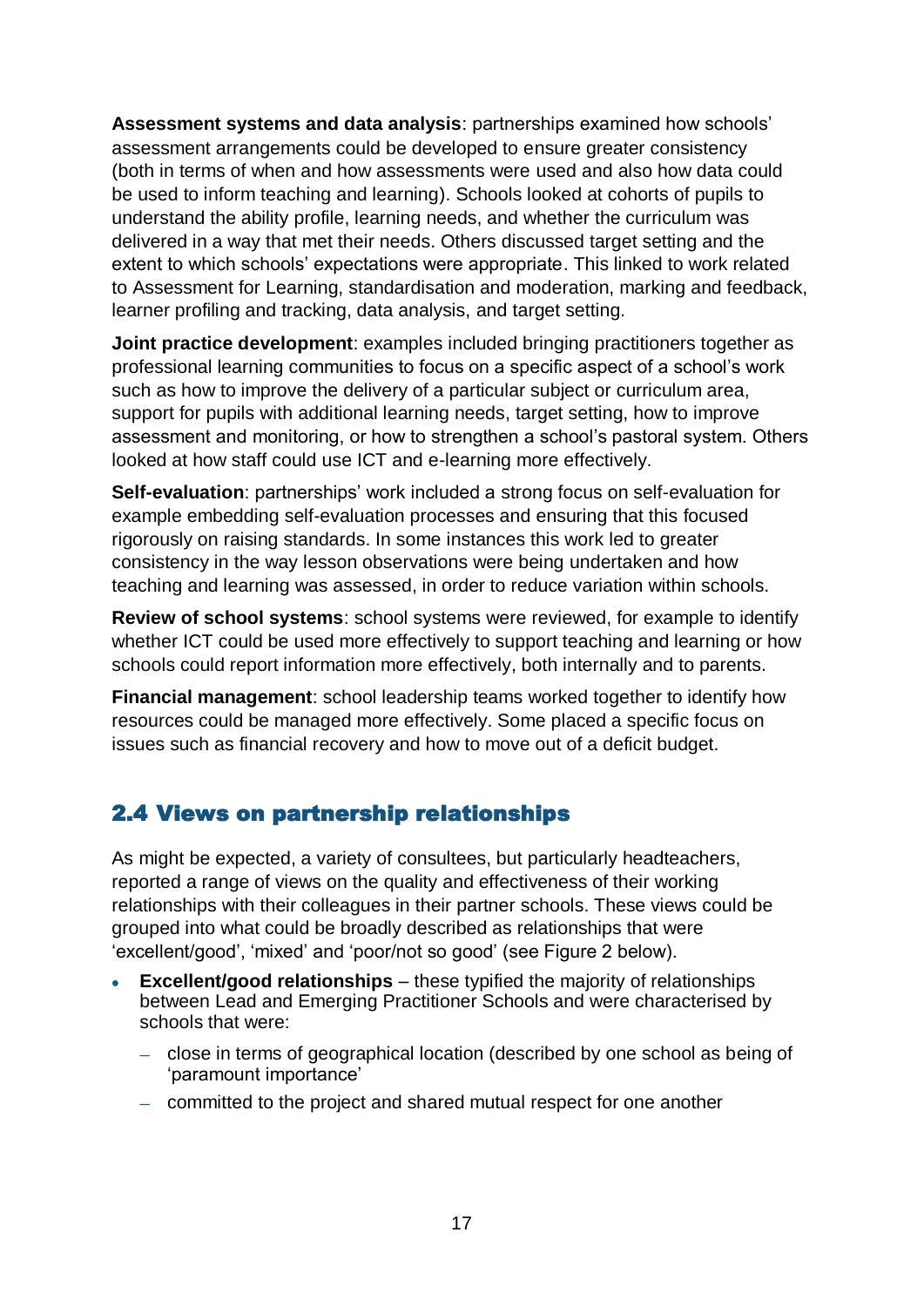- similar in terms of characteristics $6$ , ethos and priorities
- where the Lead Practitioner School was prepared to learn from and with the Emerging Practitioner School
- where the Emerging Practitioner School was open to new ideas and ways of working.
- **Mixed relationships** capturing a minority of schools, where the relationships between some staff and departments were reported to be good, but where relationships between others were reported to be poor or still developing. Other challenges included:
	- geographical location (some schools felt their partners were too close, and so in direct competition with them, while others were too far way, making face-toface meetings difficult)
	- personality clashes between some staff
	- the complaint, particularly from Emerging Practitioner Schools, that the Lead Practitioner School shared different characteristics to theirs (e.g. in terms of size, intake and priorities) which, in their eyes, made them less suitable partners.
- **Poor/not so good**  a small minority of schools appeared to have poor working relationships. The problems facing these schools included:
	- inequitable distribution of funding, resulting in, for example, a dominant Lead  $\equiv$  . partner and an Emerging Practitioner School with little or no dedicated resources to engage in partnership activities
	- being geographically far apart, making face-to-face activities difficult/impractical; Estyn inspections which added additional pressure to schools
	- and the perceptions of at least one Lead Practitioner School that the support needs of their partner Emerging Practitioner School were too great for the Pathfinder to address.

While most consultees were positive about the quality and effectiveness of their working relationships with their colleagues in partner schools, **one of the challenges facing the Pathfinder appears to be the range of the types of schools involved,** which encompasses schools in different bandings and with different Estyn designations. This has implications for the **support needs of the Emerging Practitioner Schools**, and in at least one partnership, these were regarded by the Lead Practitioner School as being too great for them to address.

Of course, the relationships between staff in different schools are not static; they are constantly developing and changing and are likely to continue to do so over the remainder of Tranche 1. **Several interviewees discussed how their relationships had already developed over the first few months of the Pathfinder**, with several reporting moving from a position of resistance and challenge in the first few weeks of the Pathfinder, to a more collaborative and supportive relationship now, as the following headteacher from a Lead Practitioner School described:

 6 It should be noted that in at least one highly successful partnership the two schools had very different socio-economic backgrounds.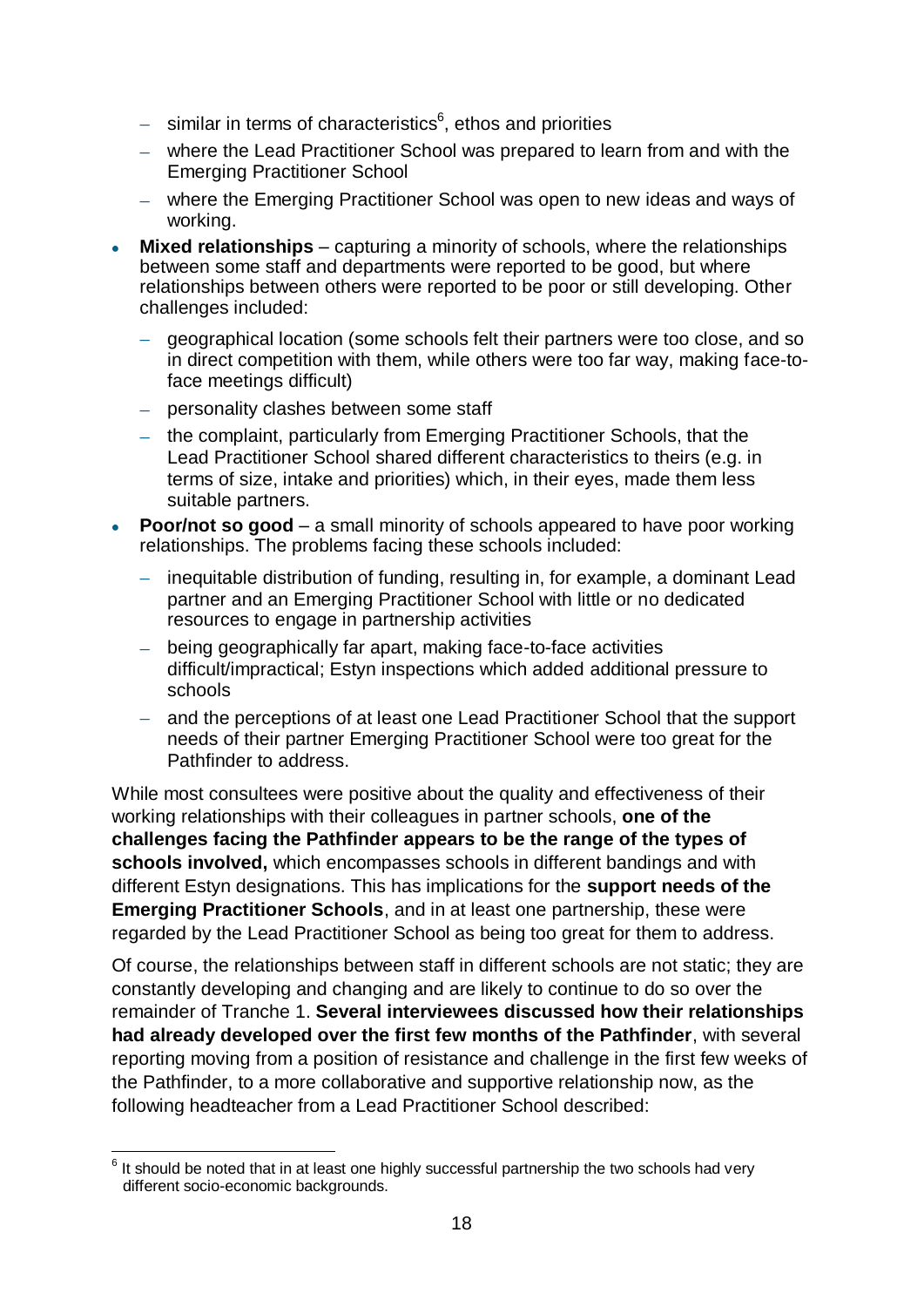*The relationship with the partner school has been good. There were early resistances and some difficult initial meetings* [but] *following* [these] *earlier complications and set-backs, the relationships have now begun to develop and will continue to grow after the partnership work finishes.* 

Similarly, the headteacher of another Lead Practitioner School described how relationships can take time to develop, particularly where schools have had little or no prior contact:

*The key for us in the beginning was trust and we are now in the situation where we are very open with each other, friendly…it was about developing relationships, going slowly, getting to know each other and having the confidence to be open and honest.* 

Where partnerships appear to have been most successful, both parties have made efforts to ensure that the benefits are two-way, as the Headteacher from a Lead Practitioner School explained: 'From the beginning we made sure that there was an equal partnership, it was not about us telling them, it was two-way with joint working'. Similarly, both schools needed to be willing participants, which was identified by the headteacher of an Emerging Practitioner School as the basis for success: 'As long as both schools are willing partners, then you're on to a winner'.

**Figure 2 The factors underpinning headteachers' views on the quality of their school's relationship with their partner school (grouped into relationships that could be described as 'excellent/good', 'mixed' and 'poor/not so good').**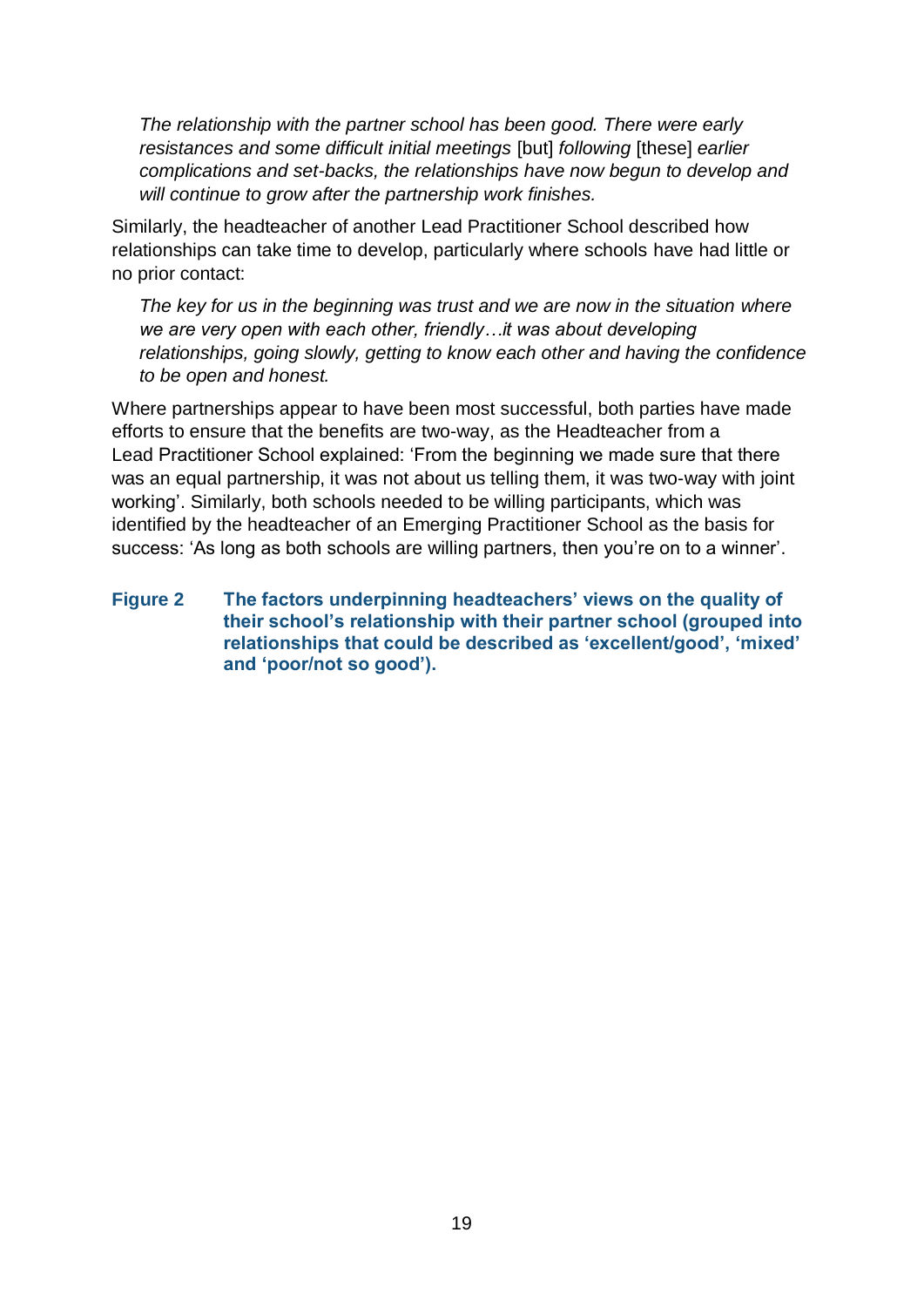#### Excellent/ Good

- •LEAD PRACTITIONER **SCHOOLS**
- •Lead school prepared to learn from and with Emerging School
- •Close geographical location allowing for regular face-to-face visits
- •EMERGING PRACTITIONER **SCHOOLS**
- •Two-way relationship (Lead Practitioner school prepared to learn from Emerging school)
- •Lead school committed to sharing practice
- •Lead school shares Emerging school's ethos and priorities

#### **Mixed**

#### •LEAD PRACTITIONER **SCHOOLS**

- •Relationships with some staff/ departments good, others poor or developing
- •Personality clashes between some staff
- •EMERGING **PRACTITIONER SCHOOLS**
- •Some of Lead school's characteristics are different (e.g. in terms of size, intake, priorities)
- •Geographical location (too far or too close)
- •Schools at different stages of the 'improvement journey'

#### Poor/ Not so good

- •LEAD PRACTITIONER SCHOOLS
- •Intractable differences in views on how funding should be used
- •Timing of Estyn inspections (particularly in Emergining Schools) has added additional pressure
- •Emerging school's needs too great for the Pathfinder to address
- •EMERGING **PRACTITIONER SCHOOLS**
- •Unequal distribution of funds has soured relationships and curtailed activities
- •Lead school's characteristics completely different (e.g. in terms of size, intake, priorities)
- •Geographical location (too far or too close)

*Source: NFER Evaluation of the Lead and Emerging Practitioner Schools Pathfinder Project, 2014.*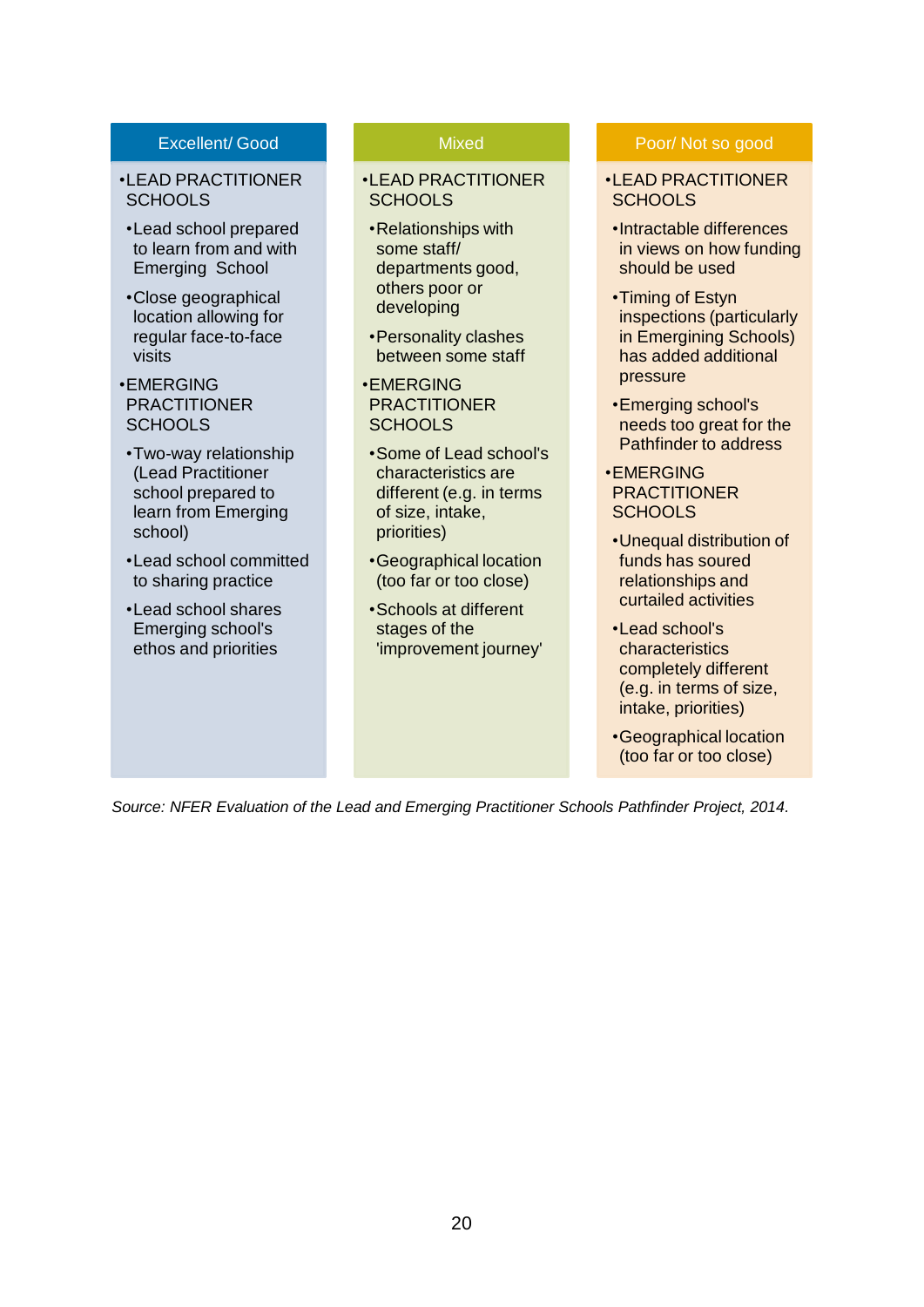# <span id="page-22-0"></span>3. Early and emerging impacts

This chapter presents evidence from the evaluation of the early and emerging outcomes of the Lead and Emerging Practitioner School Pathfinder Project. Specifically, it focuses on early and emerging outcomes relating to teaching practice, whole school change, and pupils and learning, each of which are discussed in turn. It also identifies the enablers of and barriers to the success of the Pathfinder. The evidence draws on the interviews and focus groups conducted with staff in participating Tranche 1 schools. It should be noted that, as the Pathfinder Project has only been operating for a few months, staff were able to provide observations on, and examples of initial outcomes rather than final or definitive impacts on their schools. The chapter presents evidence at three levels: Pathfinder; phase (primary and secondary); and type (Lead Practitioner School and Emerging Practitioner School).

# <span id="page-22-1"></span>3.1 Teaching practice

The evaluation evidence revealed that the Pathfinder Project had impacted on teaching practice in several ways:

- it had encouraged and supported school staff to reflect on their teaching practice
- it had increased school leaders', teachers' and teaching assistants' awareness of different teaching methods and styles
- it had enabled staff to develop their teaching skills further through the sharing of practice and joint CPD
- it had helped to increase staff confidence in their teaching and to adopt new methods and technologies.

A number of phase- and school type-specific impacts were identified. These are discussed below and in the following sections.

#### **Impacts on primary schools**

The evidence collected from primary schools showed that they considered that they had benefitted from participating in the Pathfinder through staff developing a **better understanding of what makes an excellent lesson**. They had gained this understanding through joint training sessions (e.g. on subject-specific teaching and performance management) and classroom observation of best practice lessons with their partner schools. 'Stepping out of the culture zone' was how one teacher characterised this process. Another teacher observed a **transformation in professional dialogue**: 'It has raised the conversations on lessons, 'this has worked really well or have you tried this?''

Most staff reported that they were looking at their work differently, gaining fresh ideas about pedagogy and developing the confidence to implement teaching and learning approaches that had been shown to work effectively in other schools. They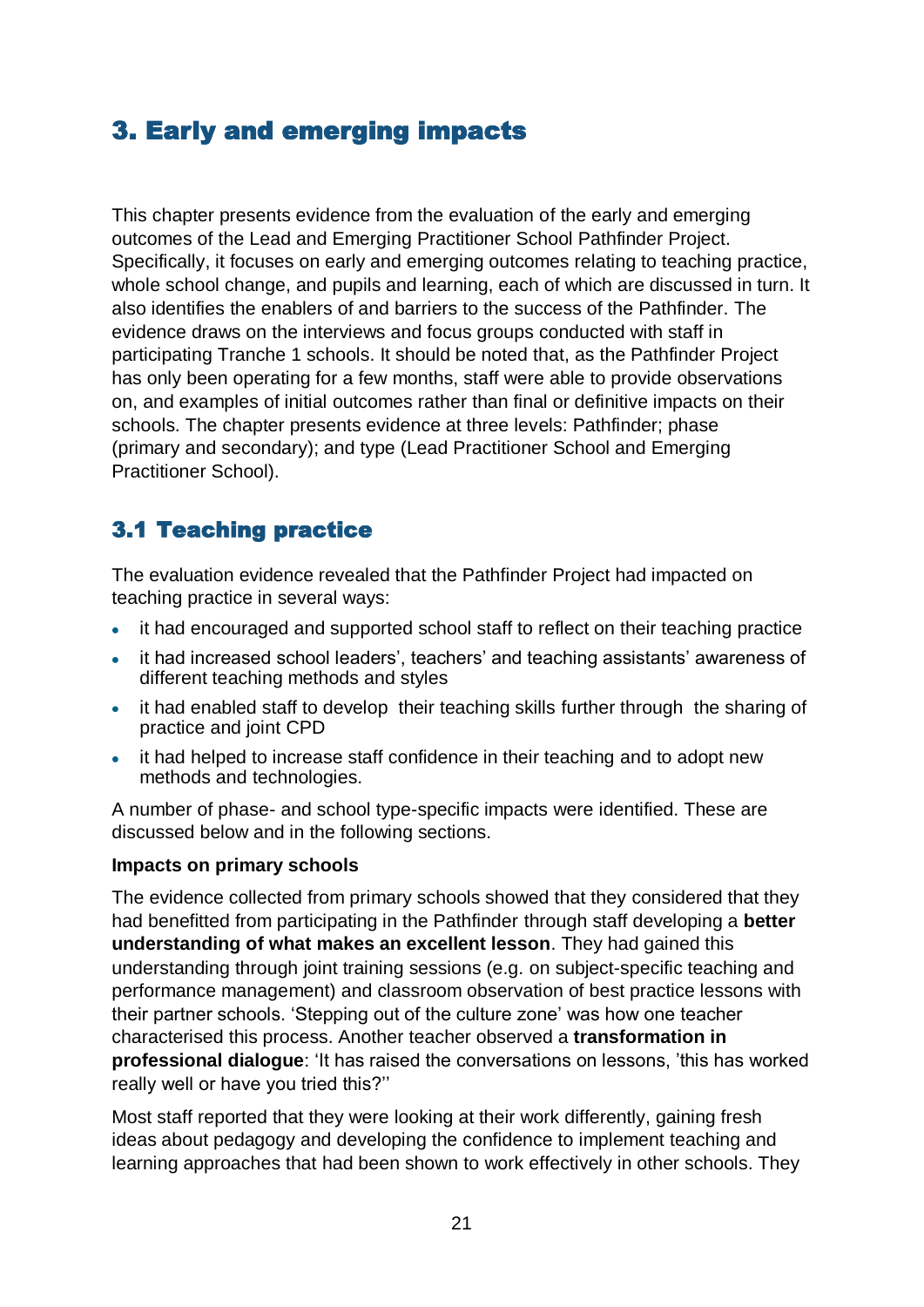were **increasing their awareness of different teaching methods** through doing more classroom observation, as this headteacher remarked: 'The observation lessons the staff have delivered have been the best – the sharing has made us look more closely at what we are doing before we share – self-evaluation'. Another headteacher observed that staff had been given the opportunity to understand why their practice is often excellent which had boosted their confidence and morale. A teacher identified the value of conferring with colleagues about teaching methods saying that 'It has been good to talk to other people just to ensure you are doing the right things the right way and to improve'.

Examples of the changes and gains made to date identified by school staff include:

- varying the pace of lessons
- gaining a deeper understanding of the theory and practice of using phonics in teaching reading
- developing a more differentiated approach to the teaching of mathematics
- using a drama strategy for enhancing pupils' writing
- increasing skills in planning and implementing interventions (give examples) to prevent pupils falling behind
- developing coaching and mentoring skills
- the production and/or purchasing of additional teaching and learning resources.

### **Impacts on secondary schools**

The evidence collected from secondary schools indicated that most senior leaders and teachers considered that participation in the Pathfinder was having a **positive effect on teaching practice** in their schools. This early and emerging impact was encapsulated by a headteacher who explained that his staff had embarked on a 'journey of improvement' adding that the Pathfinder had facilitated a quicker pace of working towards change and improvement.

Staff thought that changes were being made to teaching and learning through their exposure to improvement opportunities. These included having a **professional dialogue and exchanging practice** with staff in partner schools and participating in joint training. For example, a headteacher pointed out that the Pathfinder had given his staff time to reflect on their practice and enabled them to access best practice elsewhere.

Having **space to self-evaluate** was appreciated by several interviewees such as the teacher who remarked that: 'The opportunity to self-evaluate my own practice was the most significant impact for me'.

Most staff reported that they were **developing an extended repertoire of planning, teaching, assessment and tracking skills**. This emerged from one or more of the following experiences:

- discussing different methods and approaches
- sharing schemes of work
- **.** lesson observations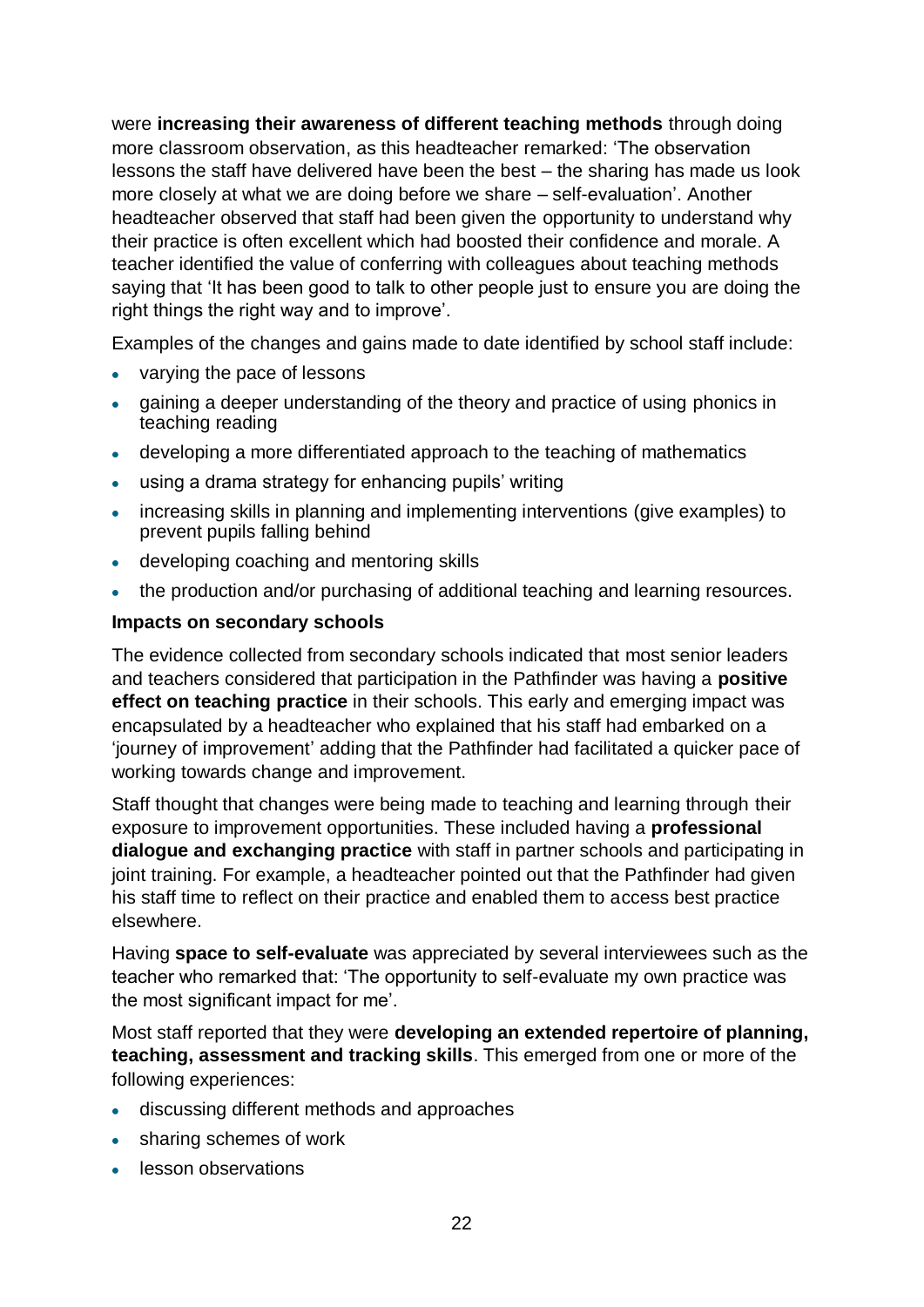- team teaching with a teacher from the partner school
- joint training on subject-specific teaching methods and assessment practices
- sharing methods of pupil tracking and using data to target interventions.

Illustrations of the changes and gains made by secondary schools include:

- **the skills to teach smaller classes**
- allowing more time with individual pupils to motivate them and identify areas for improvement
- the production of a portfolio of pupils' work at each level in both Lead Practitioner Schools and Emerging Practitioner Schools
- the development of more formal pupil performance recording and tracking methods focused on examination requirements.

Most senior leaders and teachers considered that **classroom practice was improving as a result of the increased interaction between staff within and between schools** which had raised staff awareness of alternative approaches when planning, teaching and assessing. For example, a deputy headteacher noted that staff gained from each others' strengths and experience and that their confidence had increased as a result: 'The quality of teaching and learning has improved. The staff have a belief in their own capabilities'.

#### **Impacts on Lead Practitioner Schools**

Staff in Lead Practitioner Schools reported that participation in the Pathfinder had yielded gains for their schools as well as for the Emerging Practitioner Schools. The gains included:

- positive outcomes in relation to the way staff now perceived their school
- the development of skills
- general outlook.

Changes in perceptions were illustrated by the headteacher who declared that working in a Lead Practitioner School had **created expectations and the challenges that come with this which had raised staff self-esteem**. This meant that staff felt that they had something to live up to by being in a Lead Practitioner School.

As regards skills development, staff considered that the Pathfinder had offered them good professional development. The coaching and mentoring that staff in Emerging Practitioner Schools had received had extended the skill sets of those in the Lead Practitioner Schools who had helped to deliver it.

Several senior leaders also drew attention to the **valuable development opportunities that had been offered to middle leaders** as this deputy headteacher commented:

*The project has provided a wonderful opportunity for middle leaders who have been involved. What a wonderful professional development opportunity this has provided. A sort of CPD that money can't buy.*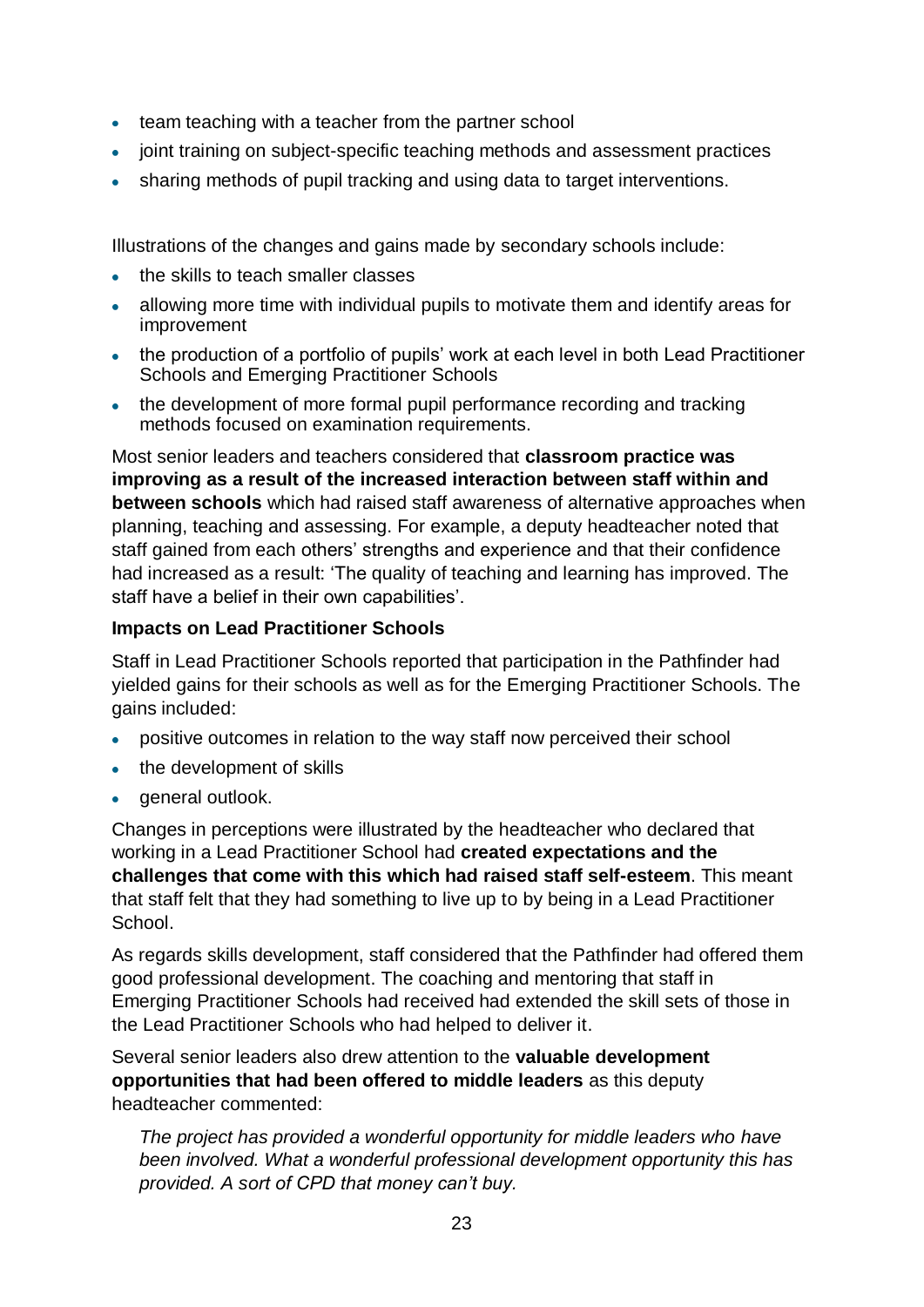In addition, middle leaders had gained from working with their teams in identifying good practice within their school to share with their partner school. This included clarifying the criteria for what constitutes an excellent lesson and the skills needed to deliver an excellent lesson.

The impact on outlook involved **staff becoming more willing and open to discuss and share teaching, assessment and tracking methods**. This was illustrated by the school which had now operated an 'open door' policy for staff to observe each others' lessons as a result of staff from the Emerging Practitioner School visiting its classes. Only one school reported negative attitudes amongst staff regarding adopting new ideas and approaches.

#### **Impacts on Emerging Practitioner Schools**

Emerging Practitioner School staff identified several benefits resulting from their involvement in the Pathfinder. The main benefits were:

- enhanced consistency of lesson planning
- application of successful teaching strategies
- development of leadership capacity.

Staff said they were reassured that a variety of teaching strategies, not just one accepted method, were used in both their schools and the Lead Practitioner Schools. This was illustrated by teachers within a teacher focus group who reported that participation in the Pathfinder was spurring improvement through observing good practice, producing resources to help teaching and then trialling new strategies in the class. They said that now staff were more willing to talk to each other, were more open. In another school, teachers valued the help they had received from the Lead Practitioner School which they said had **enhanced their knowledge and understanding of controlled assessment, schemes of work and teaching skills**. Elsewhere, a teacher noted the support she gained on the application of Assessment for Learning strategies from a teacher in the Lead Practitioner School who she said was an excellent practitioner.

Senior leaders in the Emerging Practitioner Schools observed that **the Pathfinder had helped to develop leadership capacity** in their schools. This was noted by a headteacher who valued the 'incredible leadership expertise shared'. Another headteacher explained the mutual benefits that had been gained:

*The Lead School headteacher and myself have been monitoring books and staff planning in both schools and this was good for me and for the Lead School head because we saw things that were evident in both schools that needed developing and this has gone back to staff in order to improve planning and activities in the classroom.*

## <span id="page-25-0"></span>3.2 School-level changes

The evaluation also found evidence of school-level changes amongst most Pathfinder schools. **The impact was mainly on school ethos and culture and**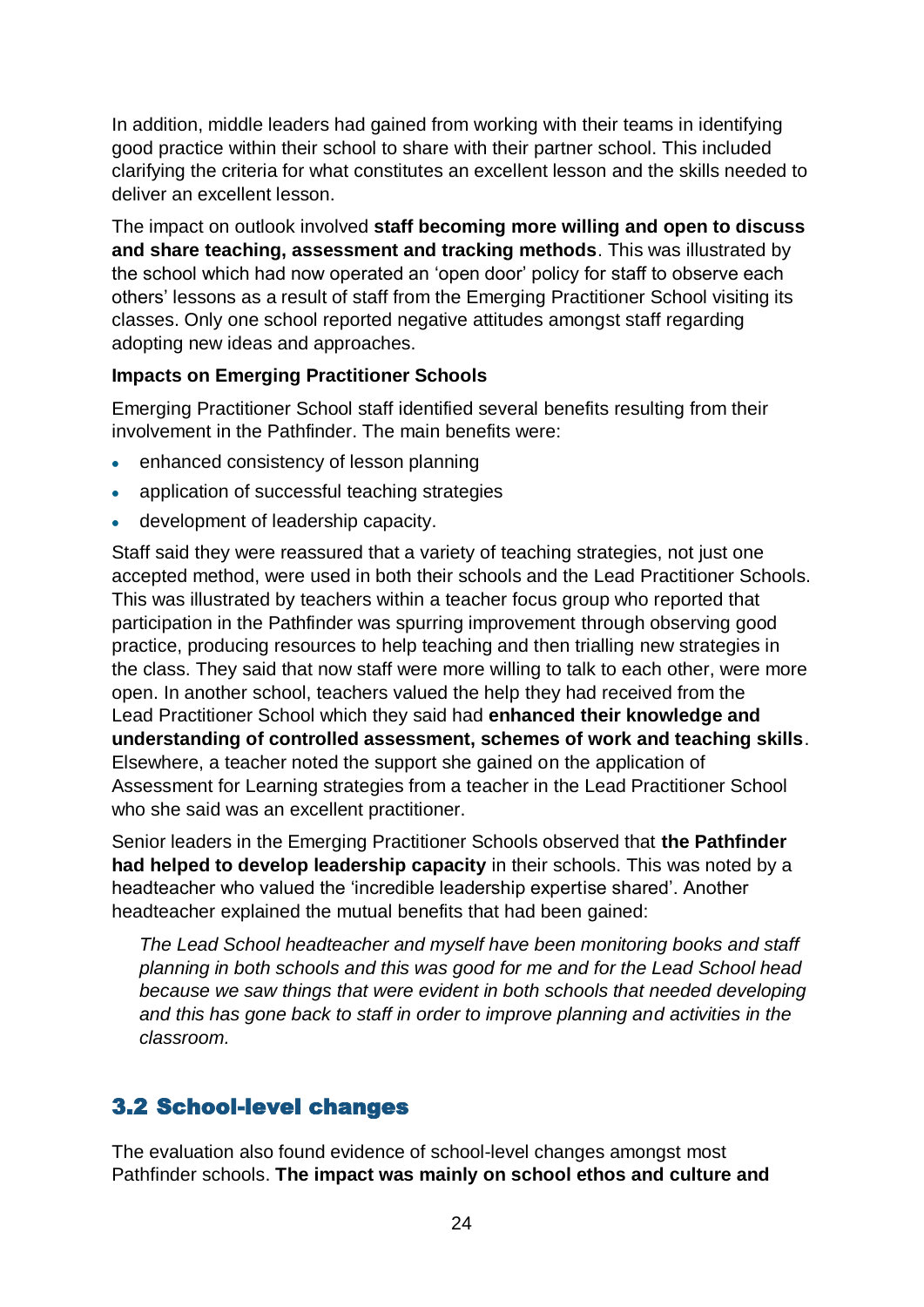**staff attitudes to improving performance**. A few senior leaders said that it was difficult to assess school-level changes as all departments, subject leaders and teachers had not yet participated. Others pointed out that it was difficult to isolate the distinctive impact of the Pathfinder as there were other factors at work such as local education authorities' support to improve literacy and numeracy.

Several schools reported that their **ethos and culture were becoming more open**, in the sense that there was more sharing of practice and trying out of new approaches. Teachers noted that partnering with other schools had given them more confidence and made them more willing to take risks. They said that the partnering experience created a more open culture through undertaking lesson observations and team teaching which they felt was part of an improvement process. Teachers considered that this encouraged them to reflect on their own practice and helped to remove insular thinking by enabling them to compare their practice more broadly with that in other schools.

**Schools noted that the Pathfinder had given them opportunities to reflect on and revisit school-level policies, practices and systems**. This was illustrated by a staff focus group who explained that their school was becoming a learning community where collective thought on teaching and learning was developing and best practice was discussed and shared more than before.

It should be noted that the Pathfinder's contribution to CPD can play a role in helping to meet the need, identified by the OECD (2014), for 'high-quality provision of continuous professional development to keep adding to teachers' knowledge and skills, and to develop their decisional capital to be able to use these higher levels of knowledge and skills with different students in different contexts' (p.75).

#### **Impacts on primary schools**

Staff in primary schools reported several school-level changes which were based on **increased professional reflection and benchmarking**, as this teacher observed: 'It has opened doors to understanding your own practice and not in a negative, insular way but until you see the wider picture, you are not sure of your own standards'. A headteacher in a school which aimed to address variation in the quality of teaching stated that the Pathfinder had given an opportunity to work with staff in a partner school which had been:

*…soul-bearing and painful but it has been therapeutic. It has been a relief for staff to get things off their chest and has given staff time to discuss serious weaknesses and air their views in a different forum.* 

Another headteacher made the point that teachers were performing as effectively as ever but had **developed an understanding of what made their practice effective**. Teachers who had been reluctant to be observed were now aware that classroom observation was a process of improvement.

Primary schools identified other school-level changes which they had made as a result of participating in the Pathfinder. These included:

• introducing a school-wide marking policy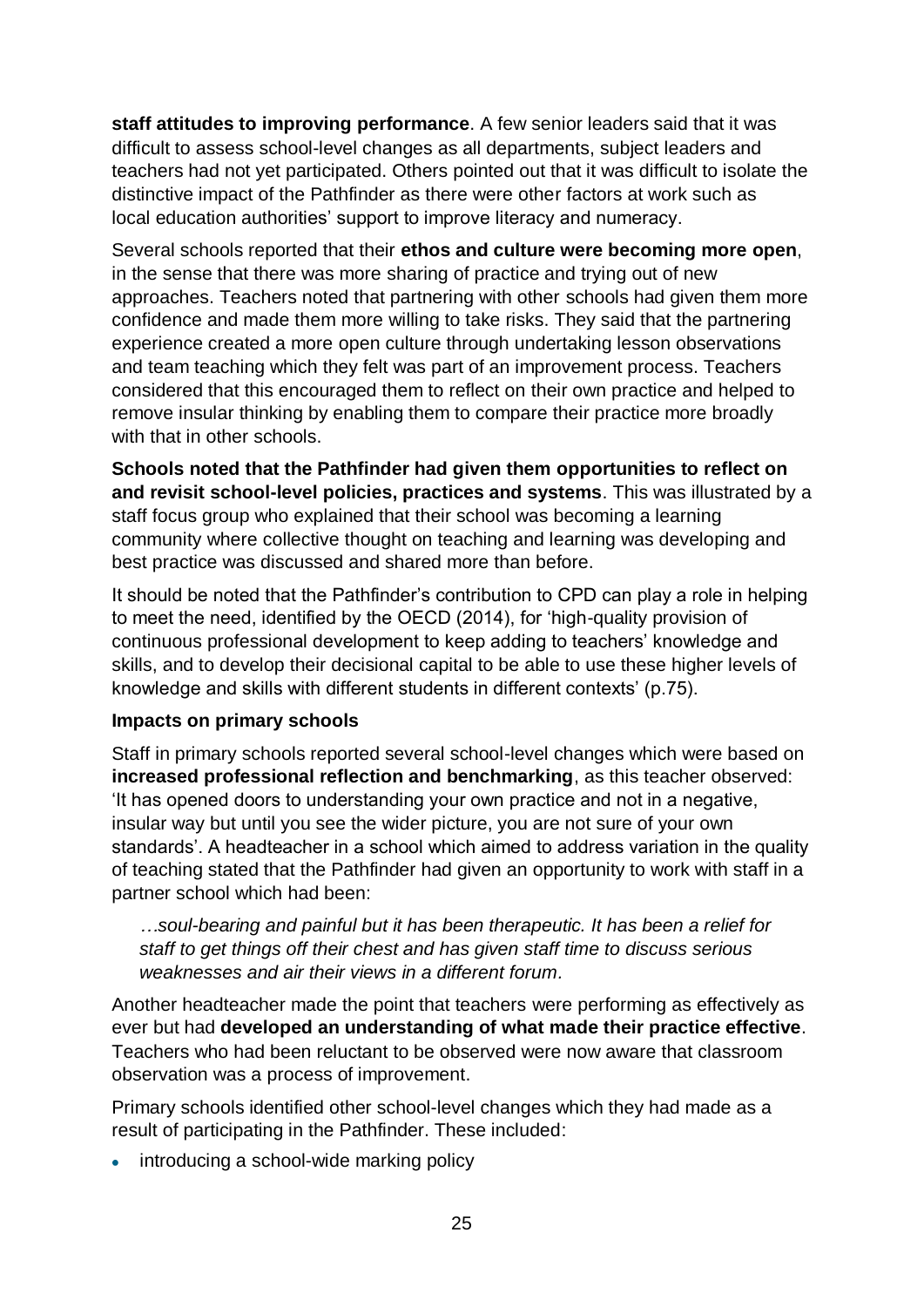- implementing a standardised 'traffic light' system for tracking pupils' progress
- devising teaching resources which teaching assistants had been trained to use which helped assist with their development.

#### **Impacts on secondary schools**

Staff in secondary schools reported that they had developed a **more open culture where staff were willing to share and accept suggestions for improvement.** This was encapsulated in the experience of a school where visitors coming to the school to see good practice had raised the confidence of all. Staff also reported that there was now more focus on accountability for performance through a climate of challenge. They referred to the increased role of middle leaders in taking responsibility for helping to drive school improvement.

Another school-level change reported related to **staff now taking more control of their CPD as part of the self-evaluation cycle**. This included staff exchanging practice, reviewing lesson plans and considering differentiated approaches to teaching. Other school-level changes included the introduction of plans for producing revision materials and a focus on extended writing across the curriculum which had impacted on all staff.

#### **Impacts on Lead Practitioner Schools**

Most school leaders noted that partnering with Emerging Practitioner Schools had been beneficial. For example, this headteacher thought that partnering had benefitted her school by: 'Raising the self-esteem and the professional development of the staff, knowing they are sharing their expertise. Giving staff the opportunity to build new relationships; everyone has been involved in the process'. In another Lead Practitioner School, staff referred to the importance of peer review noting that working together 'has confirmed practice and fine- tuned it'.

Staff within Lead Practitioner Schools reported that working with Emerging Practitioner Schools had highlighted a need to look more closely at their own planning and performance and, in some cases, this had led to the identification of areas in which they needed to be clearer about their priorities. This was reflected in the observations made by a teacher group who said that **partnership had increased performance management and brought about more in-house training involving team teaching**. Teachers in another school commented that participating in the Pathfinder had led to the introduction of a more formalised system of staff mentoring and coaching to develop leadership capacity at all levels within the school.

**School staff identified an increased focus on teaching practice as a major school-level change**. This is illustrated by a headteacher's comment that teachers had become more aware of the quality of teaching and learning in the classroom and 'the journey a teacher needs to go on to help them understand what makes their practice excellent'. Another headteacher related his experience where: 'I overhear conversations amongst my teachers now about best practice within their teaching, what would make my lessons better ... what would make my lesson best practice ... sharing of ideas'. This was echoed by a headteacher who noted that his staff 'have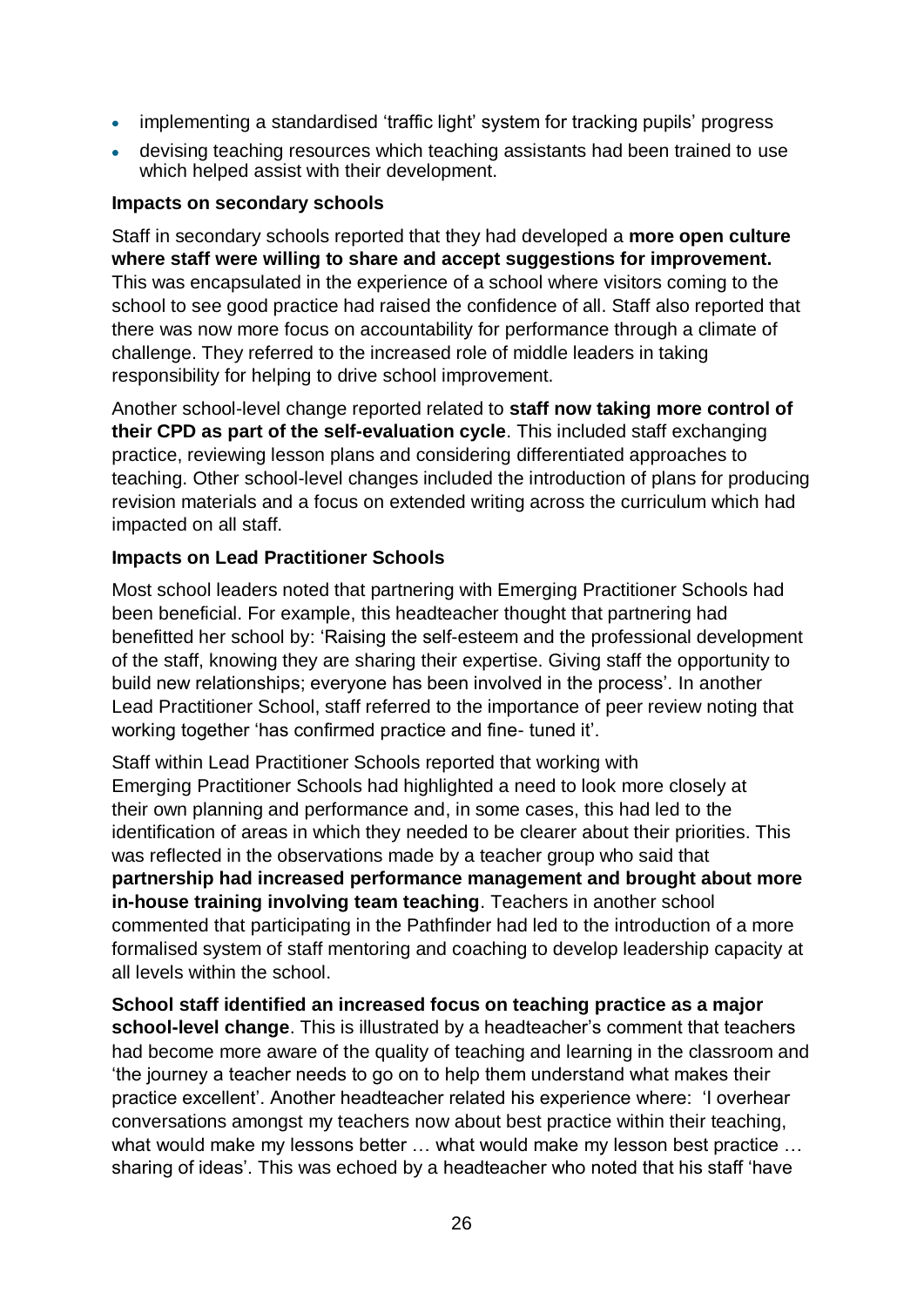excellent subject knowledge but now they want to talk about pedagogy'. Elsewhere, a teacher explained that senior leaders of both schools had examined extended writing which had provided a focus for development: 'It provided us with the opportunity to study our teaching and learning in the classroom'.

School staff also noted that there had been a **whole-school effect on assessment**. This is illustrated by a headteacher who reported that the assessment system in both schools had been discussed in terms of standards, tracking and the identification of what works well. Staff had participated in joint training on lesson criteria. Similarly, another headteacher remarked that: 'The impact has been on the standards of assessment, the tracking systems in both schools … features of an excellent lesson'.

### **Impacts on Emerging Practitioner Schools**

Most staff within Emerging Practitioner Schools reported a **school-level impact on the culture and ethos within their schools** where senior leadership teams had a better understanding of the current position of the school including how far they had travelled and where they needed to get to. In turn, staff also had a better idea of where they needed to be and how to get there, as this headteacher commented: 'Their eyes have been opened a little bit more, I think, to what has been going on and they have been out and seen good practice in lots of places'. Another headteacher noted the change of culture in her school to a position where all staff are capable of good lessons and know what a good lesson has to include.

Staff within Emerging Practitioner Schools also reported a **more structured approach to school improvement**. Examples given were:

- improved tracking systems
- allocating performance targets to teachers
- changing lesson structures
- instituting lesson observation
- making teaching assistants more aware of what their role entails.

Referring to teaching and learning in his school, one headteacher commented that **partnering had enhanced the speed of change**: 'Without the project, perhaps, I don't think we would have reached this point as quickly. I think the work we have done together has truly helped the process'. He added that teachers were now more willing and confident to ask for help.

## <span id="page-28-0"></span>3.3 Pupils and learning

School staff prefaced their observations and comments on the effect of participating in the Pathfinder on pupils and learning by saying that **it was too early to measure impact on educational outcomes such as achievement and attainment**. However, they were confident that there would be some measurable impacts during the next year.

Senior leaders and teachers emphasised that **the Pathfinder had helped them to strengthen the infrastructure for achieving positive educational outcomes** so, although it was too soon to claim 'hard' impacts, 'everything points to improvement',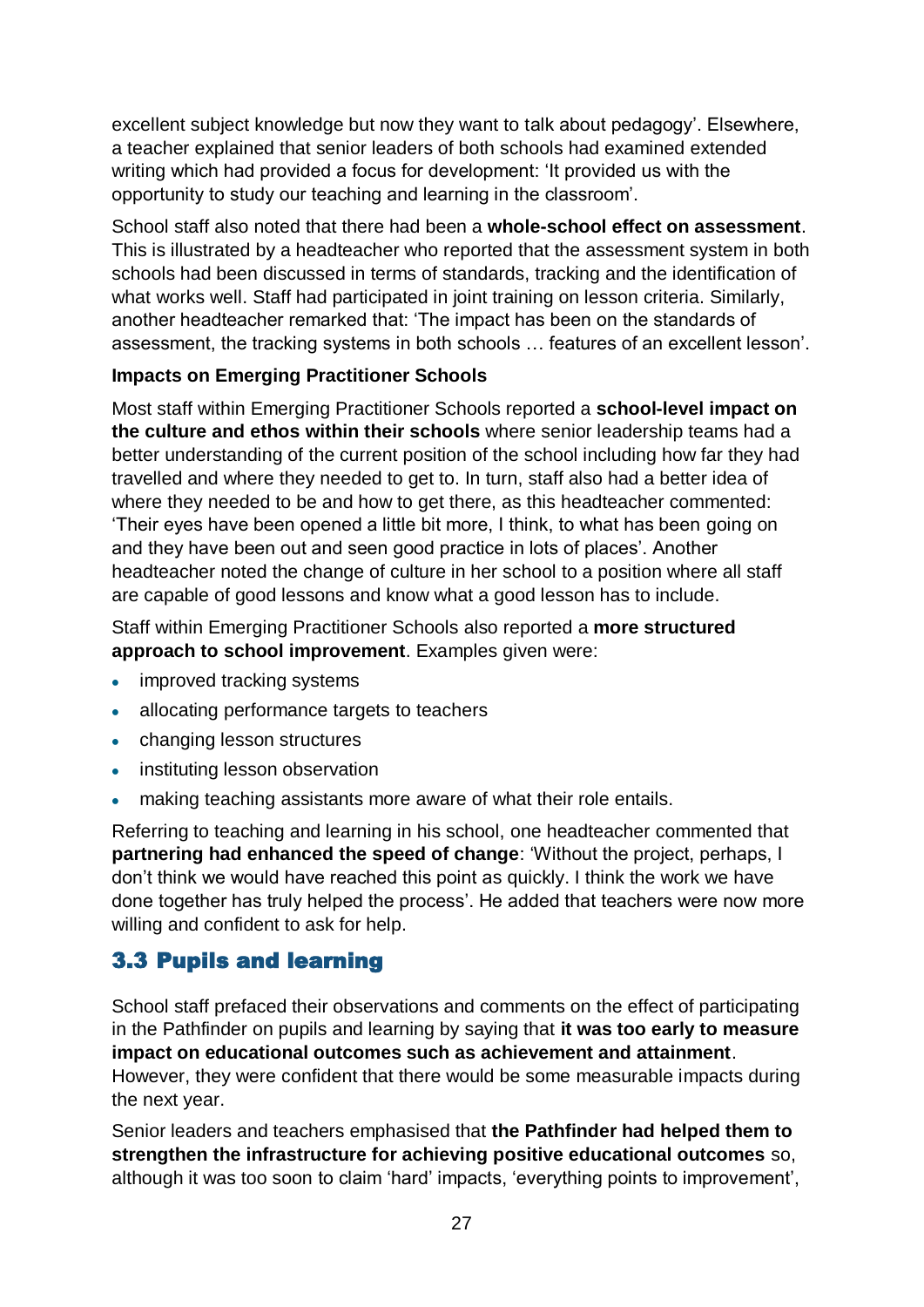was a typical comment. Staff maintained that changes to the way teachers were working, particularly their constantly striving for better outcomes, were likely to have an impact on pupils' performance given time. The following teacher's comment illustrates this: 'If our standards of teaching are better then it definitely influences pupils' progress, one is dependent on the other'.

#### **Impacts on primary schools**

Staff in primary schools reported that the essentials for improving pupils' educational outcomes had been developed as a result of participating in the Pathfinder. **Expectations** were one of these essentials as this comment indicates: 'Our expectations of the pupils have risen and the way we teach and the way we plan – all aspects have had an impact'. A teacher focus group thought that using different teaching methods had **raised the level of pupils' expectations of what they could achieve**.

Teachers also identified effective lessons as essential to improving performance. They noted that **better-quality lessons were challenging pupils and motivating them** at the same time. Teachers reported that asking pupils 'how' questions was contributing to improving learning. Elsewhere, teachers said **more focused lessons were increasing pupil engagement in learning** and, in some cases, improving pupil behaviour.

In one partnership, an innovative approach to sharing practice was said to be yielding benefits. The schools were using remote teaching for the first time. This involved observing and filming each other's use of a phonics programme for teaching reading. Teachers noted that: 'Pupils have enjoyed remote teaching, this has engaged and motivated them' and 'the feedback from pupils has been positive. Pupils were excited and open to learning this way'.

Staff in schools reported that they were helping to improve pupils' learning experience by providing more support. The reason for this was that teachers had a greater understanding of their broader support role in addition to teaching such as encouraging more able pupils to perform better and fulfilling their cross-curricular responsibilities, for example, for enhancing numeracy learning.

Providing clear feedback to pupils on their progress was another essential identified by teachers. Teachers said that they were now giving **more detailed feedback to pupils** which helped them to know exactly what the next step in their learning involved. Some also explained that improvements were being made by aligning marking more closely with targets which enabled them to provide more informed feedback to pupils.

#### **Impacts on secondary schools**

Secondary school staff reported that there was some evidence that **pupils were making more progress due to improved classroom practice** but, as one headteacher pointed out 'it is an embedding process' and therefore impact on outcomes would take some time to materialise. Some staff said that participating in the Pathfinder was inspiring them to strive to maximise educational outcomes. Others said that they were clearer about which interventions were the most effective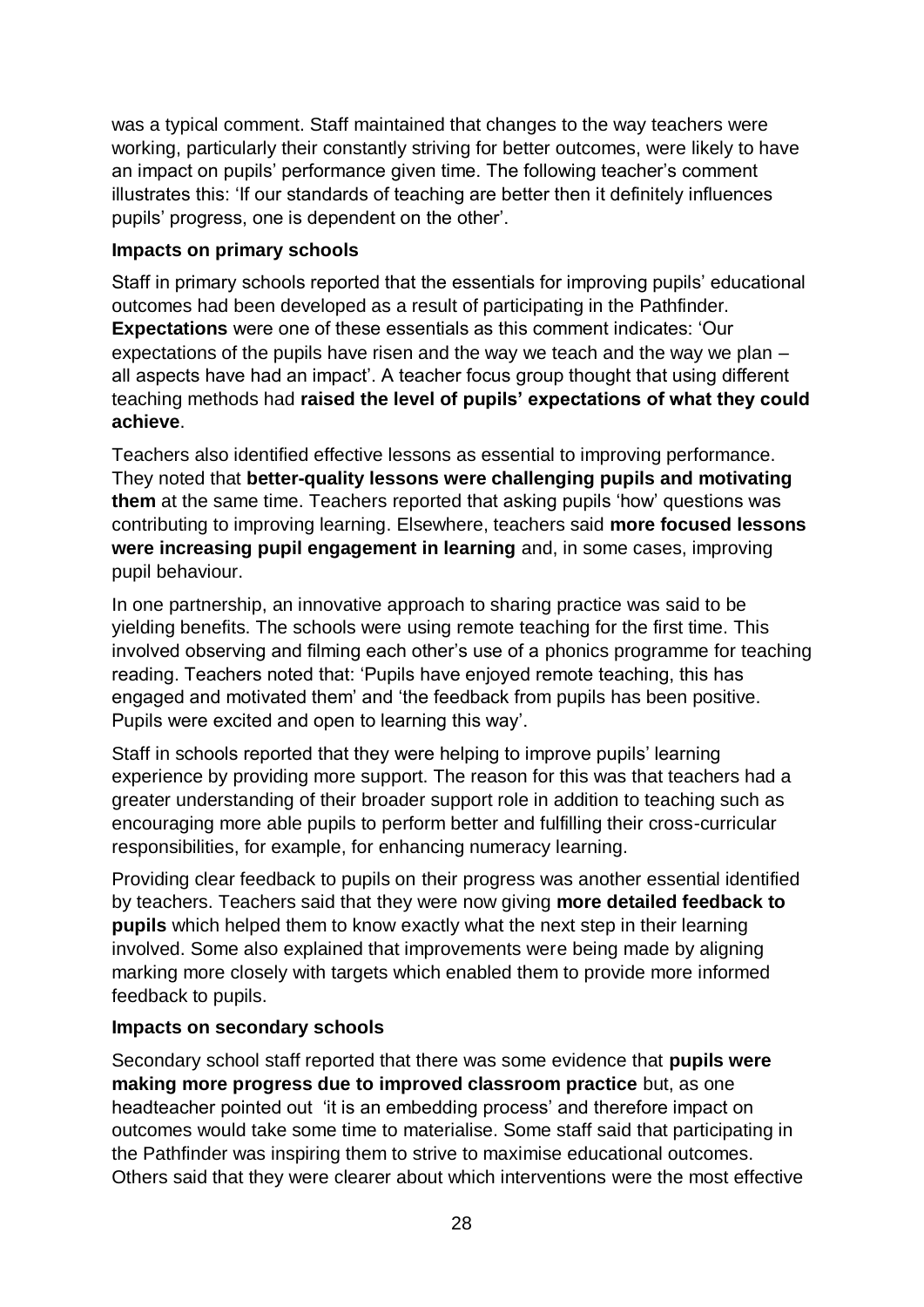in enabling excellent teaching and learning and were promoting parental involvement in pupils' education.

Teachers noted that **pupils were beginning to understand that they were able to do more, that they could and should expect more of themselves**. Others noted that their pupils' attitudes and confidence in exams had improved. At one of the schools we visited, teachers reported that pupils welcomed the positive change in the school and being pushed harder. All pupils were now given targets to achieve which was improving their motivation.

Teachers also said that **partnering had provided another dimension to their pastoral work.** This included one-to-one mentoring of the pupils in 'the hidden middle' who have under-achievement issues. Teachers explained that mentoring was part of a preventative approach and was being used to understand underachievement and its contributory factors.

### **Impacts on Lead Practitioner Schools**

Staff in Lead Practitioner Schools indicated that their **involvement in the Pathfinder was helping them to support pupils' progress** in their own schools as well as in Emerging Practitioner Schools. A headteacher emphasised the centrality of pupil progress in the partnering activities with the Emerging Practitioner School stating that: 'At the heart of the project is the impact on the pupils'. A similar point was made by a teacher who said that teachers in her school were focusing more on the pupils and how they learn: 'The role of the teacher is more about what learners are doing … facilitating learning'. In another school, teachers explained that they were being more selective in the use of technology to enhance learning. A teaching assistant noted the positive impact on pupils of being a Lead Practitioner School: 'The pupils enjoy sharing their work, they are proud of their work. The project has meant many visits to the school which has given the pupils the opportunity to share in the process'.

#### **Impacts on Emerging Practitioner Schools**

Staff in Emerging Practitioner Schools indicated that **teacher and pupil expectations were being raised**. One teacher reported that a more positive outlook was being developed: 'I think the children generally are realising that our expectations are higher and we are not going to accept any old standards. We raise our game; they have to raise their game'. Headteachers explained that teacher standards had improved and raised the performance bar which had impacted on pupils who generally were responding positively to the higher targets they were being set. Other interviewees noted that there was more continuity in the way pupils were treated in the sense that pupils knew what was expected of them by all teachers and they understood the meaning of the marks they received for their progress and where they had to improve.

#### **School staff reported that pupils were more engaged and motivated by the challenging and interesting lessons being provided**. Schools were doing this by:

working with smaller groups of pupils which had increased pupils' enthusiasm and confidence in their abilities and fostered a more 'can-do' attitude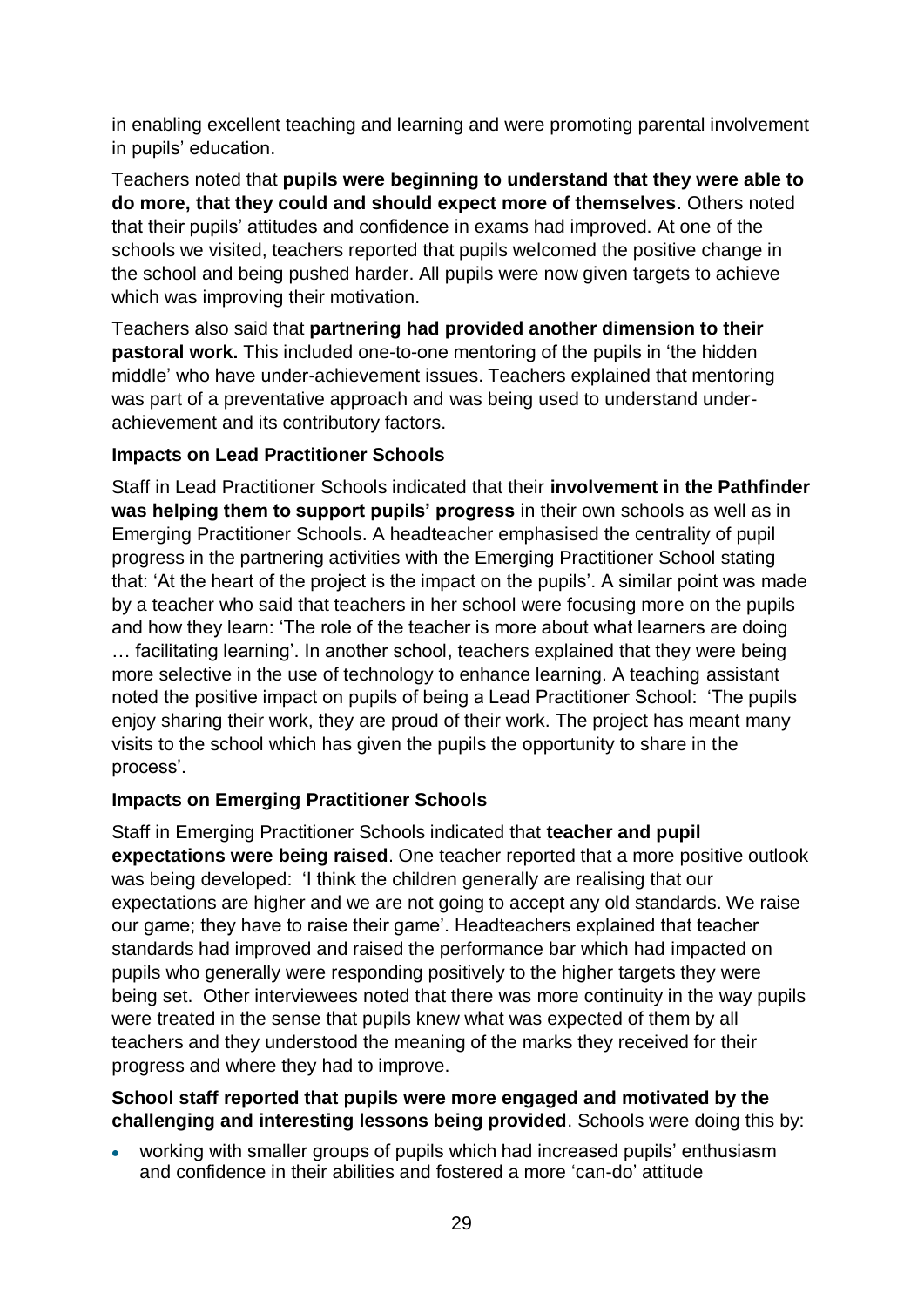- making mathematics lessons more interactive which had increased the enthusiasm of pupils who had more of a 'give it a go' attitude
- sharing practice in the use of phonics which was helping to improve children's reading
- organising intervention groups to provide additional support for some pupils.

Overall, staff reported that these changes had yielded several gains including more engaged and motivated pupils, improved standards of work produced by pupils and, in some cases, improved pupil behaviour and attendance.

## <span id="page-31-0"></span>3.4 Enablers and barriers

The final section of the chapter presents an analysis of schools' views on what had facilitated or constrained the impact of their involvement in the Pathfinder.

### **Enablers**

Interviewees identified several factors which had contributed to the success of partnership working. An important enabling factor was the **careful matching of schools** which cross-checked needs with expertise. Evidence from the Pathfinder suggests that schools with different characteristics can work together effectively. Interestingly, one Lead Practitioner School headteacher remarked that the selection of Emerging Practitioner Schools should not include those at 'a stage of crisis' because they were not in an appropriate situation to make best use of this type of support.

Another enabler was **both schools coming to the Pathfinder with a positive attitude and an open mind about how to work together and what could be achieved**. Schools considered that the willingness of both schools to work together was an active ingredient in effective partnering. Schools also thought that the development of effective working relationships between the headteachers of the Lead Practitioner School and the Emerging Practitioner School was key to the success of their involvement in the Pathfinder. This was exemplified by teachers we interviewed in one of the partnerships observing that both headteachers ensured that there was not a 'them and us' scenario and the focus was placed on learning together.

Staff noted that the **quality of personal relationships**, built on trust and honesty, supported the development of links that worked. Some interviewees also highlighted the important contribution that the working relationship between subject and curriculum leaders from partner schools made to the improvement process.

Schools reported that an **appropriate level of funding** had given them time to work together, to plan and undertake improvement activities. A deputy headteacher summarised the importance of funding, saying: 'For these projects to work, they have to be funded. Funds provide the capacity for partnership work'. This point was augmented by a headteacher of a Lead Practitioner School who commented:

[the experience has been] *totally positive – it could not have been done in such depth and quality without the funding … releasing the teachers from the classrooms could have led to disrupted learning, however the funding meant I*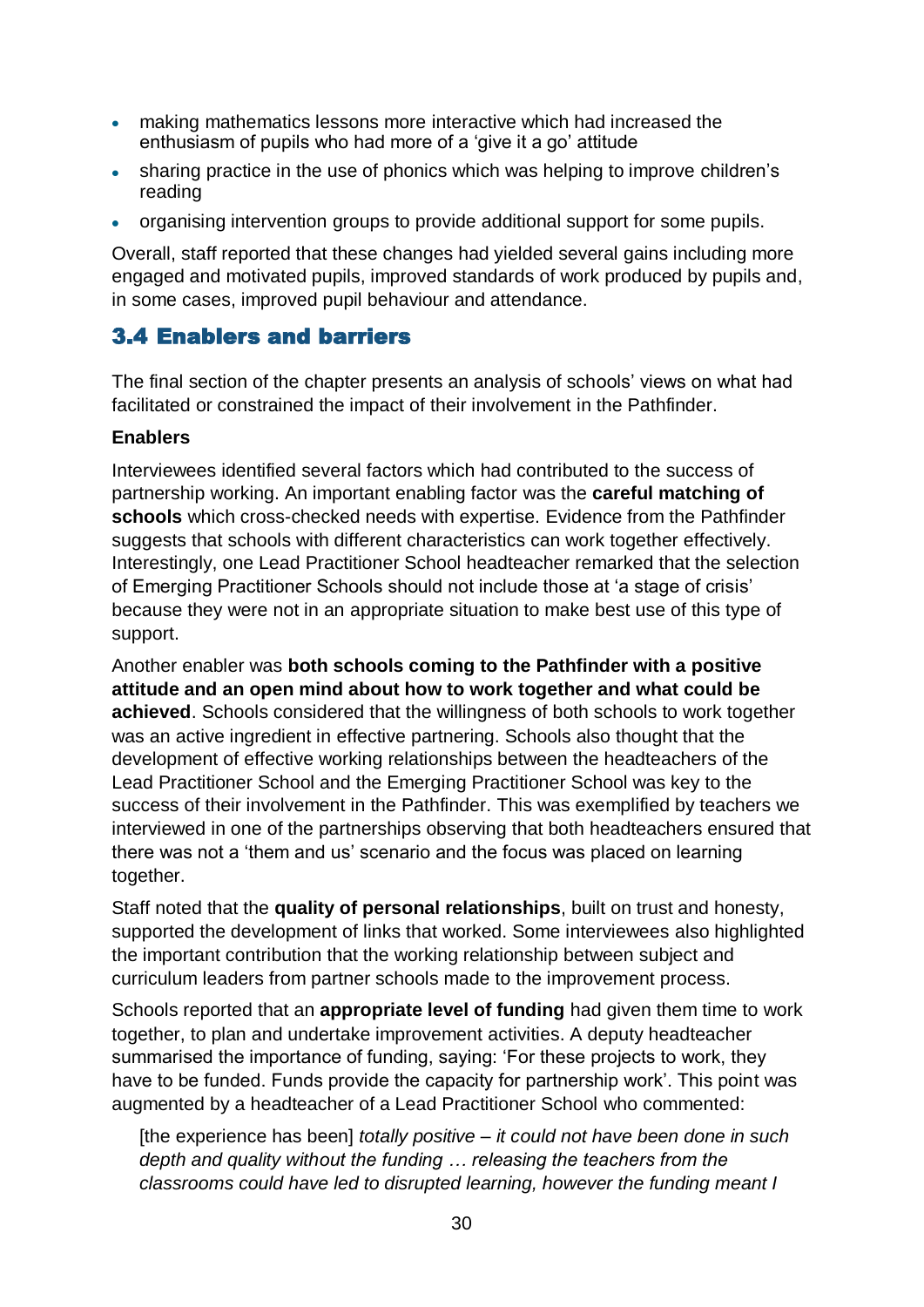*could employ a permanent supply who got to know the school and its expectations.* 

Other headteachers said that Pathfinder funding had been useful for purchasing teaching and learning resources and paying for external experts to deliver training, for example on the use of phonics, self-evaluation, use of data and performance management.

Staff in Emerging Practitioner Schools identified the **expertise of teachers** in the Lead Practitioner School and their willingness to share their expertise and resources as significant enablers. These were valued by this headteacher who said that: 'The personalities and the approach of the Lead School has been key to it being successful because it was clear from the word go that it was an equal partnership'.

Staff noted that **seeing and sharing best practice was valuable**: 'a universally positive experience', as one headteacher expressed it. Another headteacher from a Lead Practitioner School emphasised the mutual benefits of the working relationship, saying 'we want to make our practice better too', which gave a challenge to his staff.

A teacher highlighted the value of partnering, saying that in her experience it had more impact than CPD: 'Involvement with another school is far more beneficial than any course'.

#### **Barriers**

A few school staff identified barriers which constrained partnership working to some extent. These included **initial staff and governor reservations about partnering**, **doubts about releasing their best teachers, and the possible negative effect this could have on their staff and pupils.** However, there were no reports that such concerns had been realised and, in most cases, consultees instead reported experiencing positive benefits from working with an Emerging Practitioner School (see Chapter 3).These concerns were addressed by schools agreeing a mutually beneficial, tailor-made approach and careful resource management as this headteacher explained: 'The importance of careful timetabling in the release of excellent teachers is crucial, so that pupils do not lose out'.

A teacher focus group pointed out that, although there had been **some reluctance at the outset,** this had been overcome by the helpful and professional attitude of the staff from the Lead Practitioner School. The teachers said that they had benefitted from their help and support and from the candour of the relationship, as this interviewee commented: 'They were going out of their way in not taking a supercilious, paternal attitude. They were there to help and share and to give a warts and all honest picture'. In contrast, staff in an Emerging Practitioner School believed that its partner school had not taken adequate account of what it was good at and that the model had been too focused on the Lead Practitioner School's areas of strength.

Several schools felt that there was **a need to match schools more closely so as to avoid partnerships of schools with very different socio-economic characteristics or schools that were geographically far apart.** However another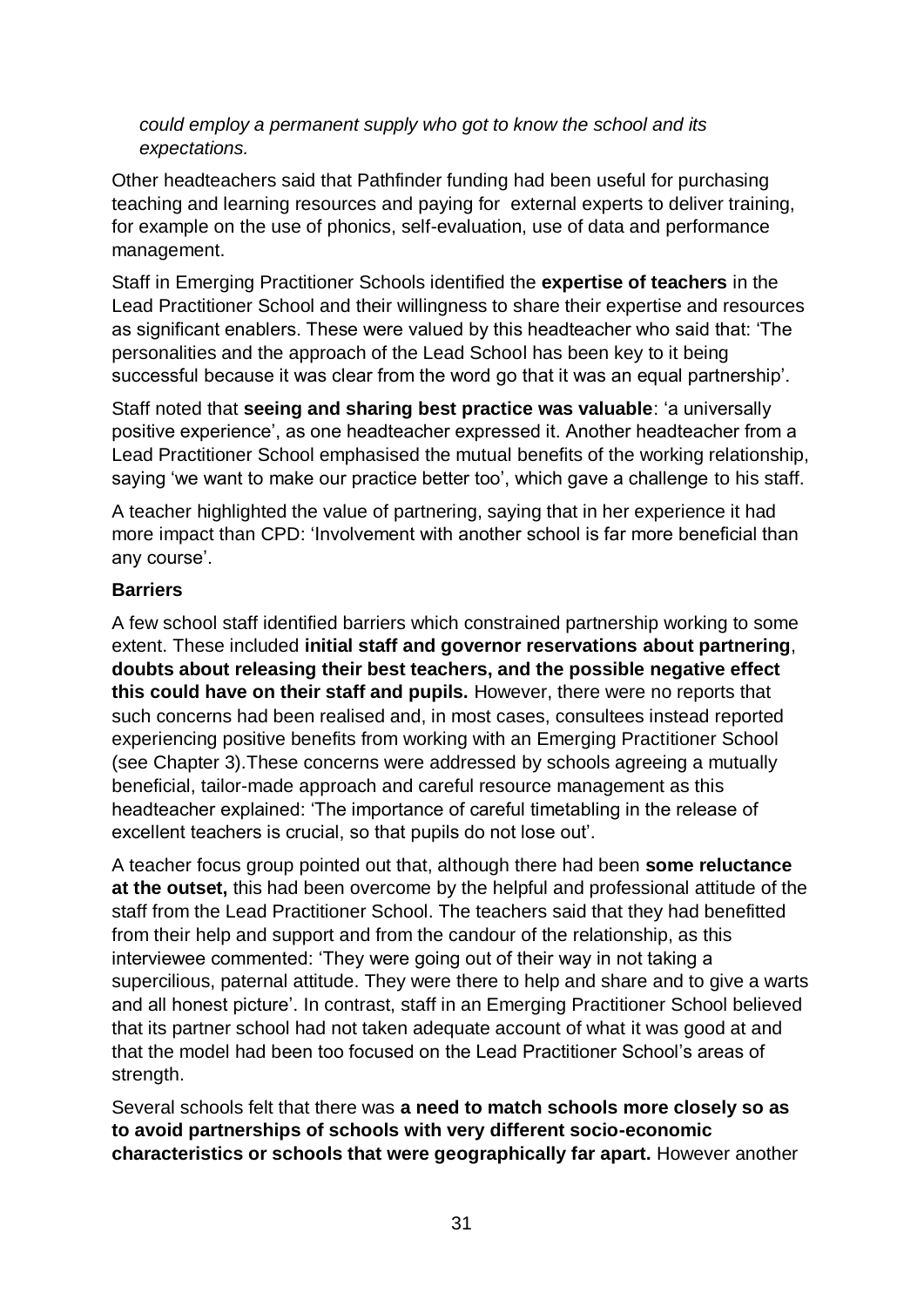view, expressed by a primary Lead Practitioner School emphasised the value of having two schools with different intakes working together.

**Some schools believed that the Pathfinder should be extended over a longer period and that 18 months was too short for the project to make an impact.** One interviewee suggested starting in September to avoid clashing with busy periods for schools.

Another barrier mentioned by interviewees was **lack of funding which was said to limit the amount of time schools had available for working together**. A Lead Practitioner School Headteacher said that his school had used some of its own financial resources to fund training courses. A second issue was **disproportionate funding** where the Lead Practitioner School received the largest part of the Pathfinder funding. The headteacher of an Emerging Practitioner School drew attention to this, expressing surprise that the school in the greatest need was in effect having to fund themselves through the project.

**Workload** was another barrier and was sometimes related to schools having already allocated time to implementing other plans and interventions such as additional support for literacy. Such competing priorities were illustrated by the experience of this Emerging Practitioner School headteacher: 'I agree with the Lead School headteacher in that he says that the partnership plan has often had to play third fiddle to other plans and that has been a real shame and disappointment'. Other examples of workload pressures included:

- a Lead Practitioner School which noted that its partner school was implementing five interventions at the same time which made it difficult to achieve a clear improvement focus for school improvement
- the timing of Estyn inspections, especially in Emerging Practitioner Schools. Schools preparing for an Estyn inspections reported finding it difficult to balance this requirement and partnering with the Lead Practitioner School.

Some partnerships observed that the **geographic distance between schools had inhibited regular contact**. A Lead Practitioner School reported that, although the partnership had worked well, closer proximity between the schools which were 40 miles apart would have increased the effectiveness and benefits gained. The school concluded that it could have offered a better model of improvement had they been nearer to their partner school. Elsewhere, schools had used technology to minimise the effect of distance working.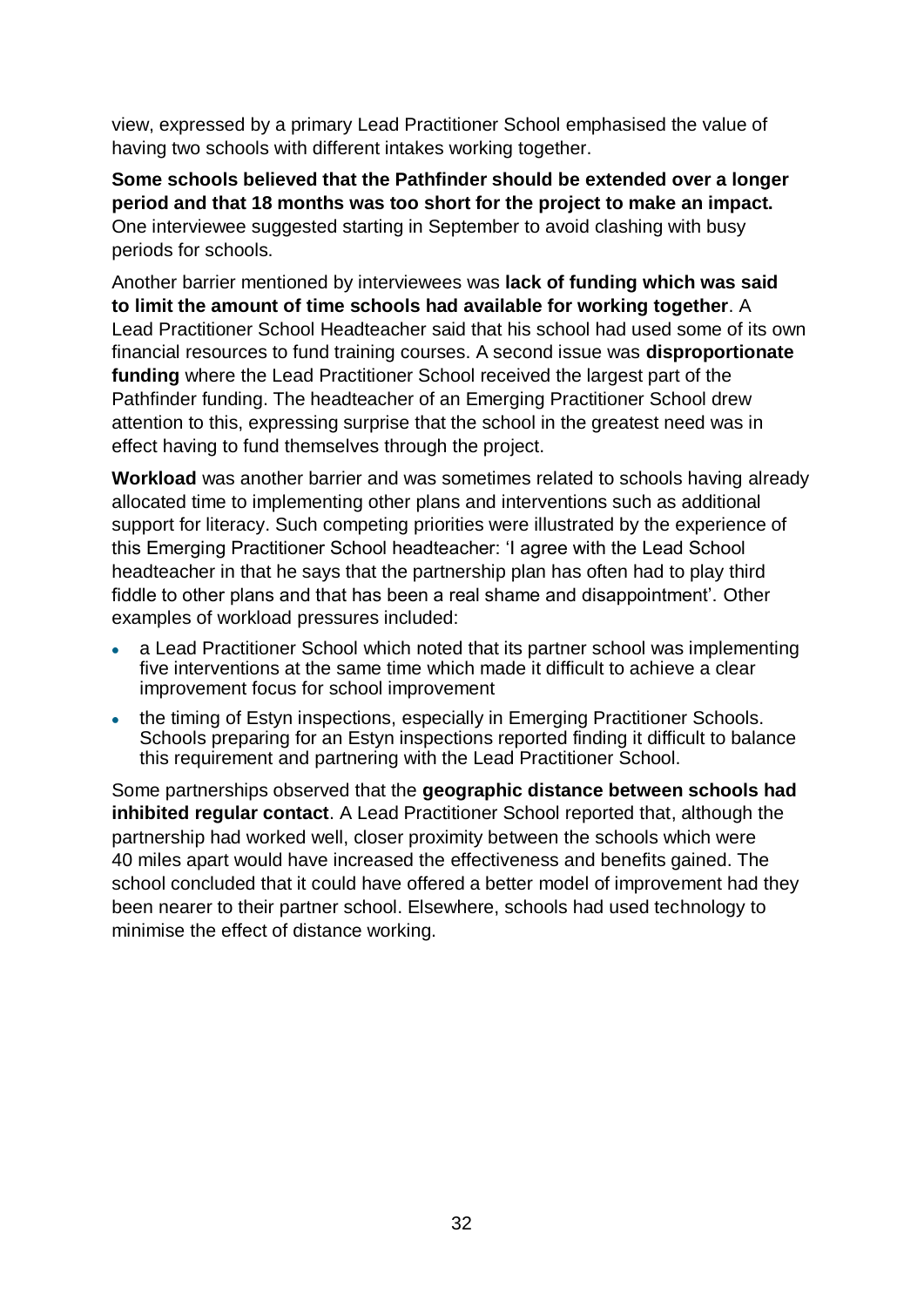# <span id="page-34-0"></span>4. Legacy of the Pathfinder

This chapter presents evaluation findings on the extent to which the progress made by schools participating in the Pathfinder is likely to be sustained and embedded in practice in the future. The chapter also presents views on improvements and suggestions for the future.

## <span id="page-34-1"></span>4.1 Plans for the future

Most staff within Lead and Emerging Practitioner Schools agreed that the kind of activities which the partnerships had supported were ones which could be embedded in practice and should not require ongoing support. This included activities in areas such as teaching and learning, assessment, pupil tracking, school management and professional reflection. At the same time, these activities included the introduction of specific programmes (such as a phonics programme which was introduced in one primary school with the support of a Lead Practitioner School and the SEAL programme which was introduced in another). Interviewees in Lead Practitioner Schools referred to changes that had been made to working practices in their partner Emerging Practitioner Schools. They described how practices were beginning to be embedded in the way their partner schools worked which would enable them to grow and develop the work further. Interviewees believed that the Pathfinder had helped to develop the leadership skills that were essential if such practices were to become embedded. At the same time, staff in the Lead Practitioner Schools believed that the Pathfinder had nurtured a greater willingness on the part of staff in the Emerging Practitioner Schools to engage with other practitioners outside their own school and that they had become more willing to discuss practice and consider issues around standards.

The messages about the way new practices were becoming embedded in primary schools were echoed in the discussions in the secondary schools. Staff in Emerging Practitioner Schools referred to the way that structures had been put in place to enable work to progress in future. The secondary school partnerships had sought to review practice and this had been a way of providing an independent peer review of practice and strategies. Secondary Lead Practitioner Schools reported that work which had become embedded would be sustained especially where this related to areas such as pupil learning, classroom practice, the management of teaching and learning and monitoring and tracking and the use of data, which related to operational practice. They believed that while the funding was required to support the initial work, it should not be needed to sustain such changes.

In contrast, a small number of schools believed that the type of work that had been supported by the Pathfinder needed to be sustained beyond the 18-month period for which it is scheduled. For example, a primary Lead Practitioner School felt further support would be needed to enable its partner school to move from good to outstanding. Another Leading Practitioner School intended to bid for funding to enable staff to provide more long-term support for the Emerging Practitioner School.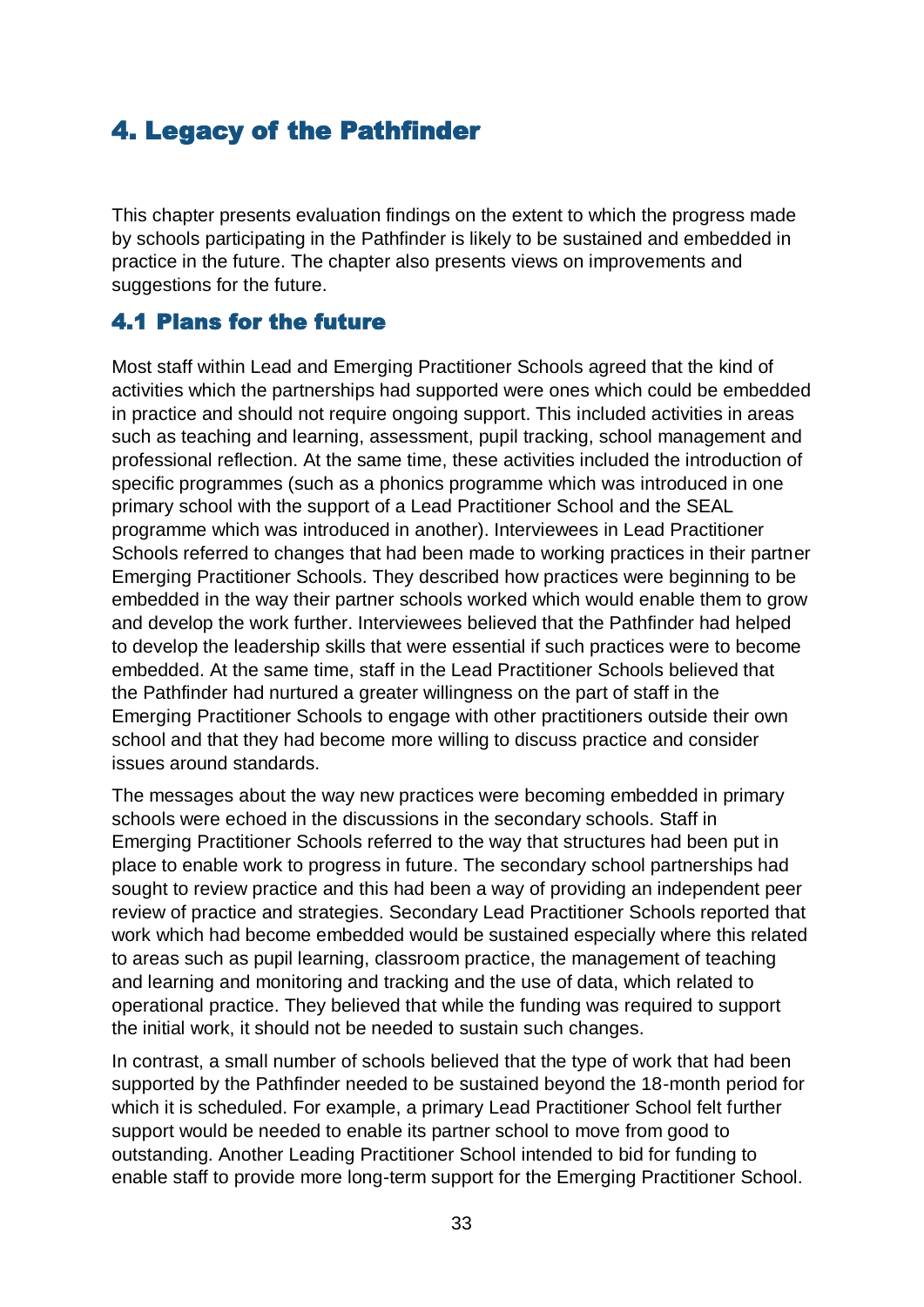A secondary Emerging Practitioner School noted that the links with the Lead Practitioner School were likely to be sustained 'as long as we want to work together'.

### <span id="page-35-0"></span>4.2 Views on how the Pathfinder could be improved

Most of the teachers interviewed as part of the case-study visits to schools were positive about the Pathfinder. However, as one would expect with any large-scale school improvement programme, there were aspects of the project that some consultees felt could be improved and enhanced. The most prominent of these was **changing the labels of 'Lead Practitioner' and 'Emerging Practitioner' schools**, which a small number of schools suggested was a negative appellation for Emerging Practitioner Schools. One alternative suggestion included using the labels 'partnership school 1' and 'partnership school 2'.

Some schools considered that there was a need to ensure that all staff were committed to working in partnership with other schools. This meant that adequate time was needed to explain to staff the rationale for the project and how it could contribute to their work. Some felt that this requirement had been underestimated in some instances. Others considered that there was a need for more opportunities for all schools to share ideas and discuss experiences. The potential role of local authorities and regional consortia in supporting this and helping to sustain the Pathfinder's initial achievements is worth considering.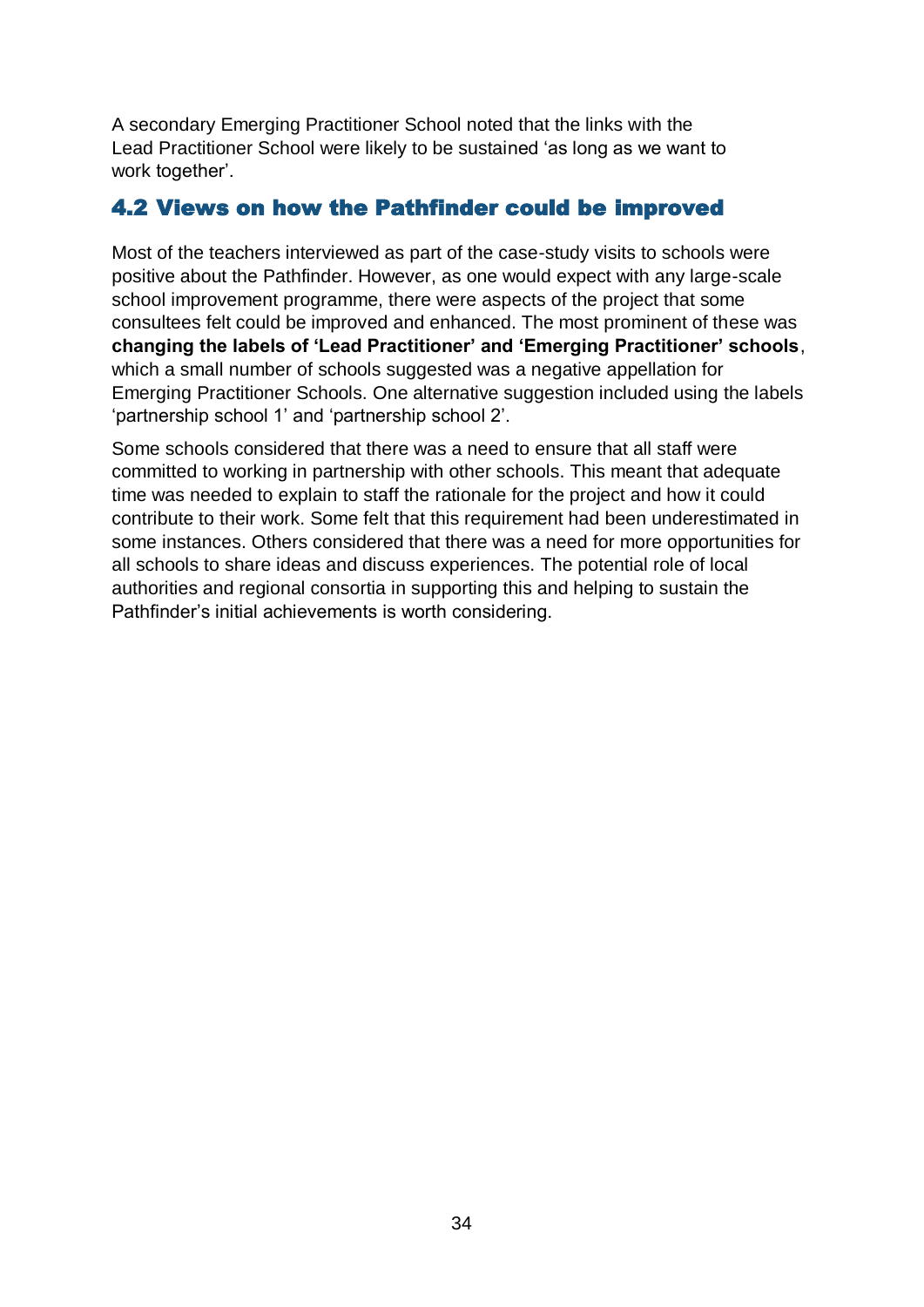# <span id="page-36-0"></span>5. Conclusions and recommendations

This chapter presents conclusions from the evaluation of the Lead and Emerging Practitioner School Pathfinder Project. The conclusions are referenced to the aims of the evaluation which were to provide an interim assessment of the effectiveness of the Pathfinder and the extent to which the schools identified as underperforming had achieved intended improvements. In addition, the chapter provides evidence-based recommendations for organising and supporting school improvement in Wales in the future.

# <span id="page-36-1"></span>5.1 Overall conclusions

The main conclusion from this mid-point evaluation of Tranche 1 schools is that, overall, the Pathfinder model of organising and facilitating national school-to-school improvement has been effective in supporting and accelerating improvement in participating schools. This is true for both the Lead and Emerging Practitioner Schools which have taken part. Where challenges have been encountered, these can largely be attributed to issues arising from implementation (where the relationship between the schools is not effective for whatever reason) or to a school's need being greater than expected (because the level of support a school needed was more than that which could be delivered by the model adopted for the Lead and Emerging Practitioner Schools Pathfinder).

Although it is too early to identify impacts on pupils' attainment and achievement, this interim assessment concludes that the Pathfinder has yielded early and emerging outcomes for Emerging Practitioner Schools and Lead Practitioner Schools that one would expect to see as an intermediate step towards such improvement. For example, the evidence collected indicates that Pathfinder activities have enhanced teachers' knowledge and skills, and provided significant stimulus and resources which have, in turn, strengthened teaching quality and improved classroom practice. Moreover, there is evidence that Emerging Practitioner Schools have made progress towards achieving their intended improvements. These positive steps include improved awareness and application of effective teaching methods; the development of leadership capability and a more positive and structured performance culture; and raised staff and pupil expectations of what can be achieved. In short, there is evidence to suggest that Emerging Practitioner Schools are developing the active ingredients – attitudes, infrastructure, challenge and support – for achieving improved educational outcomes. Importantly, Lead Practitioner Schools have also benefited, notably by: gaining insights into effective practice through self-reflection; by raising staff self-esteem through shared teaching, tracking and assessment methods; and by gaining development opportunities for middle leaders.

It should be noted that the outcomes of the Pathfinder are similar to the achievements of other school-to-school models of school improvement. For example, NFER's evaluation of the Department for Education's Gaining Ground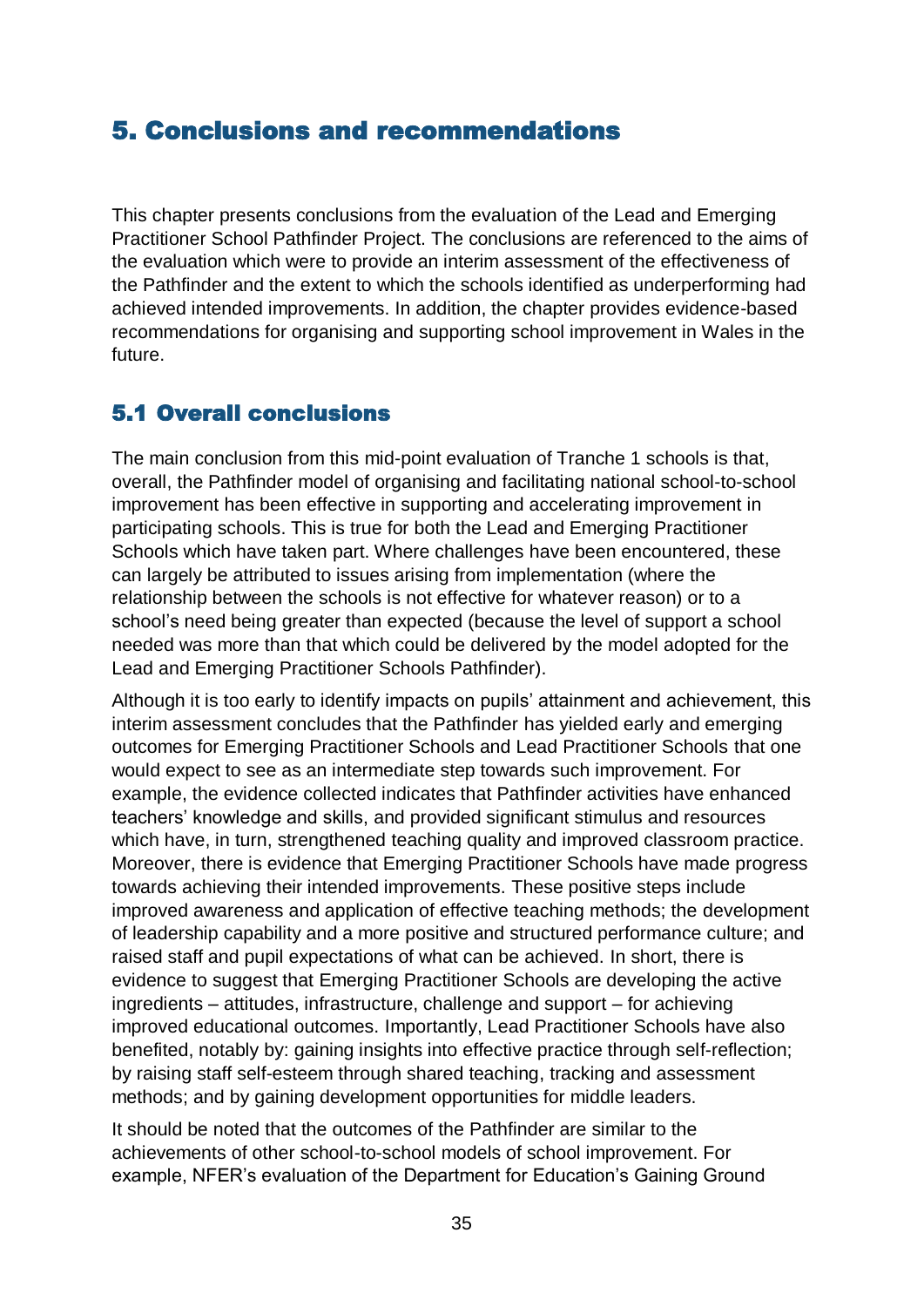Strategy (Walker *et al*., 2012), which aimed to improve the performance of secondary schools in England through school-to-school working and other forms of support, found that Gaining Ground enabled schools to share and observe practice on planning and managing school improvement interventions, developing and using systems for pupil tracking, teaching and study support. There was evidence of a positive change in school ethos and culture, with more motivation amongst staff and pupils to focus on progress and achievement, and evidence of impact on school leadership, particularly on the role of middle managers. Similarly, NFER's evaluation of the City Challenge Leadership Strategies, which were designed to break the cycle of under-achievement among disadvantaged pupils in primary and secondary schools in the urban regions of London, the Black Country and Greater Manchester (Rudd *et al*., 2011), found that several factors accounted for the effectiveness of the strategies. The factors included the creation of a school-to-school support network within each area, system leaders working collaboratively, the careful matching of supporting and supported schools, the sharing of best practice, and opportunities for professional dialogue, joint learning and partnership working within a 'no blame' culture.

Many of the features identified in the Pathfinder reflect the kind of practice identified by NFER in previous reviews of school partnerships in high-performing systems (Smith *et al*., 2012). For example, the evaluation of the Pathfinder found that, where relationships worked effectively, school partnerships were based on mutual respect with both the Lead Practice and Emerging Practice schools benefitting from their involvement. The Pathfinder enabled schools to develop work that drew on the capacity and professional credibility of leaders and practitioners and to address identified challenges. In common with the kind of approaches evident in high-performing systems in other parts of the world, the activities undertaken through the Pathfinder focused on creating practical responses to schools' needs (around teaching and learning, assessment, school leadership, monitoring and self-evaluation) building on the experience of those which had adopted successful approaches.

The Pathfinder partnership model was found to be appropriate as a means of supporting schools which require support for a fixed period of time. It therefore offers a basis for future collaborative work, not least in the Schools Challenge Cymru programme: the challenges facing those schools are likely to be more acute and the level of resource required may need to be on a different scale. However, the notion of school collaboration and the lessons learned from this Pathfinder about the key ingredients of success are transferable and could inform the design of programmes such as School Challenge Cymru.

While the Pathfinder evaluation has not looked specifically at issues concerning the extent to which there is a feeling of responsibility for the whole school system in Wales, it is clear that much of the success of the Pathfinder can be attributed to a willingness on the part of schools to share and learn from each other. The Pathfinder can therefore be judged to have harnessed a sense of responsibility for the school system as a whole, an important feature identified by Smith *et al*. (2012).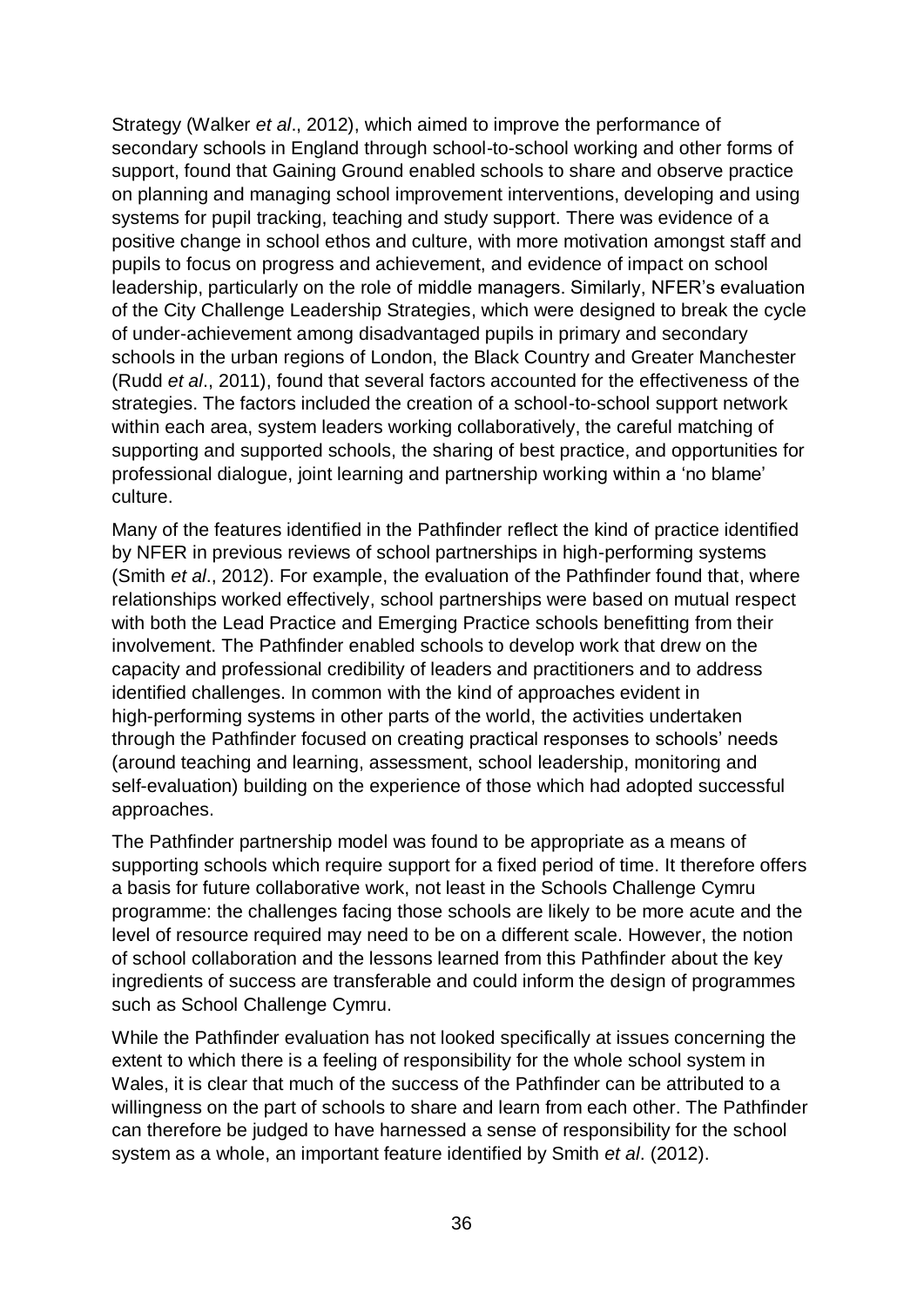The messages from the Pathfinder suggest that school partnerships offer a means by which schools in Wales can be supported to raise standards through a focus on teaching and learning and on creating the environment in which children and young people can fulfil their potential. This mid-term evaluation suggests that further work is needed to explore how school partnerships can be sustained and supported in future. This will need to include how school support services should work and how their role can be defined as that of enabling services, possibly focusing on brokering support and harnessing the expertise that rests within the classroom. The Pathfinder suggests that such reform of working practices will be as important as changing the way education support services are structured, and therefore chimes with important aspects identified by recent work, including the Robert Hill Review (2013).

## <span id="page-38-0"></span>5.2 Key features of effective partnerships

The evaluation has identified a number of pre-requisites for effective school-toschool partnership working. Foremost among these is that both schools have to be convinced they can learn from each other. At the same time, Lead Practitioner Schools need to be prepared to contribute to the success of others and Emerging Practitioner Schools have to be convinced of the case for change.

Specific elements of effective partnership working relate to the attitudes that school staff need to display when starting the work, the focus of the work at the developmental stage, and the programme of wok which is subsequently delivered.

The characteristics which underpin effective partnership working include:

- a shared commitment to the success of the partnership
- a willingness to share practice and learn from each other, both on the part of the Lead Practitioner School and the Emerging Practitioner School
- a willingness among staff to learn from other practitioners coupled with mutual respect for each other
- a recognition of the challenges that each school faces
- a willingness to be challenged by a 'critical friend' and to be prepared to engage in sometimes difficult and challenging discussions
- a whole-school commitment that starts at the headteacher level and which operates among senior leadership teams and convinces the staff as a whole.

These attributes need to exist alongside practical features such as appropriate geographic location (examples were found where partnerships had experienced difficulties both where the schools were too far apart and where they were too close together). Moreover, schools which share similar characteristics find partnership working easier and more fruitful, and some schools find it easier to convince staff to become involved in the work if the two schools have a similar background. However, we also found evidence that schools with different characteristics can have an equally fruitful relationship which suggests there is not a 'one size fits all' solution in this regard.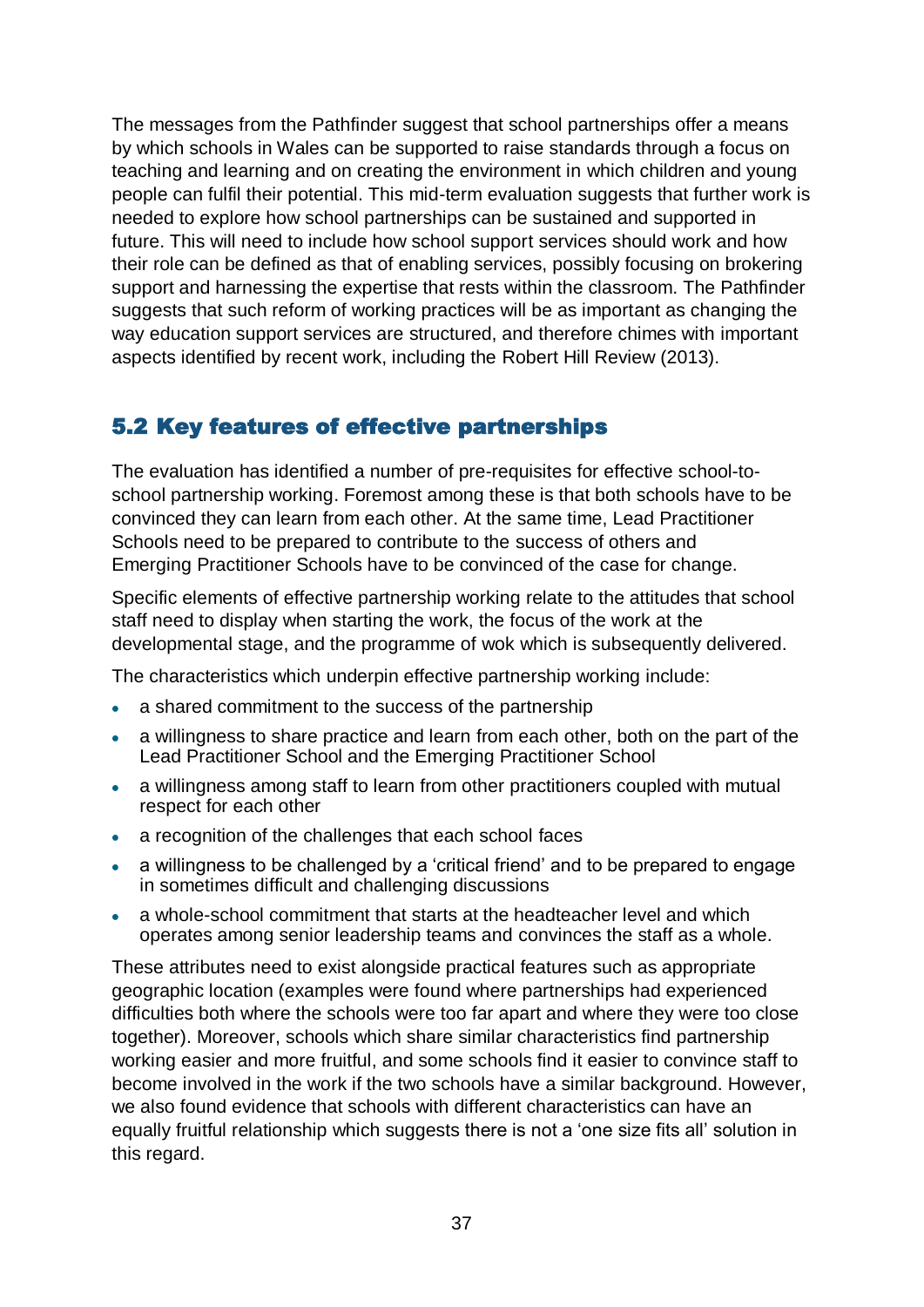At the same time, it is essential that senior leaders, particularly headteachers, support the work. This does not mean, however, that they should micro-manage each activity. Instead, they need to provide sufficient leadership to release the creativity and detailed knowledge of individual practitioners.

Considerable care is required at the developmental stage of a partnership and the time this requires (and the work of developing a Partnership Plan) should not be underestimated. The essential features identified in the evaluation are that:

- there is a need for an honest appraisal of a school's need which stems from robust and open professional dialogue, underpinned by qualitative and quantitative data where appropriate
- partnerships require robust in-depth understanding of a school's needs that go beyond the overall picture and focus on the micro level (for example, the performance of individual departments, pastoral or support systems, assessment arrangements, or reporting procedures)
- participants need to agree a plan of action in response to the shared understanding of what is required
- the assessment of a school's performance needs to be undertaken jointly and will not work if a Lead Practitioner School arrives at its own diagnosis, nor if an Emerging Practitioner School adopts a highly defensive attitude
- it is important to identify indicators by which progress will be measured, and to ensure rigorous self-evaluation is undertaken to ensure that improvement activities are having the intended effects
- there is a need for both partners to agree how resources are to be used and schools should not regard participation in partnerships as a means to generate additional revenue.

Moreover, it is important that the work is not seen as a way of deploying on-going support from one school to another. Instead, the focus should be on capacity building and developing a school's capability to lead its own improvement following a period of collaboration with another. In terms of the work at the practitioner level, this can help to break down the isolation which some staff report they have experienced.

The evidence emphasises the importance of nurturing reflective practice. This involves practitioners avoiding an approach based on transferring practice from one school to another and working more deeply to translate practice into different contexts, thinking 'how can this be applied in my school'. This offers valuable CPD around teaching and learning. For example, practitioners define 'excellence' (for instance when assessing a lesson) and consider issues such as how to vary learning activities, how to ensure more exciting activities in class, how lessons can be made more interesting, how the use of ICT can enrich the work, and how to achieve consistency in lesson planning. This leads to a more penetrating level of discussion about issues such as pedagogy and genuine, professional discussion of teaching and learning, focused around questions such as 'how can learners be supported to achieve?', and 'what makes an excellent lesson?'

At the same time other issues related to how a school works or organises the teaching and learning are evident in effective partnerships. These aspects of the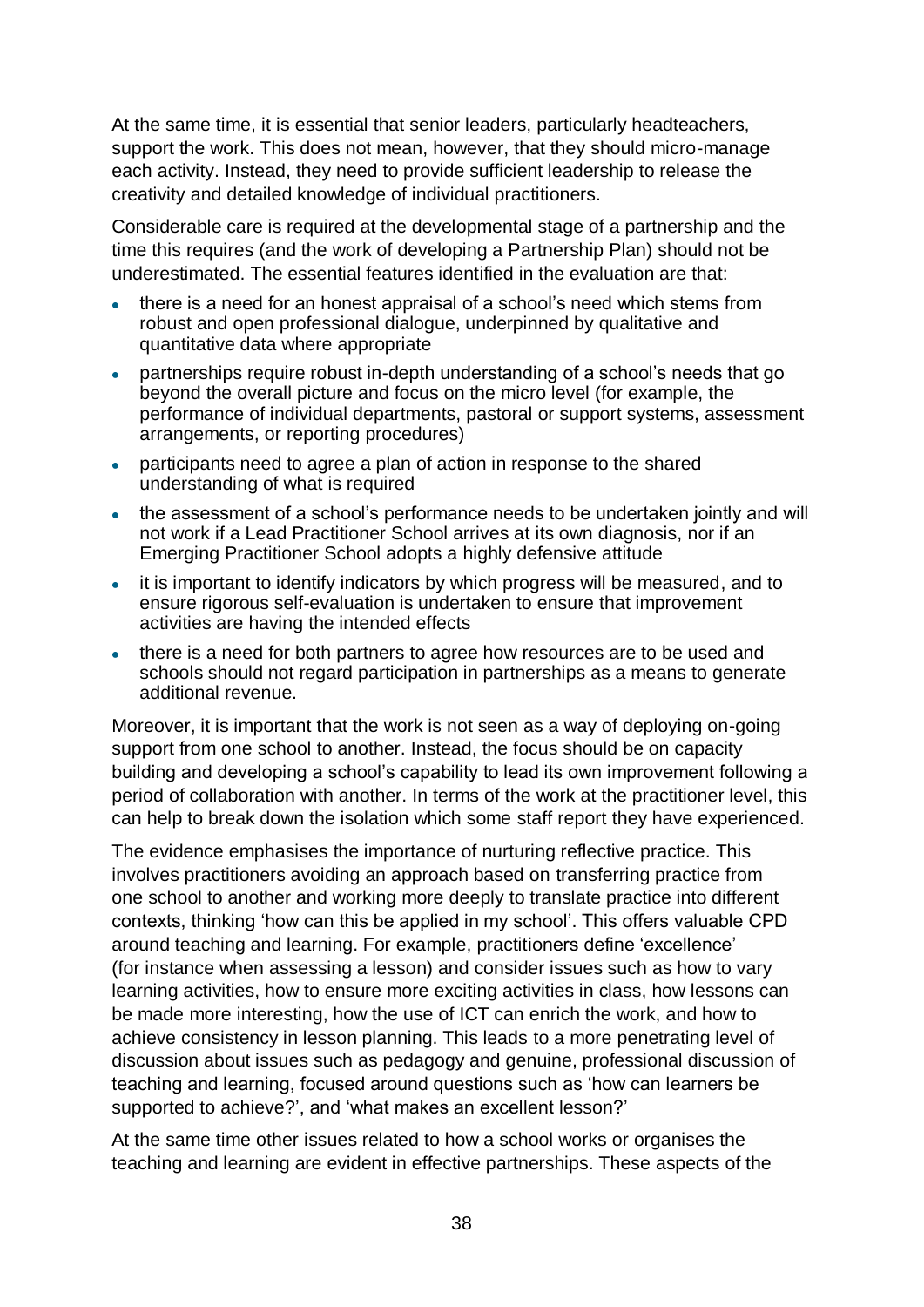work concentrate on features such as accountability, the role and expectations of middle leaders (not least building leadership capacity), and helping to define what are appropriate expectations of staff working at different levels within a school. School systems for tracking pupil performance and assessment practice, for instance, have also been examined. For example, partnerships can focus on areas such as how to get greater consistency in approaches across a school, and how subjects should be taught effectively. In each case the approach to improvement is grounded in an open and honest discussion among staff at both schools and a willingness to consider alternatives to established ways of working.

In terms of outcomes, our findings indicate that the Pathfinder's school-to-school model can be used effectively to help address schools' development and performance needs and can be a powerful vehicle for building staff capacity to address schools' specific challenges. However, it should be remembered that, at the time of our visits to schools, the Tranche 1 school partnerships were at the mid-point stage of the Pathfinder. Although the early signs are promising, it remains to be seen whether the Pathfinder will fulfil its potential and whether the kind of changes in outlook and practice which it can promote will become embedded in schools.

## <span id="page-40-0"></span>5.3 Recommendations

The report concludes by presenting three recommendations for the future development of the Lead and Emerging Practitioner School Pathfinder Project and for school-to-school partnership working in Wales more widely. We recommend that the Welsh Government should:

- extend the learning from the Pathfinder to the National Model to ensure that schools, local authorities and regional consortia are clear about the purpose of and rationale for school-to-school partnership working, the expectations placed on paired schools and what regional consortia and local authorities should be doing to support this school improvement model
- disseminate examples of effective practice in areas where schools have worked together. The examples could include:
	- what represents effective practice in supporting and working with other schools
	- how middle leadership capacity in schools can be built through school collaboration
	- what works in sharing practice on teaching and learning strategies
	- what works in sharing practice on tracking pupil performance and using data to improve teaching and learning
- develop the pool of high-performing schools to help to address some of the practical challenges experienced in the Pathfinder around matching schools.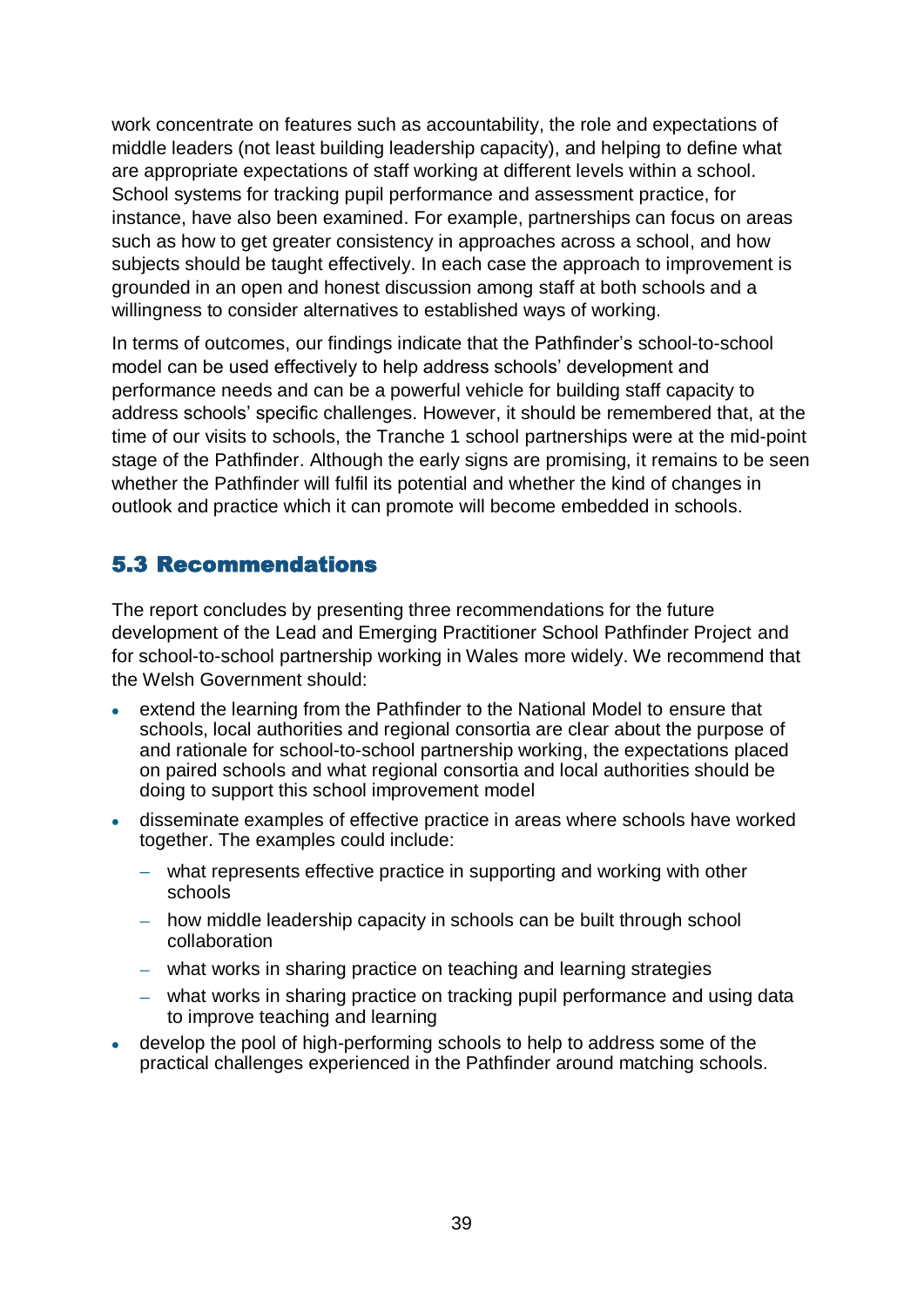<span id="page-41-0"></span>

OECD (2014). *Improving Schools in Wales: an OECD Perspective.* Paris: OECD [online] Available:<http://www.oecd.org/edu/Improving-schools-in-Wales.pdf> [19 June, 2014]

Rudd, P., Poet, H., Featherstone, G., Lamont, E., Durbin, B., Bergeron, C., Bramley, G., Kettlewell, K., Hart, R. (2011). *Evaluation of City Challenge Leadership Strategies: Overview Report*. Slough: NFER [online] Available: <http://www.nfer.ac.uk/publications/NCY01/> [19 June, 2014]

Smith, R., Aston, H., Sims, D. and Easton, C. (2012). *Enabling School-Driven System Leadership: Rapid Review.* Slough: NFER [online] Available: [https://www.nfer.ac.uk/publications/MTSL01/MTSL01\\_home.cfm](https://www.nfer.ac.uk/publications/MTSL01/MTSL01_home.cfm) [19 June, 2014]

Walker, M., Sims, D., Lynch, S., Durbin, B., Henderson, L. and Morris, M. (2012). *Evaluation of the Gaining Ground Strategy*. (DfE Research Report 216). London: DfE [online] Available: [https://www.gov.uk/government/uploads/system/uploads/attachment\\_data/file/18408](https://www.gov.uk/government/uploads/system/uploads/attachment_data/file/184088/DFE-RR216.pdf) [8/DFE-RR216.pdf](https://www.gov.uk/government/uploads/system/uploads/attachment_data/file/184088/DFE-RR216.pdf) [19 June, 2014]

Robert Hill Consulting (2013). *The Future Delivery of Education Services in Wales.* Cardiff: Welsh Government [online] Available: [http://wales.gov.uk/docs/dcells/consultation/130621-delivery-of-education-report](http://wales.gov.uk/docs/dcells/consultation/130621-delivery-of-education-report-en.pdf)[en.pdf](http://wales.gov.uk/docs/dcells/consultation/130621-delivery-of-education-report-en.pdf) [19June, 2014]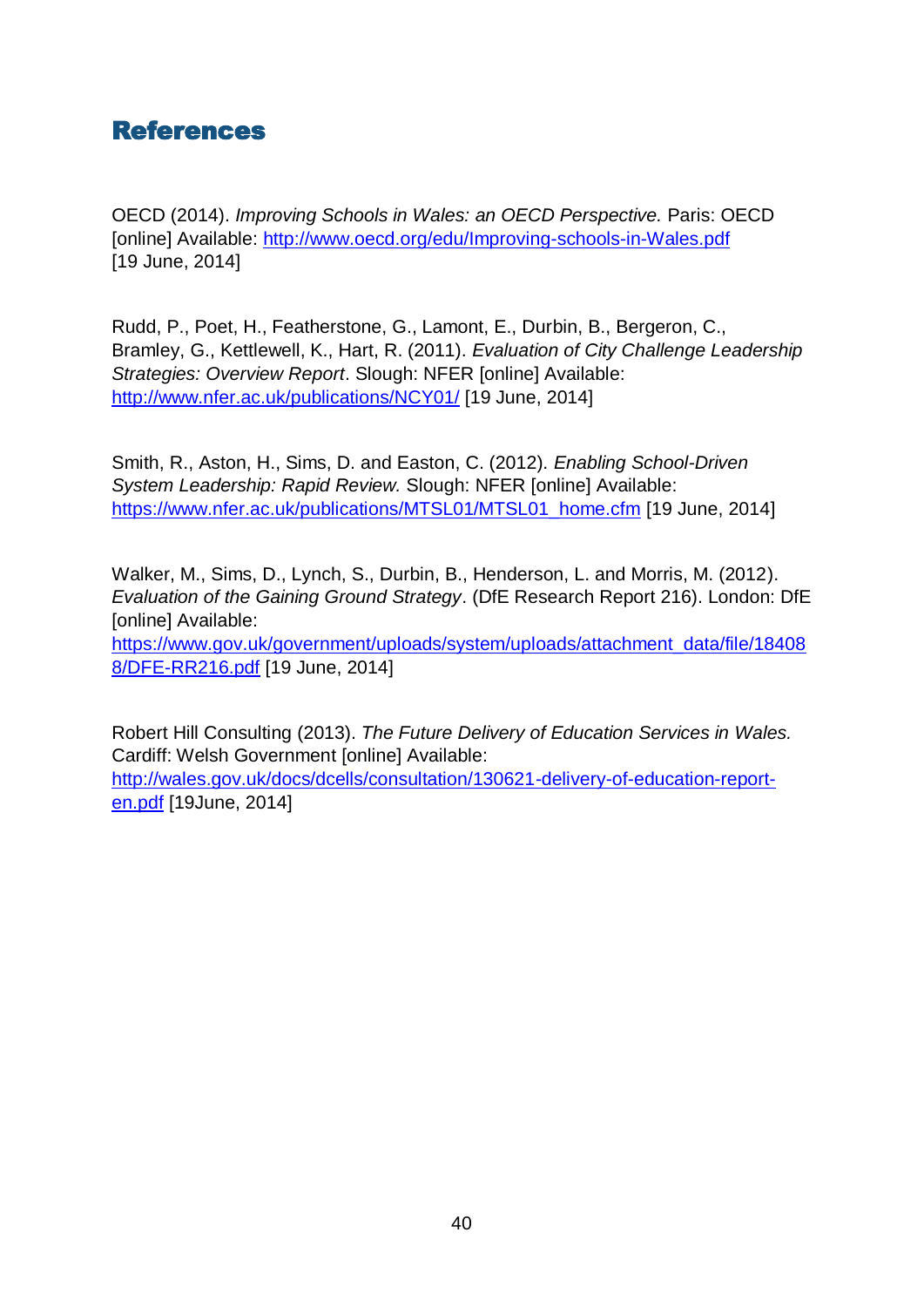# <span id="page-42-0"></span>Appendix 1: Template for Partnership Plans

#### **Lead and Emerging Practitioner School Partnership Plan 2013-2014 (PART ONE)**

| Schools in partnership | <b>HT</b> contact numbers | Plan agreed by |
|------------------------|---------------------------|----------------|
|                        |                           |                |
|                        |                           |                |

#### **1. LEAD SCHOOL**

### **1.1Lead School and Emerging School costs against Partnership Grant**

| <b>LS &amp; ES</b><br>or other<br>personnel | <b>Time</b><br>in ES<br>for<br>project | <b>Time</b><br>in LS<br>for<br>project | Cost up to<br>checkpoint1 | Cost up to<br>checkpoint2 | Cost up to<br>checkpoint3 | Cost up to<br>checkpoint4 | <b>TOTAL</b> |
|---------------------------------------------|----------------------------------------|----------------------------------------|---------------------------|---------------------------|---------------------------|---------------------------|--------------|
|                                             |                                        |                                        |                           |                           |                           |                           |              |
|                                             |                                        |                                        |                           |                           |                           |                           |              |
|                                             |                                        |                                        |                           |                           |                           |                           |              |
|                                             |                                        |                                        |                           |                           |                           |                           |              |
|                                             |                                        |                                        |                           |                           |                           |                           |              |
|                                             |                                        |                                        |                           |                           |                           |                           |              |
|                                             |                                        |                                        |                           |                           |                           |                           |              |
| <b>TOTAL</b>                                |                                        |                                        |                           |                           |                           |                           |              |

#### **1.2Existing Lead School Targets**

| <b>2013 5A*-C inc E/W &amp; M</b> |  |
|-----------------------------------|--|
| (Level 2+ Threshold)              |  |
| 2013 5A*-G                        |  |
| (Level 1 Threshold)               |  |
| 2013 E/W A*-C                     |  |
| 2013 M A*-C                       |  |
| <b>Project specific target:</b>   |  |
|                                   |  |

| <b>2014 - <math>5A^*</math>-C inc E/W &amp; M</b> |  |
|---------------------------------------------------|--|
| (Level 2+ Threshold)                              |  |
| 2014 - 5A*-G                                      |  |
| (Level 1 Threshold)                               |  |
| 2014 - $EMM$ $A^*$ -C                             |  |
| <b>2014 - MA*-C</b>                               |  |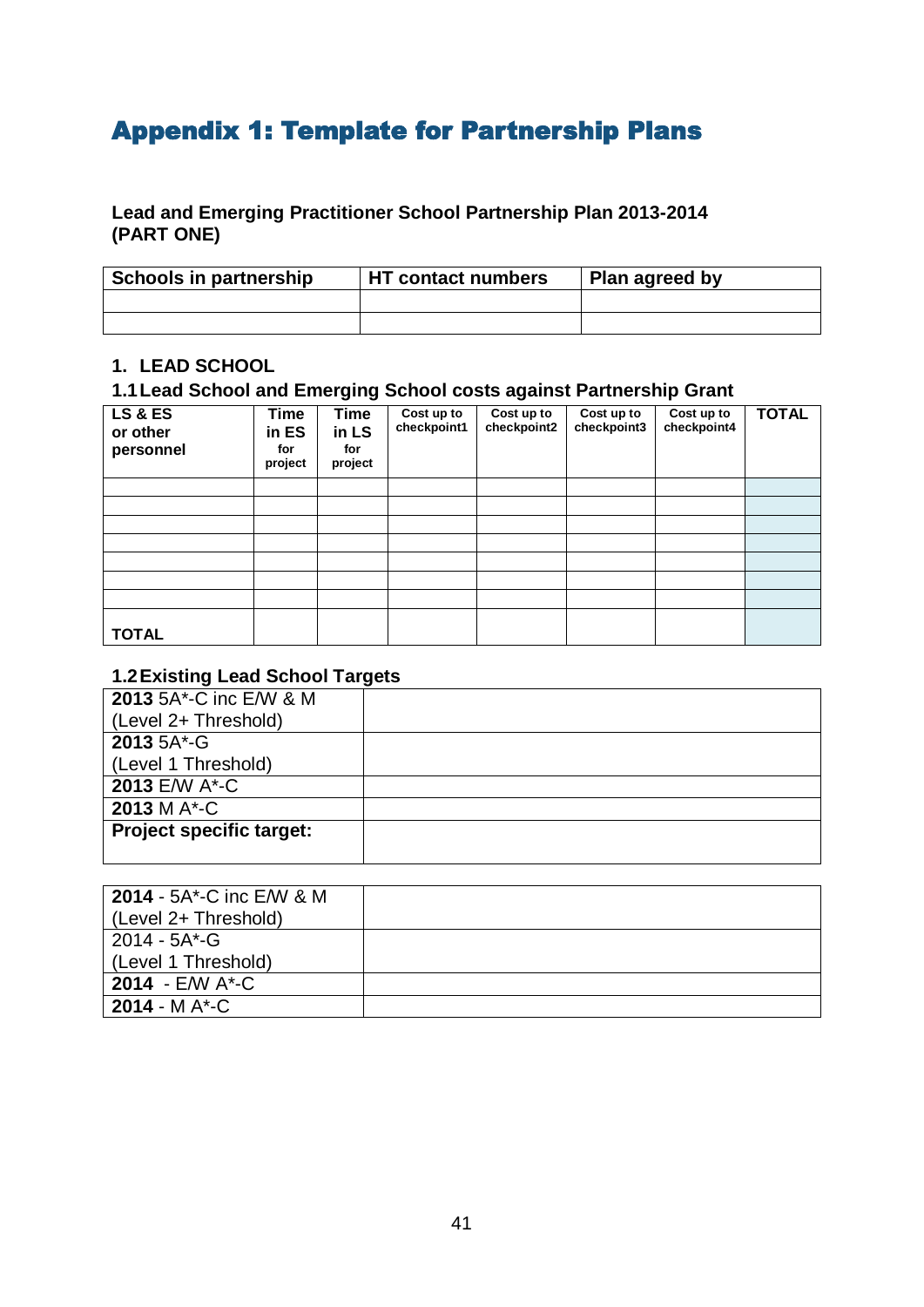### **EMERGING SCHOOL**

| 2.1 ES Partnership Project specific targets (in addition to 2.2.): |                                                   |  |  |  |  |  |
|--------------------------------------------------------------------|---------------------------------------------------|--|--|--|--|--|
|                                                                    |                                                   |  |  |  |  |  |
|                                                                    |                                                   |  |  |  |  |  |
|                                                                    |                                                   |  |  |  |  |  |
|                                                                    |                                                   |  |  |  |  |  |
|                                                                    |                                                   |  |  |  |  |  |
|                                                                    | <b>ES Partnership Project specific objectives</b> |  |  |  |  |  |
|                                                                    |                                                   |  |  |  |  |  |
|                                                                    |                                                   |  |  |  |  |  |
|                                                                    |                                                   |  |  |  |  |  |
|                                                                    |                                                   |  |  |  |  |  |
|                                                                    |                                                   |  |  |  |  |  |
|                                                                    |                                                   |  |  |  |  |  |

### **2.2Existing Emerging School Targets**

| <b>2013 5A*-C inc E/W &amp; M</b> |  |
|-----------------------------------|--|
| (Level 2+ Threshold)              |  |
| 2013 5A*-G                        |  |
| (Level 1 Threshold)               |  |
| 2013 E/W A*-C                     |  |
| 2013 M $A^*$ -C                   |  |

| <b>2014 5A*-C inc E/W &amp; M</b> |  |
|-----------------------------------|--|
| (Level 2+ Threshold)              |  |
| 2014 5A*-G                        |  |
| (Level 1 Threshold)               |  |
| 2014 E/W A*-C                     |  |
| 2014 M A*-C                       |  |

## **2. CHECKPOINTS**

|                            | Date | <b>Date</b><br>Funding for next period agreed |
|----------------------------|------|-----------------------------------------------|
| Plan submitted             |      |                                               |
| Plan agreed                |      |                                               |
| <b>Checkpoint Report 1</b> |      |                                               |
| (by $31^{st}$ July 2013)   |      |                                               |
| <b>Checkpoint Report 2</b> |      |                                               |
| (by 31 December 2013)      |      |                                               |
| <b>Checkpoint Report 3</b> |      |                                               |
| (by 31 March 2014)         |      |                                               |
| <b>Checkpoint Report 4</b> |      |                                               |
| (by 31 July 2014)          |      |                                               |
| <b>Checkpoint Report 5</b> |      |                                               |
| (by 31 December 2014)      |      |                                               |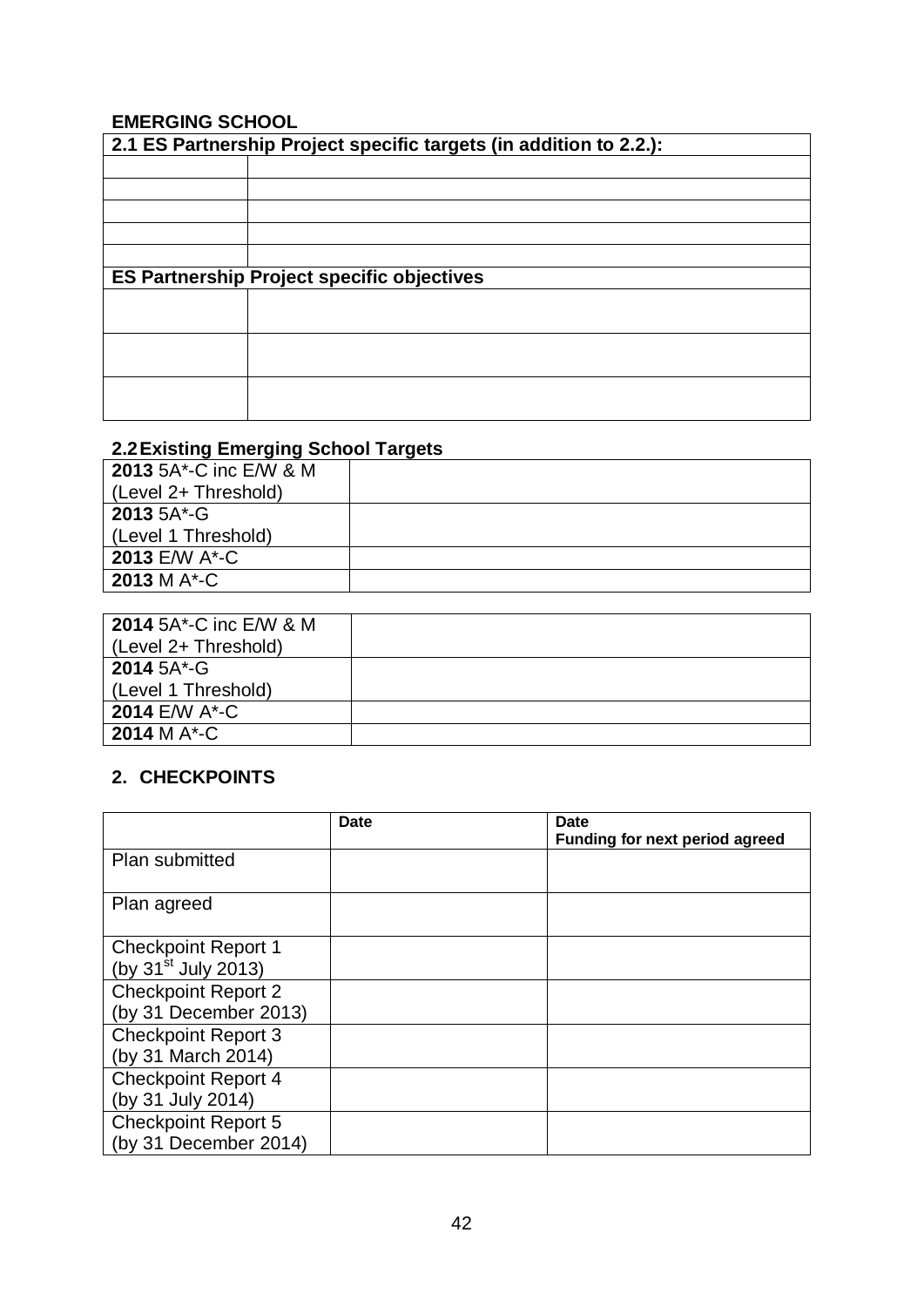# **Lead and Emerging Practitioner Partnership Plan 2013-2014 (PART TWO)**

| <b>School</b><br>name(s) | 1. | 2.                                 |        |
|--------------------------|----|------------------------------------|--------|
| <b>Consortium</b>        |    |                                    |        |
| <b>Start date</b>        |    |                                    |        |
| <b>End date</b>          |    | $LS =$ Lead School $ES =$ Emerging | School |

| <b>Action</b> | <b>Interim</b><br><b>Success</b><br><b>Criteria</b> | <b>Led</b><br>$+M$<br>in<br><b>LS/ES</b> | <b>Assisted</b><br>by?<br><b>LS/ES</b> | <b>Related</b><br>external<br>support<br>in ES | When?<br>Complete? | <b>Funding</b><br>(PP or<br>other)<br>source | <b>Evaluation at</b><br><b>Checkpoints</b><br>$(1 = red; 2 =$<br>$green;$ 3=<br>blue;<br>4=purple) |
|---------------|-----------------------------------------------------|------------------------------------------|----------------------------------------|------------------------------------------------|--------------------|----------------------------------------------|----------------------------------------------------------------------------------------------------|
|               |                                                     |                                          |                                        |                                                |                    |                                              |                                                                                                    |
|               |                                                     |                                          |                                        |                                                |                    |                                              |                                                                                                    |
|               |                                                     |                                          |                                        |                                                |                    |                                              |                                                                                                    |
|               |                                                     |                                          |                                        |                                                |                    |                                              |                                                                                                    |
| <b>Action</b> | <b>Interim</b><br><b>Success</b><br><b>Criteria</b> | Led<br>+M<br>in<br><b>LS/ES</b>          | <b>Assisted</b><br>by?<br><b>LS/ES</b> | <b>Related</b><br>external<br>support<br>in ES | When?<br>Complete? | <b>Funding</b><br>(PP or<br>other)<br>source | <b>Evaluation at</b><br><b>Checkpoints</b><br>$(1 = red; 2 =$<br>$green;$ 3=<br>blue;<br>4=purple) |
|               |                                                     |                                          |                                        |                                                |                    |                                              |                                                                                                    |
|               |                                                     |                                          |                                        |                                                |                    |                                              |                                                                                                    |
|               |                                                     |                                          |                                        |                                                |                    |                                              |                                                                                                    |
|               |                                                     |                                          |                                        |                                                |                    |                                              |                                                                                                    |
|               |                                                     |                                          |                                        |                                                |                    |                                              |                                                                                                    |
|               |                                                     |                                          |                                        |                                                |                    |                                              |                                                                                                    |
|               |                                                     |                                          |                                        |                                                |                    |                                              |                                                                                                    |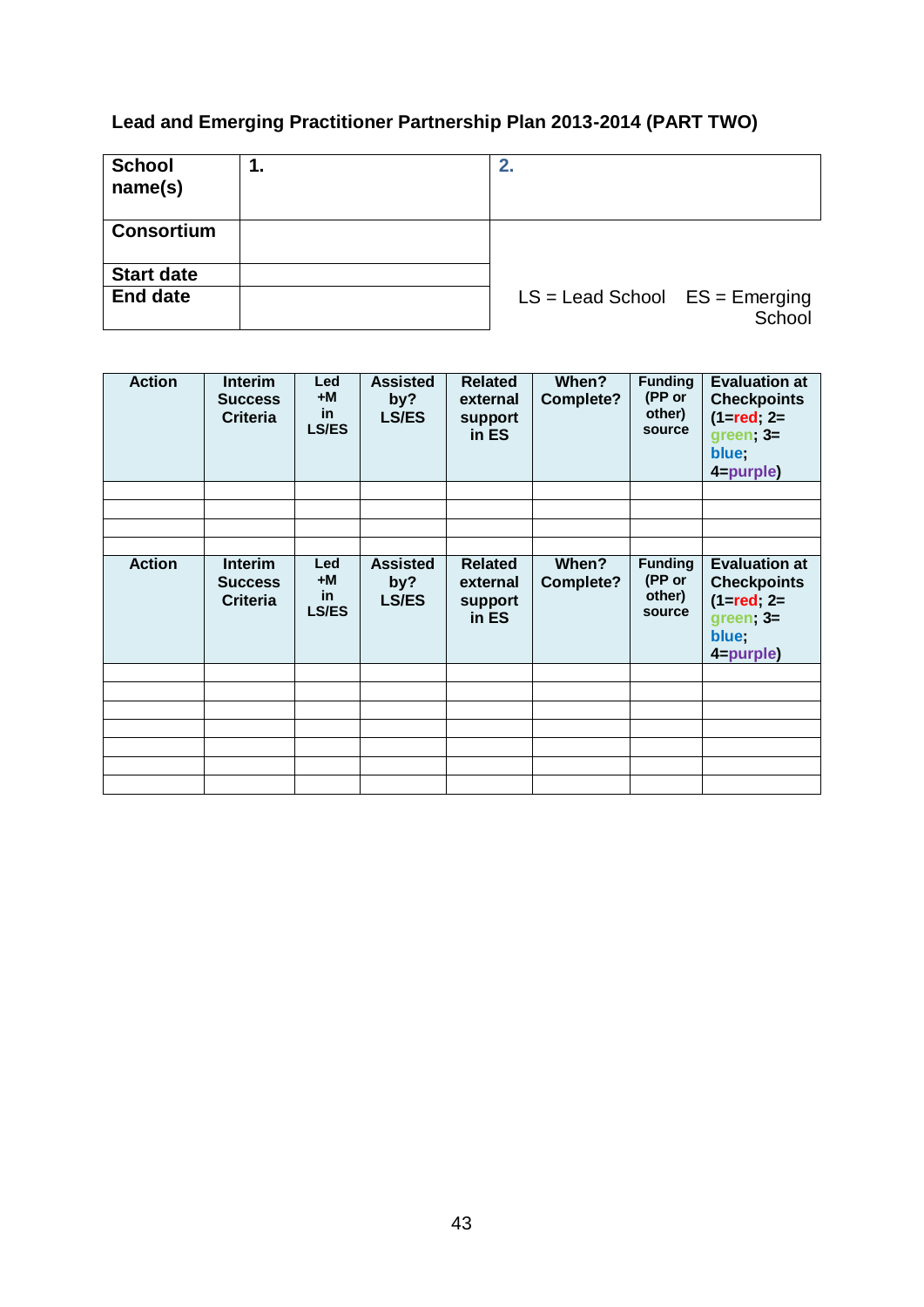# Appendix 2: Self-evaluation toolkit – illustrative example

<span id="page-45-0"></span>

|                  | ES<br>Partnership<br>Project       | <b>IMPACTS ON SCHOOL STAFF (INDIVIDUALS OR</b><br><b>SMALL GROUPS)</b>                                                                                              |                         |                                                                                                                                                                                                   |              |                    |                                                                                                            |  | <b>IMPACTS ON WHOLE SCHOOL</b>                                                                                                                                                  |                  |           |                                                                            |                                                 |                                                                                                          |  |
|------------------|------------------------------------|---------------------------------------------------------------------------------------------------------------------------------------------------------------------|-------------------------|---------------------------------------------------------------------------------------------------------------------------------------------------------------------------------------------------|--------------|--------------------|------------------------------------------------------------------------------------------------------------|--|---------------------------------------------------------------------------------------------------------------------------------------------------------------------------------|------------------|-----------|----------------------------------------------------------------------------|-------------------------------------------------|----------------------------------------------------------------------------------------------------------|--|
|                  | specific<br>targets<br>a) Achieved |                                                                                                                                                                     |                         | b) Evidence<br>c) Rating of<br>collected of<br>impacts on school<br>impacts on<br>staff<br>school staff                                                                                           |              |                    |                                                                                                            |  | d) Evidence collected of school-wide<br>impacts                                                                                                                                 |                  |           |                                                                            |                                                 | e) Rating of school-wide<br>impacts                                                                      |  |
|                  |                                    | Please<br>choose one<br>of the<br>options<br>from the<br>drop-down<br>box                                                                                           |                         | Please choose<br>one of the<br>options from the<br>drop-down box in<br>column 1.<br>If you have<br>collected more<br>than one type of<br>evidence, please<br>also select from<br>columns 2 and 3. |              | <b>Description</b> | $0 = no$ impact and<br>$3 = high impact.$<br>Please choose one<br>of the options from<br>the drop-down box |  | Please choose one of the options from the<br>drop-down box in column 1.<br>If you have collected more than one type of<br>evidence, please also select from columns<br>2 and 3. |                  |           |                                                                            | <b>Description</b>                              | $0 = no$ impact and $3 = high$<br>impact. Please choose one<br>of the options from the drop-<br>down box |  |
|                  |                                    |                                                                                                                                                                     |                         | $\boldsymbol{2}$                                                                                                                                                                                  | $\mathbf{3}$ |                    |                                                                                                            |  | 1                                                                                                                                                                               | $\boldsymbol{2}$ |           | 3                                                                          |                                                 |                                                                                                          |  |
| -1               | 0                                  |                                                                                                                                                                     |                         |                                                                                                                                                                                                   |              |                    |                                                                                                            |  |                                                                                                                                                                                 |                  |           |                                                                            |                                                 |                                                                                                          |  |
| $\overline{c}$   | 0                                  |                                                                                                                                                                     |                         |                                                                                                                                                                                                   |              |                    |                                                                                                            |  |                                                                                                                                                                                 |                  |           |                                                                            |                                                 |                                                                                                          |  |
| $\mathbf{3}$     | 0                                  |                                                                                                                                                                     |                         |                                                                                                                                                                                                   |              |                    |                                                                                                            |  |                                                                                                                                                                                 |                  |           |                                                                            |                                                 |                                                                                                          |  |
| 4                | 0                                  |                                                                                                                                                                     |                         |                                                                                                                                                                                                   |              |                    |                                                                                                            |  |                                                                                                                                                                                 |                  |           |                                                                            |                                                 |                                                                                                          |  |
| 5                | 0                                  |                                                                                                                                                                     |                         |                                                                                                                                                                                                   |              |                    |                                                                                                            |  |                                                                                                                                                                                 |                  |           |                                                                            |                                                 |                                                                                                          |  |
| 6                | 0                                  |                                                                                                                                                                     |                         |                                                                                                                                                                                                   |              |                    |                                                                                                            |  |                                                                                                                                                                                 |                  |           | Drop down options from:                                                    |                                                 |                                                                                                          |  |
| $\overline{7}$   | 0                                  |                                                                                                                                                                     |                         |                                                                                                                                                                                                   |              |                    |                                                                                                            |  |                                                                                                                                                                                 |                  |           |                                                                            |                                                 |                                                                                                          |  |
| 8                | 0                                  |                                                                                                                                                                     | Drop down options from: |                                                                                                                                                                                                   |              |                    |                                                                                                            |  | Feedback from colleagues<br>Changes to school plans/ policies                                                                                                                   |                  |           |                                                                            |                                                 |                                                                                                          |  |
| $\boldsymbol{9}$ | $\pmb{0}$                          |                                                                                                                                                                     |                         |                                                                                                                                                                                                   |              |                    |                                                                                                            |  | Grading and/or feedback from lesson observation/video                                                                                                                           |                  |           |                                                                            |                                                 |                                                                                                          |  |
| 10               | 0                                  | Your perceptions/ reflections                                                                                                                                       |                         |                                                                                                                                                                                                   |              |                    |                                                                                                            |  |                                                                                                                                                                                 |                  |           | Other primary evidence (e.g. from action research,                         |                                                 |                                                                                                          |  |
|                  |                                    | Feedback from colleagues/line manager<br>Changes to resource use/ deployment<br>$\bullet$<br>Grading and/ or feedback from lesson<br>$\bullet$<br>observation/video |                         |                                                                                                                                                                                                   |              |                    |                                                                                                            |  |                                                                                                                                                                                 |                  |           |                                                                            | surveys, interviews, videos)                    |                                                                                                          |  |
|                  |                                    |                                                                                                                                                                     |                         |                                                                                                                                                                                                   |              |                    |                                                                                                            |  |                                                                                                                                                                                 |                  | $\bullet$ |                                                                            | Increased uptake of target subjects pre/post 16 |                                                                                                          |  |
|                  |                                    |                                                                                                                                                                     |                         |                                                                                                                                                                                                   |              |                    |                                                                                                            |  |                                                                                                                                                                                 |                  | $\bullet$ | Improved pupil progress/achievement<br>Changes to resource use/ deployment |                                                 |                                                                                                          |  |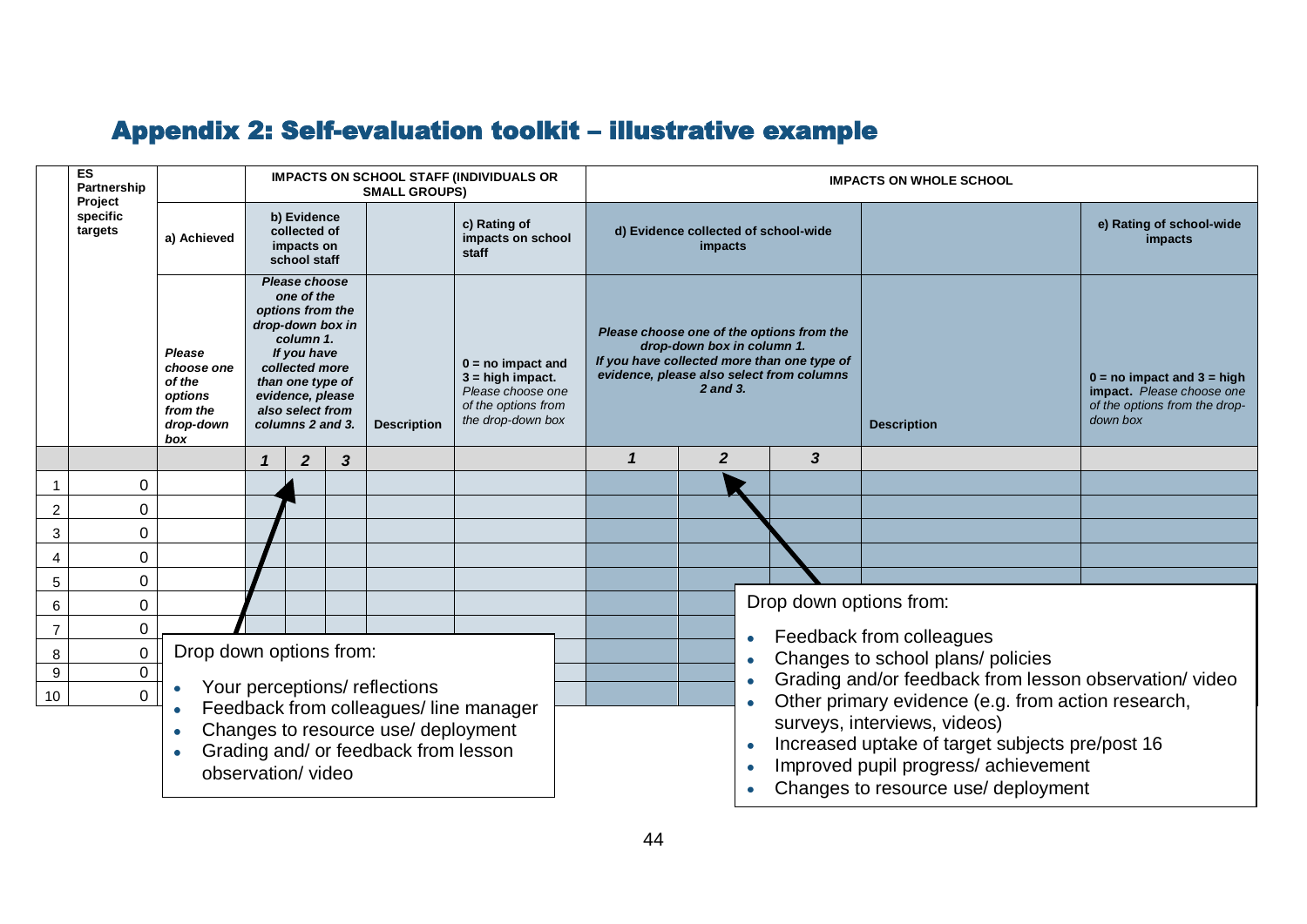| <b>IMPACTS ON PUPILS</b>                                                                                                                                                                                                                                                                                                                                   |                  |                         |                         |                                                                                                          | <b>Evaluation and reflection</b> |                                                                |
|------------------------------------------------------------------------------------------------------------------------------------------------------------------------------------------------------------------------------------------------------------------------------------------------------------------------------------------------------------|------------------|-------------------------|-------------------------|----------------------------------------------------------------------------------------------------------|----------------------------------|----------------------------------------------------------------|
| f) Evidence collected of impacts on pupils                                                                                                                                                                                                                                                                                                                 |                  |                         |                         | g) Rating of impacts on<br>pupils                                                                        | h) What is working well?         | i) What could be improved<br>and how will this be<br>achieved? |
| Please choose one of the options from the drop-down<br>box in column 1.<br>If you have collected more than one type of evidence,<br>please also select from columns 2 and 3.                                                                                                                                                                               |                  |                         | <b>Description</b>      | $0 = no$ impact and $3 = high$<br>impact. Please choose one of<br>the options from the drop-<br>down box |                                  |                                                                |
| $\mathbf{1}$                                                                                                                                                                                                                                                                                                                                               | $\boldsymbol{2}$ | $\overline{\mathbf{3}}$ |                         |                                                                                                          |                                  |                                                                |
|                                                                                                                                                                                                                                                                                                                                                            |                  |                         |                         |                                                                                                          |                                  |                                                                |
|                                                                                                                                                                                                                                                                                                                                                            |                  |                         |                         |                                                                                                          |                                  |                                                                |
|                                                                                                                                                                                                                                                                                                                                                            |                  |                         |                         |                                                                                                          |                                  |                                                                |
|                                                                                                                                                                                                                                                                                                                                                            |                  |                         |                         |                                                                                                          |                                  |                                                                |
|                                                                                                                                                                                                                                                                                                                                                            |                  |                         |                         |                                                                                                          |                                  |                                                                |
|                                                                                                                                                                                                                                                                                                                                                            |                  |                         |                         |                                                                                                          |                                  |                                                                |
|                                                                                                                                                                                                                                                                                                                                                            |                  |                         |                         |                                                                                                          |                                  |                                                                |
|                                                                                                                                                                                                                                                                                                                                                            |                  |                         |                         |                                                                                                          |                                  |                                                                |
|                                                                                                                                                                                                                                                                                                                                                            |                  |                         | Drop down options from: |                                                                                                          |                                  |                                                                |
| Teacher reflection/observations<br>$\bullet$<br>Progress data<br>$\bullet$<br>Attainment data<br>$\bullet$<br>Other primary evidence (e.g. from action research, Pupil Voice)<br>$\bullet$<br>External observation (e.g. SMT, Estyn)<br>$\bullet$<br>External inspection feedback (Estyn)<br>$\bullet$<br>Changes to resource use/ deployment<br>$\bullet$ |                  |                         |                         |                                                                                                          |                                  |                                                                |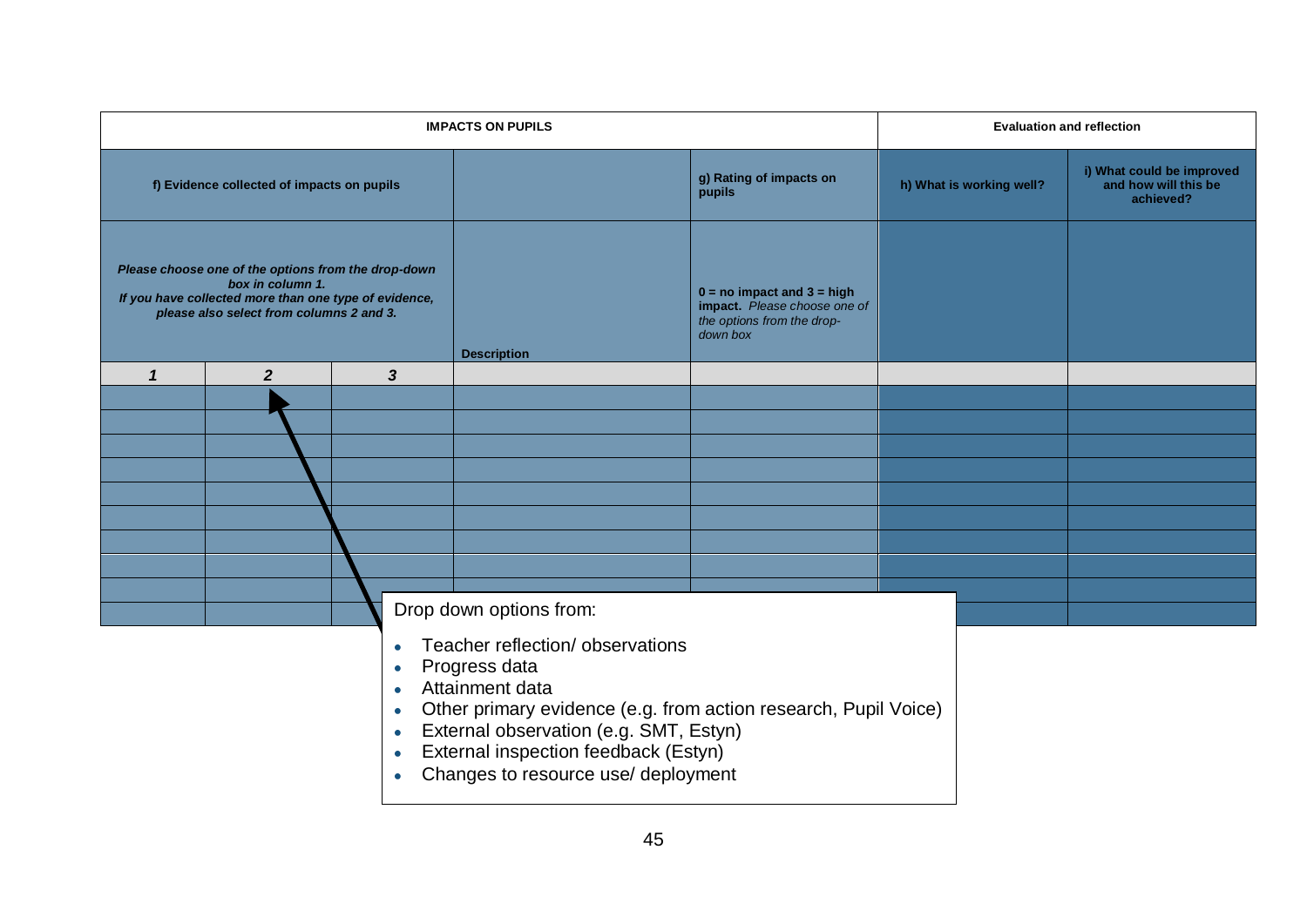# <span id="page-47-0"></span>Appendix 3: Case study instruments

#### **Headteacher or other member of school senior leadership team – Topic guide**

| Interviewee:       |                        |  |
|--------------------|------------------------|--|
| School:            | <b>Partner school:</b> |  |
| <b>Researcher:</b> | Date:                  |  |

### **Introduction**

- The Welsh Government has commissioned NFER to undertake an independent evaluation of the Lead and Emerging Practitioner School Pathfinder project.
- NFER researchers are visiting schools across Wales to ascertain schools' experiences of  $\bullet$ participating in the Pathfinder project and what they think the impact and outcomes have been to date.
- We are aiming to interview headteachers, other senior leaders and a range of teachers.  $\bullet$
- Please note this is not an audit or assessment of schools. No individuals or institutions  $\bullet$ will be identified in our reports. But to ensure the accuracy of our notes, we would like to record the interview. Is this OK?
- The interview should take about 1 hour to complete.
- Note to interviewer: please read the Partnership Plan before the school visit and refer to  $\bullet$ it in the interview

| <b>BACKGROUND, INCLUDING REASONS FOR TAKING PART</b>                                                                              |                                                                                                                                                                                                                                                                     |  |
|-----------------------------------------------------------------------------------------------------------------------------------|---------------------------------------------------------------------------------------------------------------------------------------------------------------------------------------------------------------------------------------------------------------------|--|
|                                                                                                                                   | 1. What were the issues, or needs, underlying the decision to take<br>part in the Lead and Emerging Practitioner School Pathfinder<br>project?                                                                                                                      |  |
|                                                                                                                                   |                                                                                                                                                                                                                                                                     |  |
|                                                                                                                                   | 2. What did you expect to get out of the Pathfinder project?                                                                                                                                                                                                        |  |
| • Types of support<br>$\bullet$ Types of<br>improvement<br>• Impact on practice<br>$\bullet$ Impact on<br>educational<br>outcomes |                                                                                                                                                                                                                                                                     |  |
|                                                                                                                                   | 3. What, if anything, is it about the features of this particular<br>Pathfinder project that you think might meet the needs of your<br>school?<br>Probe: what, if anything, is different about this programme from other<br>types of support you may have received? |  |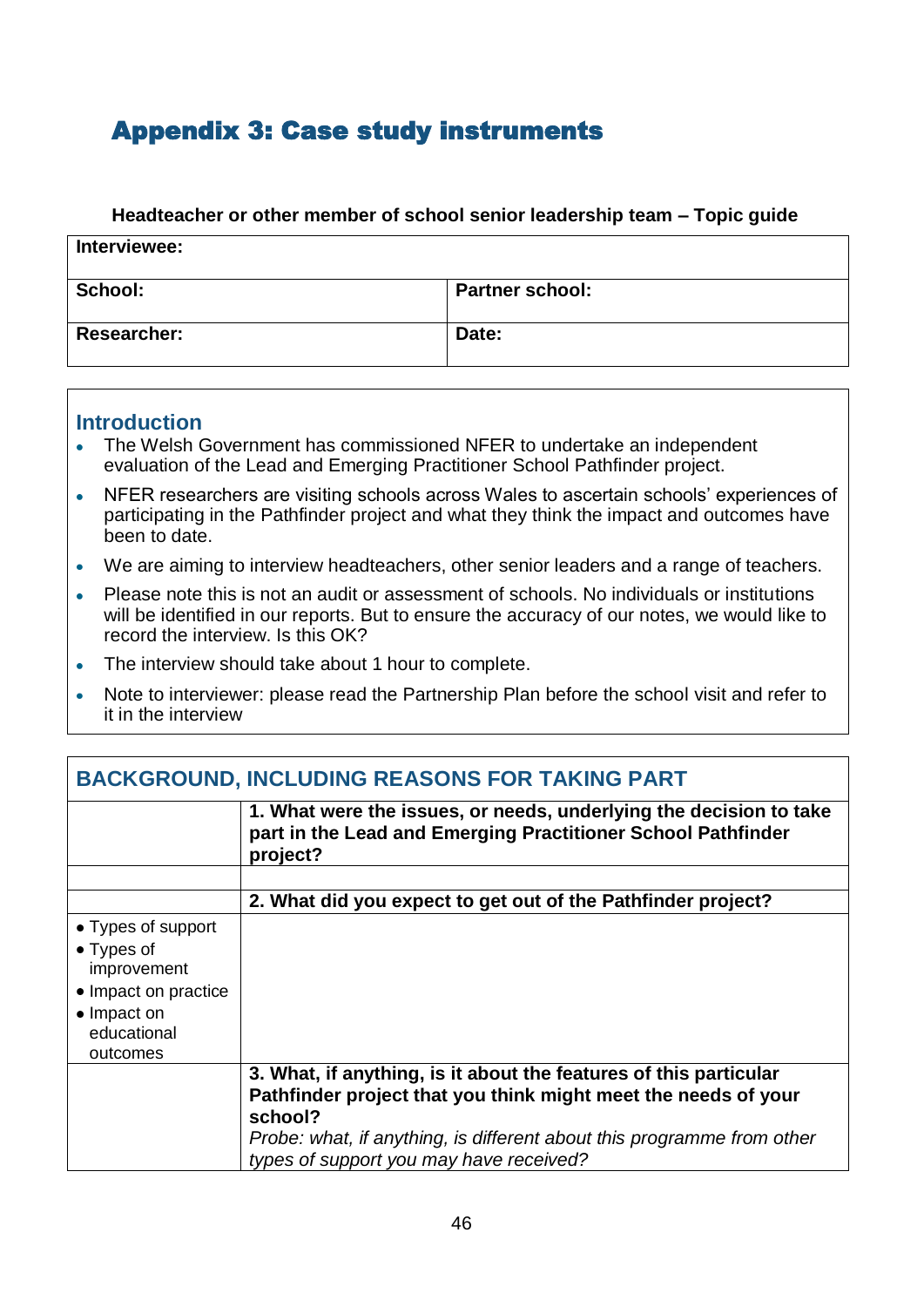| • N.B. Researcher<br>to check whether<br>priorities have<br>changed from<br>the plan. If they<br>have, explore<br>how and why.<br><b>PROCESSES</b>                                                                                                | 4. Could you briefly summarise what has been the main focus of<br>your partnership work?<br>Probes: Partnership Plan as a delivery framework - fixed/evolving<br>Practical links - communication, time invested<br>Allocation and use of project funding<br>Extent to which Partnership Plan will help to create new activities or<br>help deliver more of existing provision |
|---------------------------------------------------------------------------------------------------------------------------------------------------------------------------------------------------------------------------------------------------|-------------------------------------------------------------------------------------------------------------------------------------------------------------------------------------------------------------------------------------------------------------------------------------------------------------------------------------------------------------------------------|
|                                                                                                                                                                                                                                                   |                                                                                                                                                                                                                                                                                                                                                                               |
| • Suitability of<br>partner school<br>• Location and<br>proximity<br>$\bullet$ Relevant<br>experience and<br>expertise<br>• Overall<br>effectiveness<br>• What has worked<br>well and why<br>• Challenges                                         | 5. How effective is your working relationship with your partner<br>school? (Please provide examples)                                                                                                                                                                                                                                                                          |
|                                                                                                                                                                                                                                                   | <b>EARLY AND EMERGING IMPACTS OF THE PATHFINDER PROJECT</b>                                                                                                                                                                                                                                                                                                                   |
| On staff<br>Pedagogy/<br>$\bullet$<br>teaching<br>Subject<br>٠<br>knowledge<br>Leadership<br>expertise<br>Assessment<br>٠<br>Pupil support<br><b>Staff</b><br>$\bullet$<br>development<br>New practices<br>٠<br>Practice<br>$\bullet$<br>transfer | 6. What has been the impact to date of participating in the<br>Pathfinder project on staff in your school, including on you<br>personally?<br>(Evidence: please provide examples of progress, improvement and<br><i>impact</i> )<br>Probe: which activities have had most impact and why?                                                                                     |
| On the whole<br>school<br>Progress in<br>Partnership<br>Plan work<br>Culture/ethos                                                                                                                                                                | 7. What has been the impact to date of participating in the<br>Pathfinder project on the whole school?<br>(Evidence: please provide examples of progress, improvement and<br><i>impact</i> )<br>Probe: which activities have had most impact and why?                                                                                                                         |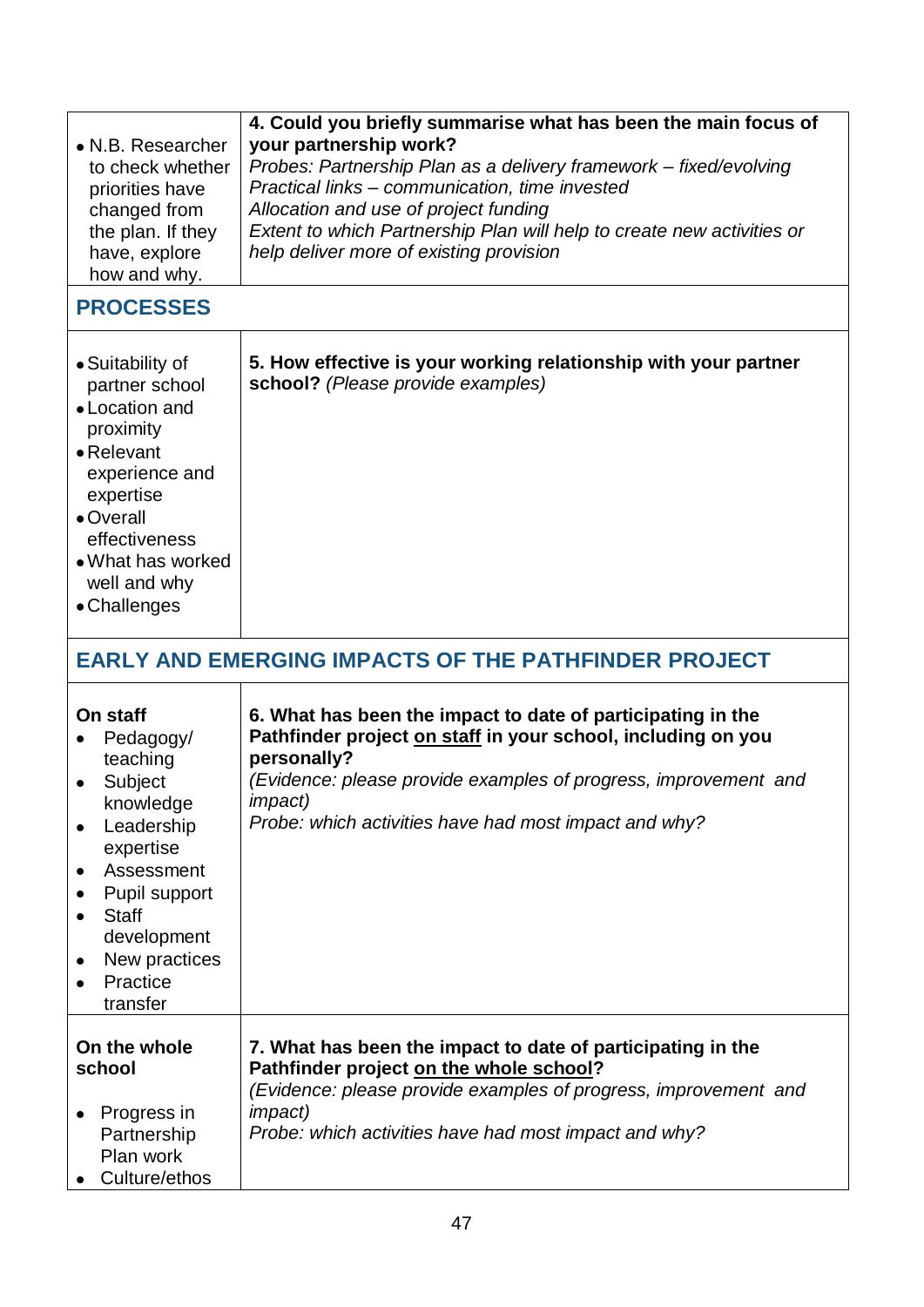| Leadership<br>$\bullet$<br>(senior/middle)<br>Quality of<br>teaching<br>Quality of<br>learning<br>Using data to<br>monitor and<br>track pupils'<br>performance<br>Activities to<br>improve<br>achievement<br>Study support<br>Assessment-<br>new types |                                                                                                                                                                                                                                         |  |
|--------------------------------------------------------------------------------------------------------------------------------------------------------------------------------------------------------------------------------------------------------|-----------------------------------------------------------------------------------------------------------------------------------------------------------------------------------------------------------------------------------------|--|
| On pupils<br>Attendance<br><b>Behaviour</b><br>Achievement<br>and attainment<br>Enthusiasm<br>and<br>engagement<br>Motivation                                                                                                                          | 8. What has been the impact to date of participating in the<br>Pathfinder project on pupils?<br>(Evidence: please provide examples of progress, achievement and<br>attainment)<br>Probe: which activities have had most impact and why? |  |
| <b>Overall</b><br>reflections<br>• Other funding or<br>in-kind resources<br>• Internal or<br>external<br>relationships<br>•Other agendas                                                                                                               | 9. Is there anything that you feel either has enhanced or<br>constrained the impact of your involvement in the Pathfinder<br>project?<br>Probe: how, if at all, could the Pathfinder project be improved?                               |  |
|                                                                                                                                                                                                                                                        | 10. Is there anything else you would like to say about your<br>involvement in the Pathfinder?                                                                                                                                           |  |

# **Thank you and close interview.**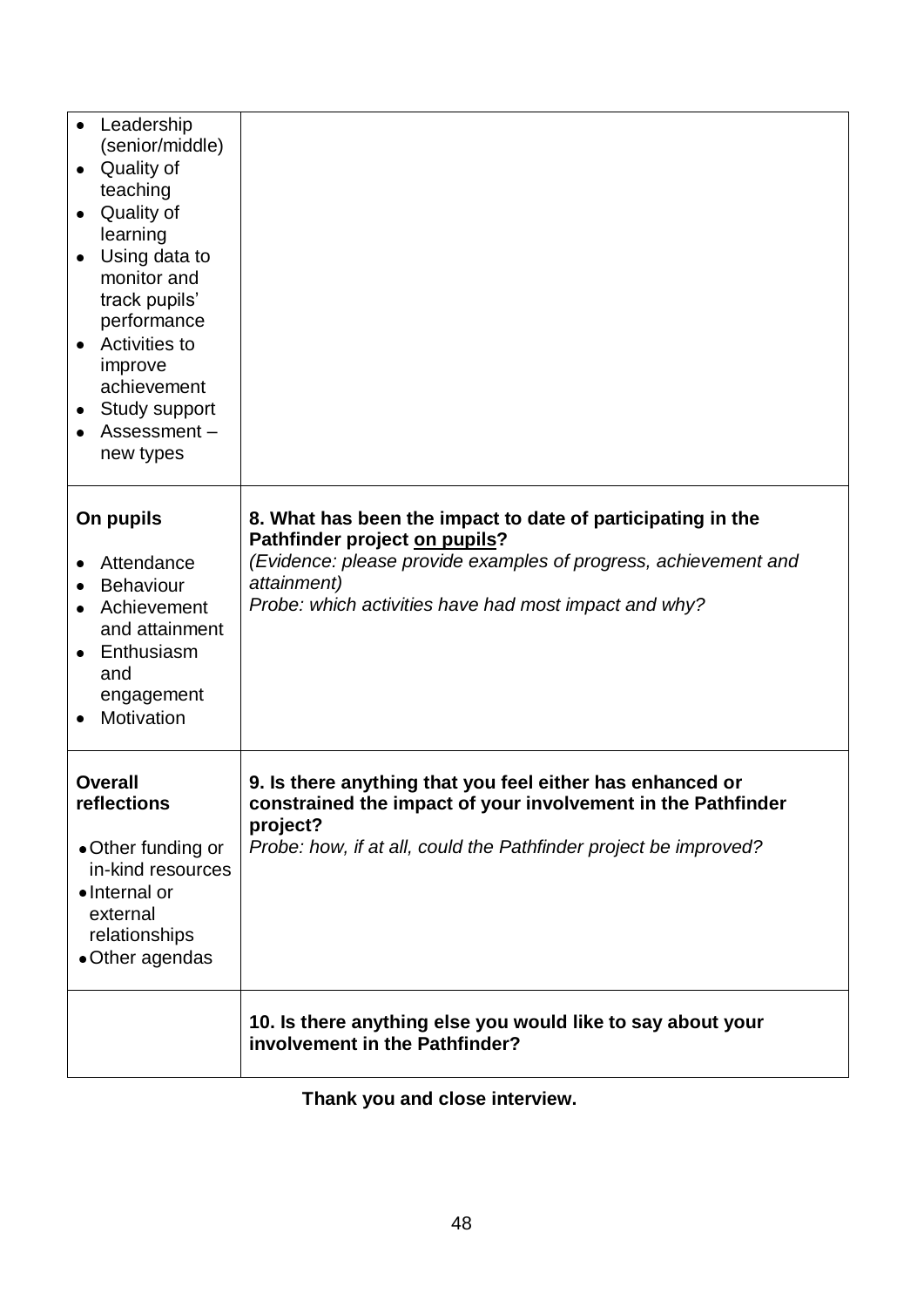### **Teacher focus group - Topic guide**

| Number of teachers and roles/subjects |                        |  |
|---------------------------------------|------------------------|--|
| School:                               | <b>Partner school:</b> |  |
| <b>Researcher:</b>                    | Date:                  |  |

### **Introduction**

- The Welsh Government has commissioned NFER to undertake an independent  $\mathbf{A}^{\mathbf{r}}$ evaluation of the Lead and Emerging Practitioner School Pathfinder project.
- NFER researchers are visiting schools across Wales to ascertain schools' experiences of participating in the Pathfinder project and what they think the impact and outcomes have been to date.
- We are aiming to interview headteachers, other senior leaders and a range of teachers.
- Please note this is not an audit or assessment of schools. No individuals or institutions will be identified in our reports. But to ensure the accuracy of our notes, we would like to record the interview. Is this OK?
- The focus group should take no more than 45 minutes to complete.
- Note to interviewer: please read the Partnership Plan before the school visit and refer to  $\bullet$ it in the interview

## **Awareness of the Pathfinder**

**1. How much do you know about the Lead and Emerging Practitioner School Pathfinder project your school is participating in which involves a link with a partner school?** 

(Probe: aims of the Pathfinder project why do you think your school decided to be involved?)

### **Resources used**

#### **2. What resources have you had access to through the project, and how have they been used?**

(Probe: staff worked with in the partner school, purpose and usefulness, training received)

# **3. How, if at all, could the Pathfinder be improved?**

(Probe: better or different types of support?)

## **Early and emerging impacts**

**4. How, if at all, has the Pathfinder project impacted on you and your practice as a teacher?** 

(Probe: changes in practice, enhancement of existing knowledge/skills, development of new knowledge/skills)